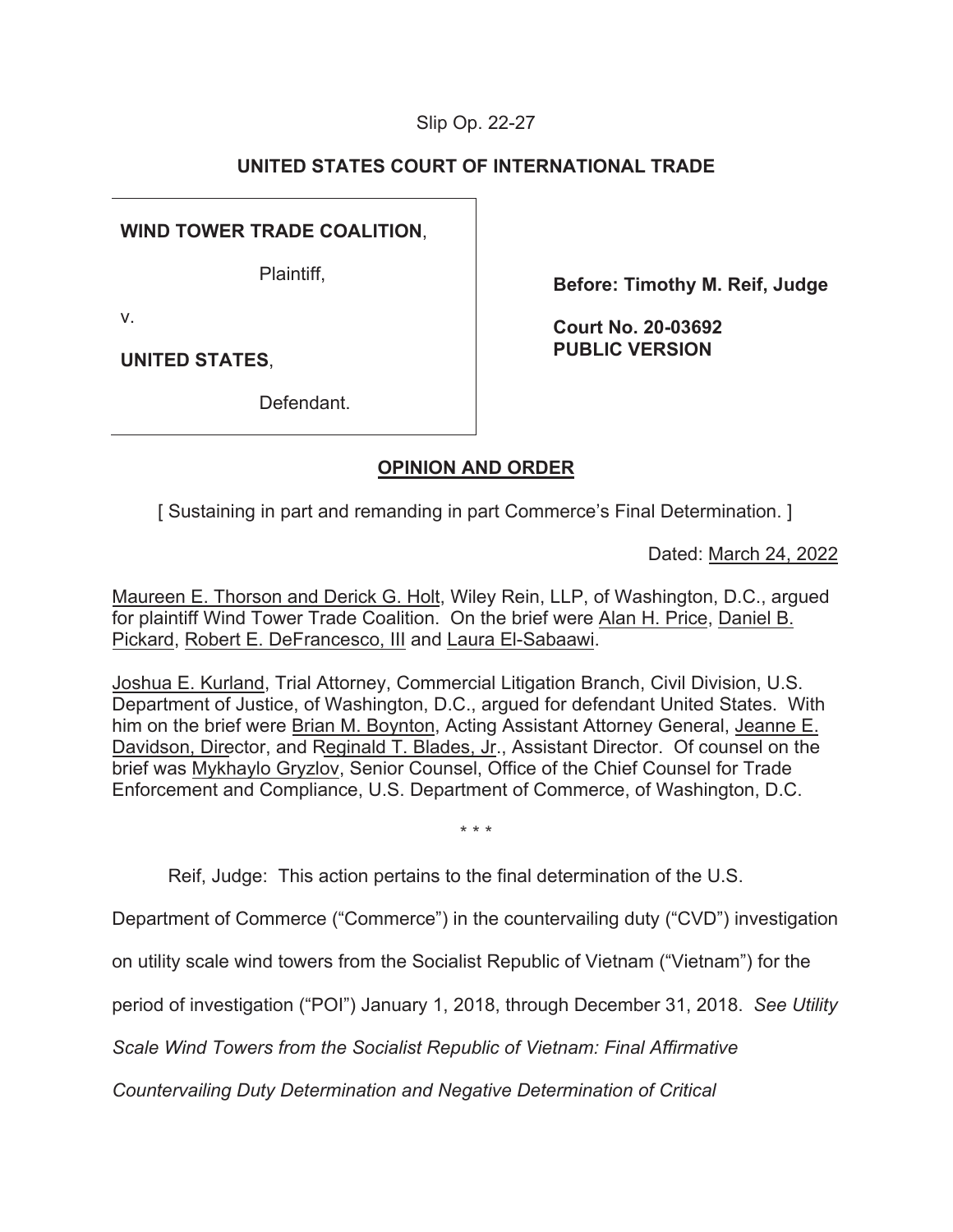## **Court No. 20-03692** Page 2

*Circumstances* ("Final Determination"), 85 Fed. Reg. 40,229 (Dep't of Commerce July 6, 2020) (final affirm. countervailing duty deter. and negative deter. of critical circumstances) and accompanying Issues and Decision Memorandum ("IDM"), PR 215.

Plaintiff Wind Tower Trade Coalition ("WTTC" or "plaintiff"), "an association of domestic utility scale wind tower producers" qualifying as an "interested party" under 19 U.S.C. § 1677(9)(E), Compl. ¶ 3, ECF No. 6, challenges Commerce's Final Determination in a motion for judgment on the agency record with respect to: (1) the denominator Commerce used in its subsidy calculation; and (2) Commerce's acceptance of certain steel plate documentation for its subsidy calculation for the Import Duty Exemptions on Imports of Raw Materials for Exporting Goods program ("Import Duty Exemptions program"). WTTC's Mem. in Supp. of Rule 56.2 Mot. for J. upon Agency R. ("Pl. Br.") at 2, ECF No. 13. Defendant United States ("Government") asserts that Commerce: (1) followed its regulations to apply the appropriate denominator in its subsidy calculation; and (2) reached a reasonable determination and was correct to not apply adverse facts available ("AFA") as related to documentation for the Import Duty Exemptions program. Def's Resp. in Opp'n. to Pl.'s Mot. for J. upon Admin. R. ("Def. Br.") at 5-6, 11, ECF No. 15.

As discussed herein, the court sustains the Final Determination with respect to Commerce's decision not to apply AFA as related to the Import Duty Exemptions program and remands the Final Determination with respect to Commerce's failure to address the evidence and argument related to manipulation for the benefit calculation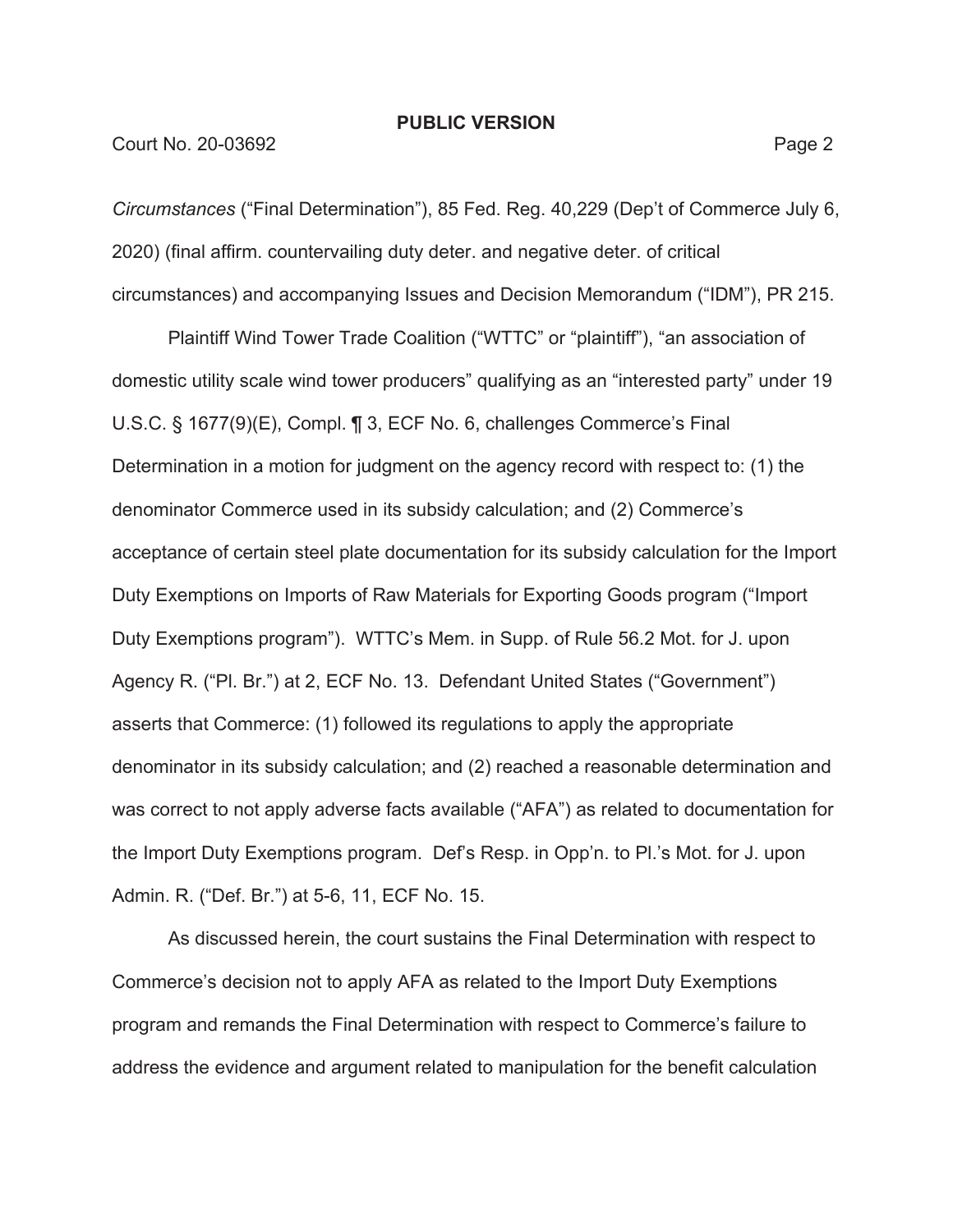and Commerce's failure to substantiate its finding as to the origin of the steel plate in question.

# **BACKGROUND**

On July 9, 2019, WTTC filed a petition regarding utility scale wind towers from Vietnam. Pet'r's Letter, "Petitions for the Imposition of Antidumping and Countervailing Duties on Utility Scale Wind Towers from Canada, Indonesia, the Republic of Korea, and the Socialist Republic of Vietnam" (July 9, 2019), CR 1-18, PR 1-18. On July 29, 2019, Commerce initiated the CVD investigation, and, on August 19, 2019, Commerce selected CS Wind Tower Co., Ltd. ("CSWT") as the mandatory respondent. Respondent Selection Mem., CR 31, PR 57 (Aug. 19, 2019). However, in 2008, CSWT and CS Industries Ltd. ("CSI") merged to form CS Wind Vietnam Co., Ltd. ("CS Wind Vietnam"),<sup>1</sup> a wholly owned subsidiary of CS Wind Corporation ("CS Wind Korea").<sup>2</sup> Letter from Grunfeld, Desiderio, Lebowitz, Silverman and Klestadt LLP to Sec'y

<sup>&</sup>lt;sup>1</sup> Documents in the record also refer to CS Wind Vietnam Co., Ltd. as "CSWV."

<sup>&</sup>lt;sup>2</sup> CSWT and CSI were both Vietnamese companies. Oral Argument Tr. at 7:10-16; Letter from Grunfeld, Desiderio, Lebowitz, Silverman and Klestadt LLP to Sec'y Commerce, re: *CS Wind Initial Questionnaire Response: Countervailing Duty Investigation of Utility Scale Wind Towers from Vietnam (C-522-826)* (Oct. 9, 2019) ("Initial Questionnaire Resp.") at 2, CR 55-67, PR 103-104; Letter from Grunfeld, Desiderio, Lebowitz, Silverman and Klestadt LLP to Sec'y Commerce, re: *CS Wind Affiliation Response: Countervailing Duty Investigation of Utility Scale Wind Towers from Vietnam (C-522-826)* (Sept. 3, 2019) ("Affiliation Resp.") at 4, CR 32-33, PR 67. The effective date of the merger was January 1, 2009. Initial Questionnaire Resp. at 2. The reason that Commerce selected CSWT as the mandatory respondent is unclear since it no longer existed as a corporate entity; however, the issue over identification appears to have been resolved because it appears based on the record that CS Wind Vietnam is the entity that provided questionnaire responses.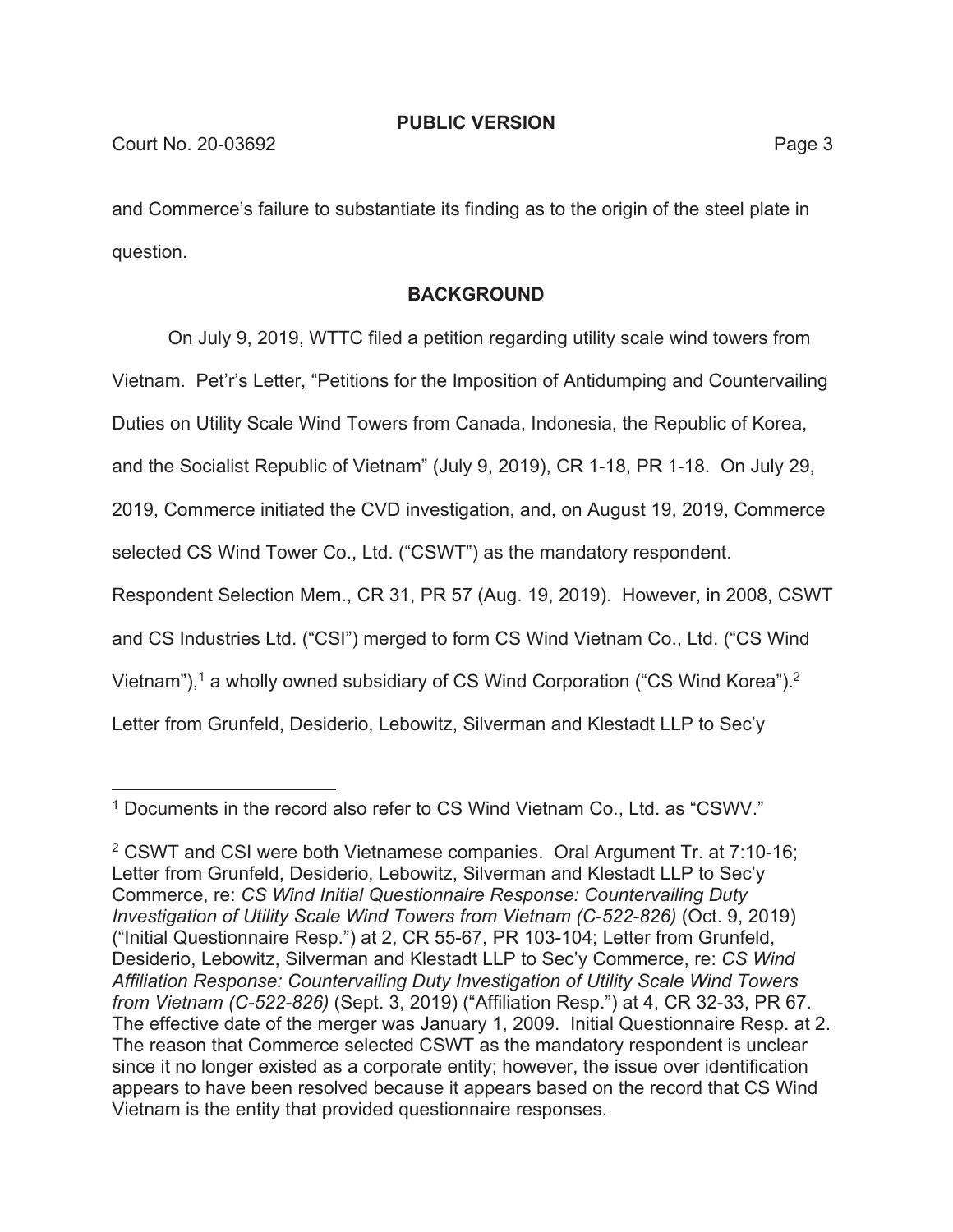Court No. 20-03692 Page 4

Commerce, re: *CS Wind Affiliation Response: Countervailing Duty Investigation of Utility Scale Wind Towers from Vietnam (C-522-826)* (Sept. 3, 2019) ("Affiliation Resp.") at 4, CR 32-33, PR 67; Memorandum from John McGowan and Julie Geiger, International Trade Analysts, Office VI, Antidumping and Countervailing Duty Operations, to The File, re: *Verification of the Questionnaire Responses of CS Wind Vietnam Co., Ltd., Countervailing Duty Investigation of Utility Scale Wind Towers from the Socialist Republic of Vietnam* (Mar. 18, 2020) ("Verification Mem.") at 6, CR 105, PR 186. Therefore, CS Wind Vietnam responded to Commerce's investigation. *See, e.g.*, Affiliation Resp.

On August 20, 2019, Commerce issued its initial questionnaire. IDM at 3. On September 3, 2019, and September 20, 2019, CS Wind Vietnam provided affiliation responses. *See* Affiliation Resp.; Letter from Grunfeld, Desiderio, Lebowitz, Silverman and Klestadt LLP to Sec'y Commerce, re: *CS Wind Supplemental Affiliation Response: Countervailing Duty Investigation of Utility Scale Wind Towers from Vietnam (C-522- 826)* (Sept. 20, 2019) ("Suppl. Affiliation Resp."), CR 35, PR 76. In its first response, CS Wind Vietnam reported no sales through any export trading company in Vietnam nor any affiliates in Vietnam, but instead explained that "all of . . . [CS Wind Vietnam]'s export sales are made through [it]s parent company, CS Wind Corporation, in Korea." Affiliation Resp. at 2.

As to its affiliates, CS Wind Vietnam further explained: "Several of its overseas affiliates provide the company with raw materials, including CS Wind [Vietnam]'s parent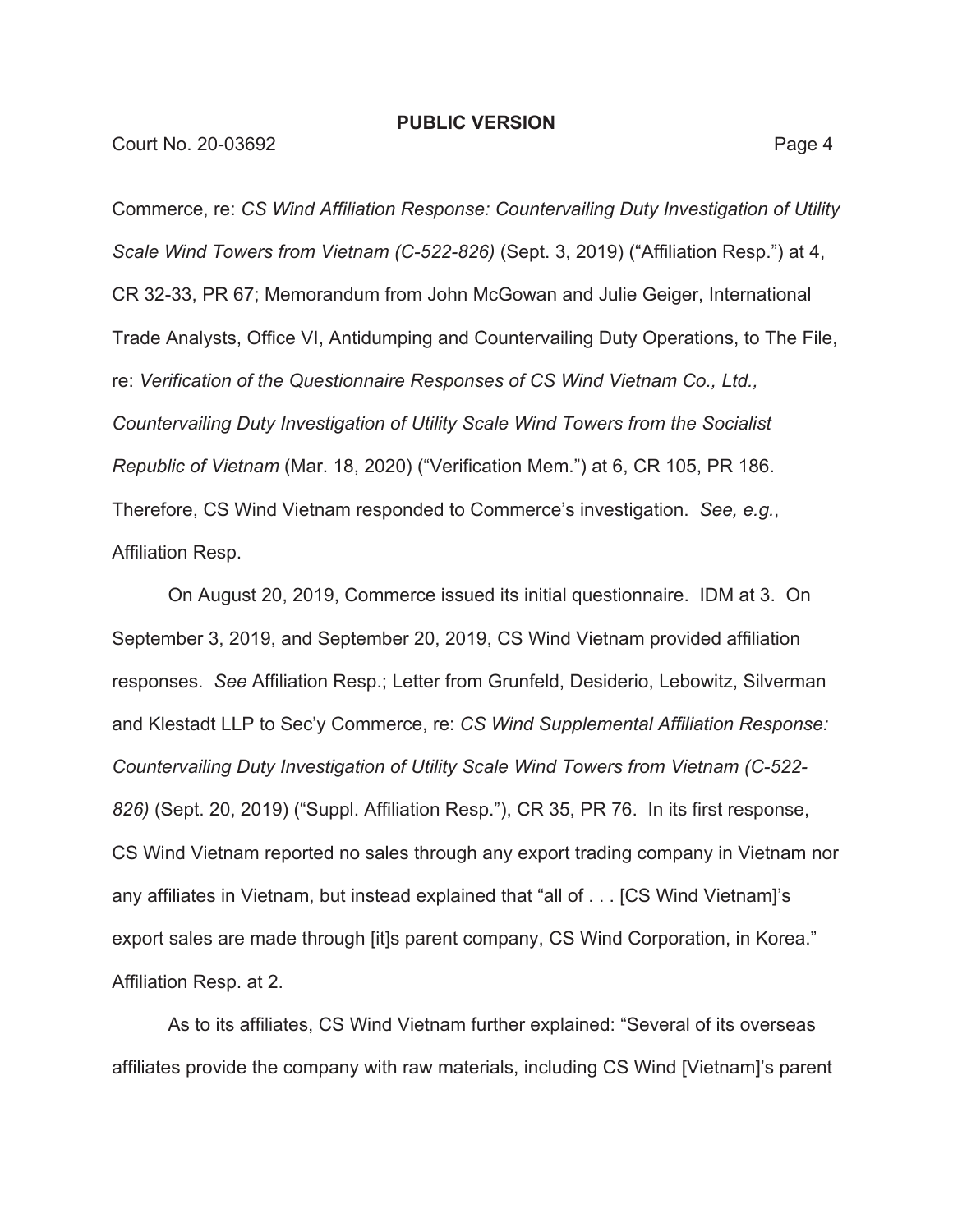**Court No. 20-03692** Page 5

corporation, CS Wind Corporation, which provides a majority of the company's inputs free-of-charge under a tolling operation agreement."3 *Id.* at 3. CS Wind Vietnam also noted that it "falls within [Commerce]'s meaning of cross-ownership." *Id.* In addition, CS Wind Vietnam clarified that "[a]ll exports (to the United States and other markets) during the POI were made by CS Wind Corporation. All subject merchandise sales to [sic] U.S. during the POI were carried out by negotiation between the customer and CS Wind Corporation." Suppl. Affiliation Resp. at 1. CS Wind Vietnam and CS Wind Korea utilized "tolling agreements" for all sales in the POI.4 *Id.* 

On October 9, 2019, CS Wind Vietnam provided its initial questionnaire response. Letter from Grunfeld, Desiderio, Lebowitz, Silverman and Klestadt LLP to Sec'y Commerce, re: *CS Wind Initial Questionnaire Response: Countervailing Duty Investigation of Utility Scale Wind Towers from Vietnam (C-522-826)* (Oct. 9, 2019) ("Initial Questionnaire Resp."), CR 55-67, PR 103-104. CS Wind Vietnam explained that its "sales revenue is not based on invoice prices or amounts of wind towers sold to unaffiliated U.S. customers (or the entered value of such merchandise), but the tolling

<sup>&</sup>lt;sup>3</sup> "Toll manufacturing," also called "toll processing," is "[a]n arrangement under which a customer provides the materials for a manufacturing process and receives the finished goods from the manufacturer. . . . The same party owns both the input and the output of the manufacturing process. This is a specialized form of contract manufacturing." *Toll Manufacturing*, *Black's Law Dictionary* (11th ed. 2019).

<sup>4</sup> CS Wind Vietnam and its predecessor companies used tolling agreements with CS Wind Korea as early as 2007 and 2008. Verification Mem. at 6 (noting the existence of processing agreements between CS Wind Vietnam and CS Wind Korea from January 1, 2009), 9 (noting the existence of processing agreements for 2007 and 2008); *see also*  Oral Argument Tr. at 6:11-25.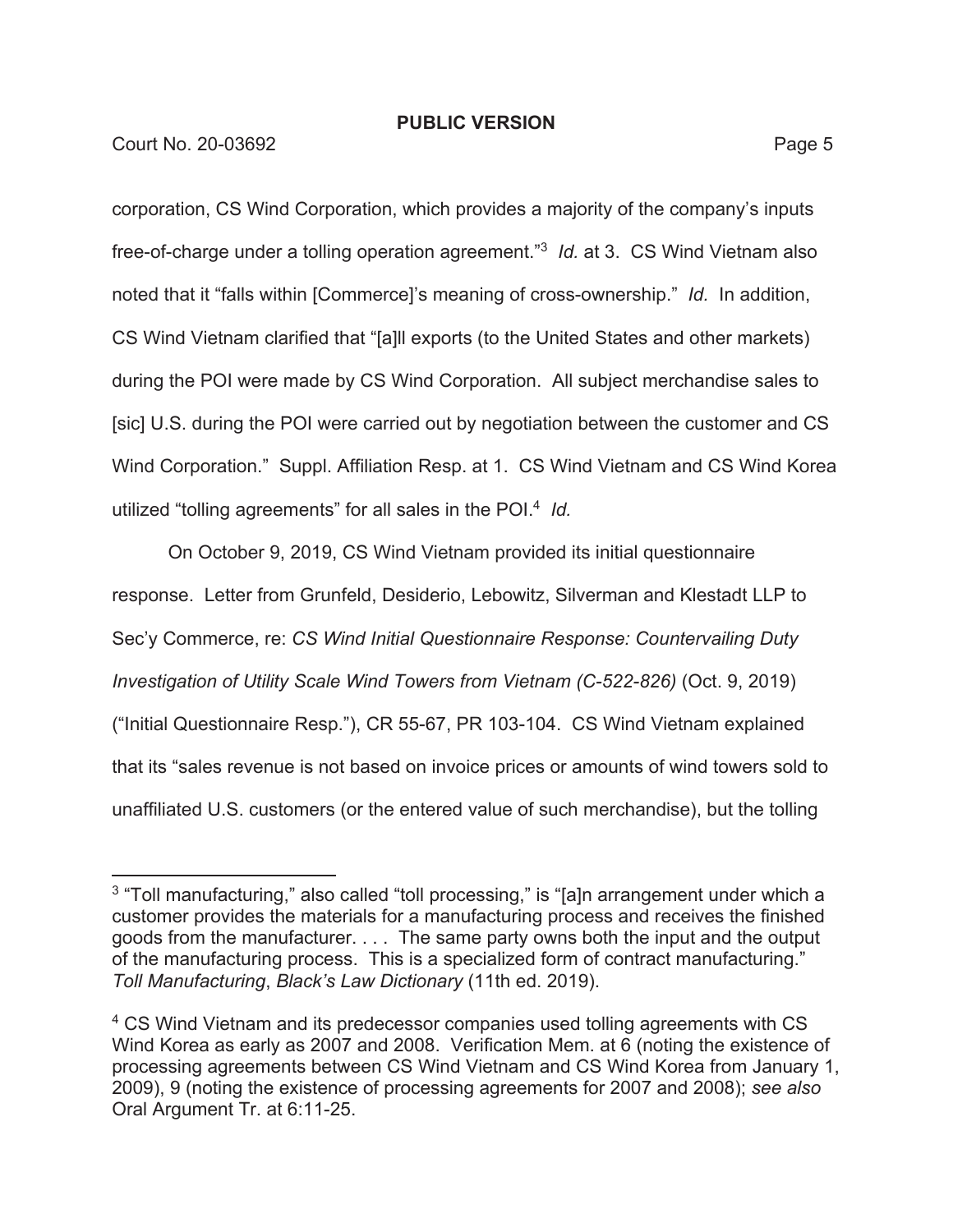processing fees issued to [its] parent company (equating to the latter's tolling

expenses)." *Id.* at 5. CS Wind Vietnam further noted:

Under the per-project processing contract between CSWV and CS Wind Corporation, CS Wind Corporation supplies all main materials — steel plate, flange, steel plate for door frame and internal mounting items — from outside of Vietnam for the production of the wind towers. Therefore, most of [sic] raw materials are exported to Vietnam by CS Wind [Korea].

*Id.* at 21.

Regarding the materials, CS Wind Vietnam reported that it "merely imports them and then re-exports them" without ever purchasing anything from CS Wind Korea. *Id.*  CS Wind Vietnam further provided: "Because of the processing contracts and the fact that all final goods are being exported, Vietnam Customs permits [CS Wind Vietnam] to be exempt from import duties for all imported raw materials according to Article 10 of Decree 134 [of the Government of Vietnam ("GOV")]." *Id.* 

On October 23, 2019, WTTC requested that Commerce ask CS Wind Vietnam for clarification regarding its purchases of steel plate from [[ ] [ ] based on  $\left[\left[\right. \right]$   $\left[\left.\right]$   $\left[\right]$   $\left[\right]$   $\left[\right]$   $\left[\right]$   $\left[\right]$   $\left[\right]$   $\left[\right]$   $\left[\right]$   $\left[\right]$   $\left[\right]$   $\left[\right]$   $\left[\right]$   $\left[\right]$   $\left[\right]$   $\left[\right]$   $\left[\right]$   $\left[\right]$   $\left[\right]$   $\left[\right]$   $\left[\right]$   $\left[\right]$   $\left[\right]$   $\left[\right]$   $\left[\right]$   $\left[\right]$ Wiley Rein LLP to Sec'y Commerce, re: *Utility Scale Wind Towers from the Socialist Republic of Vietnam: Comments on CS Wind's Initial Questionnaire Response* (Oct. 23, 2019) ("Comments on CS Wind Initial Questionnaire Resp.") at 8, CR 71; *see also* Oral Argument Tr. at 58:24-59:2. On November 8, 2019, CS Wind Vietnam provided to Commerce a list of suppliers of raw materials that CS Wind Vietnam used to produce internal components; the list included steel plate supplied by "[[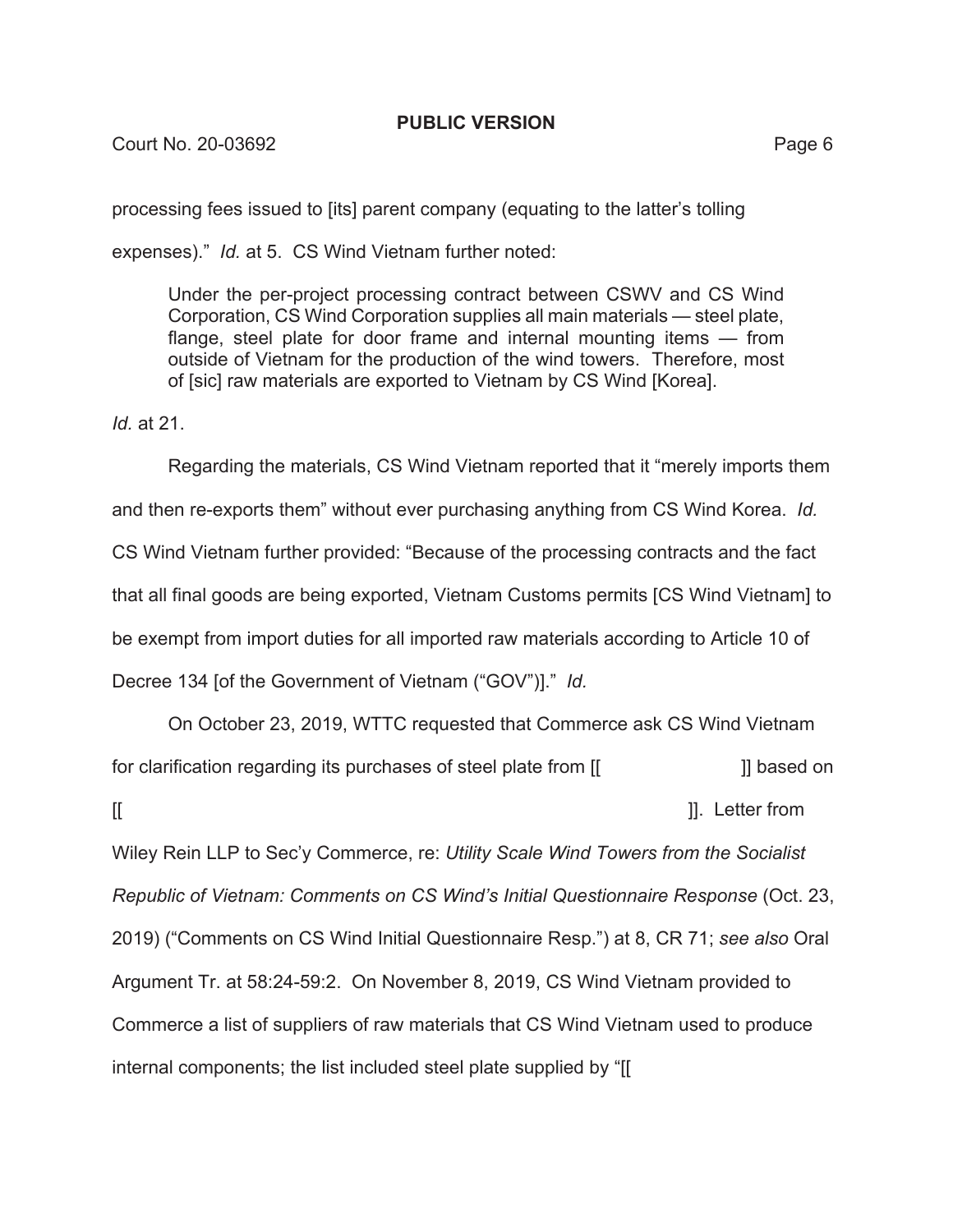|                                    | $\prod$ " in $\prod$ | ]] and purchased by [[                                                       | II, as |
|------------------------------------|----------------------|------------------------------------------------------------------------------|--------|
| well as steel plate supplied by [[ |                      |                                                                              |        |
|                                    |                      | Letter from Grunfeld, Desiderio, Lebowitz, Silverman & Klestadt LLP to Sec'y |        |

Commerce, re: *CS Wind First Supplemental Questionnaire Response – Remaining Questions*: *Countervailing Duty Investigation of Utility Scale Wind Towers from Vietnam (C-552-826)* (Nov. 8, 2019) ("First Suppl. Questionnaire Resp. – Remaining Questions") at 1, Ex. SQ2-6a, CR 83-84.

On November 6, 2019, CS Wind Vietnam also noted that it "imports steel plate . . . . In addition, some steel scrap is generated from steel plates sourced from Vietnamese suppliers (for internal components) and comingled." Letter from Grunfeld, Desiderio, Lebowitz, Silverman and Klestadt LLP to Sec'y Commerce, re: *CS Wind First Supplemental Questionnaire Response: Countervailing Duty Investigation of Utility Scale Wind Towers from Vietnam (C-522-826)* (Nov. 6, 2019) ("First Suppl. Questionnaire Resp.") at 9, CR 76-82, PR 122-128. Moreover, CS Wind Vietnam stated: "Tracking the steel scrap generated from imported steel plate . . . is not necessary since the import duty, without the exemption, is zero because of the various Free Trade Agreements in place." *Id.* 

On November 26, 2019, CS Wind Vietnam expanded upon this response, noting that there is a zero percent duty on the Harmonized Tariff Schedule ("HTS") codes for its steel plate imports under most favored nation ("MFN") treatment, as CS Wind Vietnam confirmed through a search of those HTS codes on the Vietnam Customs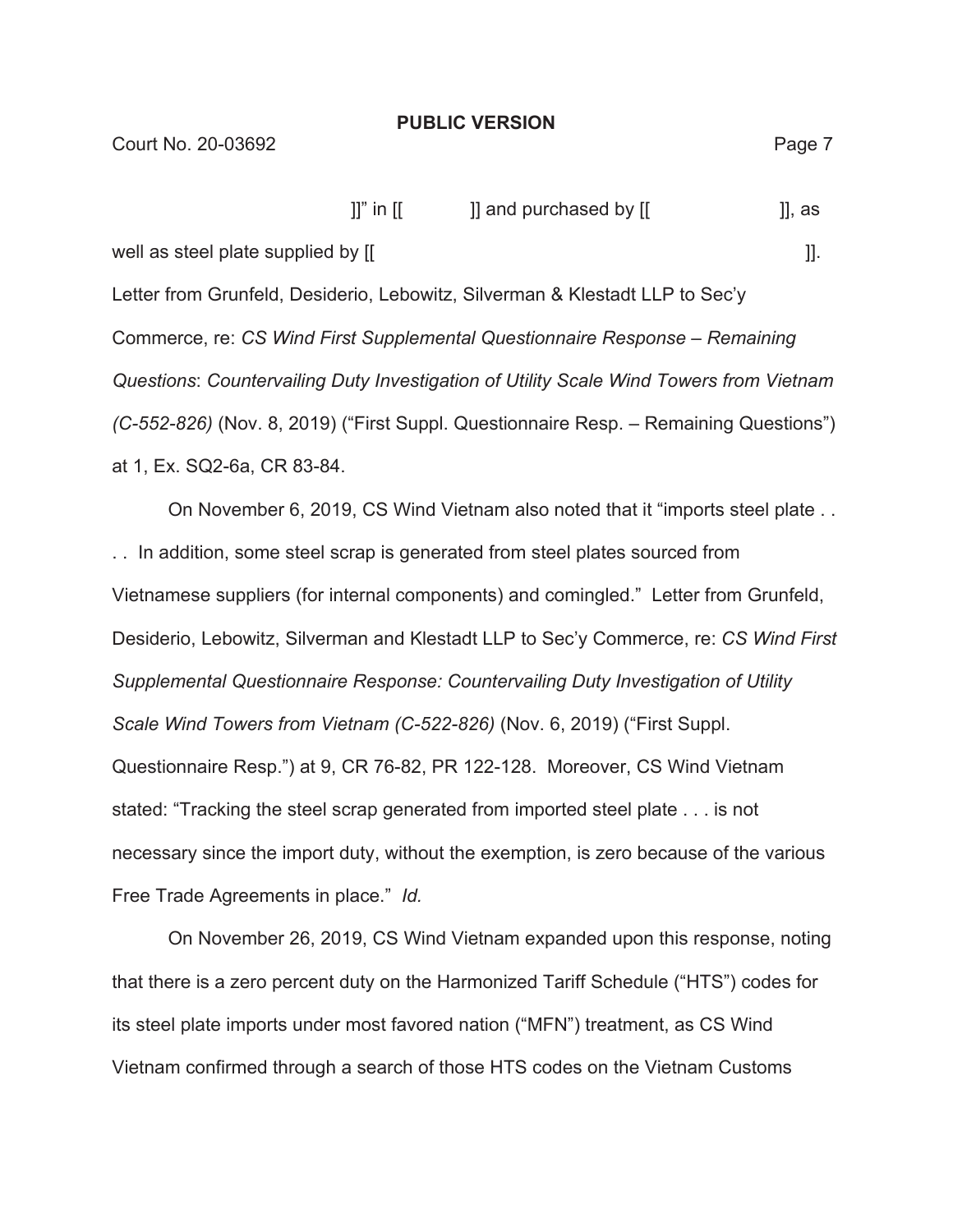Court No. 20-03692 Page 8

website. Letter from Grunfeld, Desiderio, Lebowitz, Silverman & Klestadt LLP to Sec'y

Commerce, re: *CS Wind Second Supplemental Questionnaire Response:* 

*Countervailing Duty Investigation of Utility Scale Wind Towers from Vietnam (C-552-*

*826)* (Nov. 26, 2019) ("Second Suppl. Questionnaire Resp.") at 1-2, PR 143. CS Wind

Vietnam described:

This search confirms that the most favored nation ("MFN") tariff for each of these HTS provisions is 0%, even without any applicable free trade agreements. Thus, steel plate imports do not need to be exempt under the import processing provision or subject to a free trade agreement to have a 0% duty.

*Id.* at 2 (emphasis omitted). CS Wind Vietnam also provided the tariff reduction

schedules of the free trade agreements, denoting the zero percent duty rates. *Id.* 

In addition, CS Wind Vietnam expressed confusion as to the relevance of

Commerce's question as to the "reason behind" its tolling agreements with CS Wind

Korea. First Suppl. Questionnaire Resp. at 3. Still, CS Wind Vietnam clarified that,

"[s]ince CS Wind [Korea] handles all of the sales, including the negotiations with those

sales, it decided to establish tolling agreements with CS [Wind Vietnam] so that it could

better control costs." *Id.* 

On December 6, 2019, Commerce determined preliminarily that the GOV

provided countervailable subsidies to producers and exporters of the subject goods and that there was a 2.43 percent preliminary subsidy rate. *Utility Scale Wind Towers From the Socialist Republic of Vietnam*, 84 Fed. Reg. 68,104, 68,105 (Dep't of Commerce Dec. 13, 2019) (prelim. affirm. countervailing duty deter. and alignment of final deter.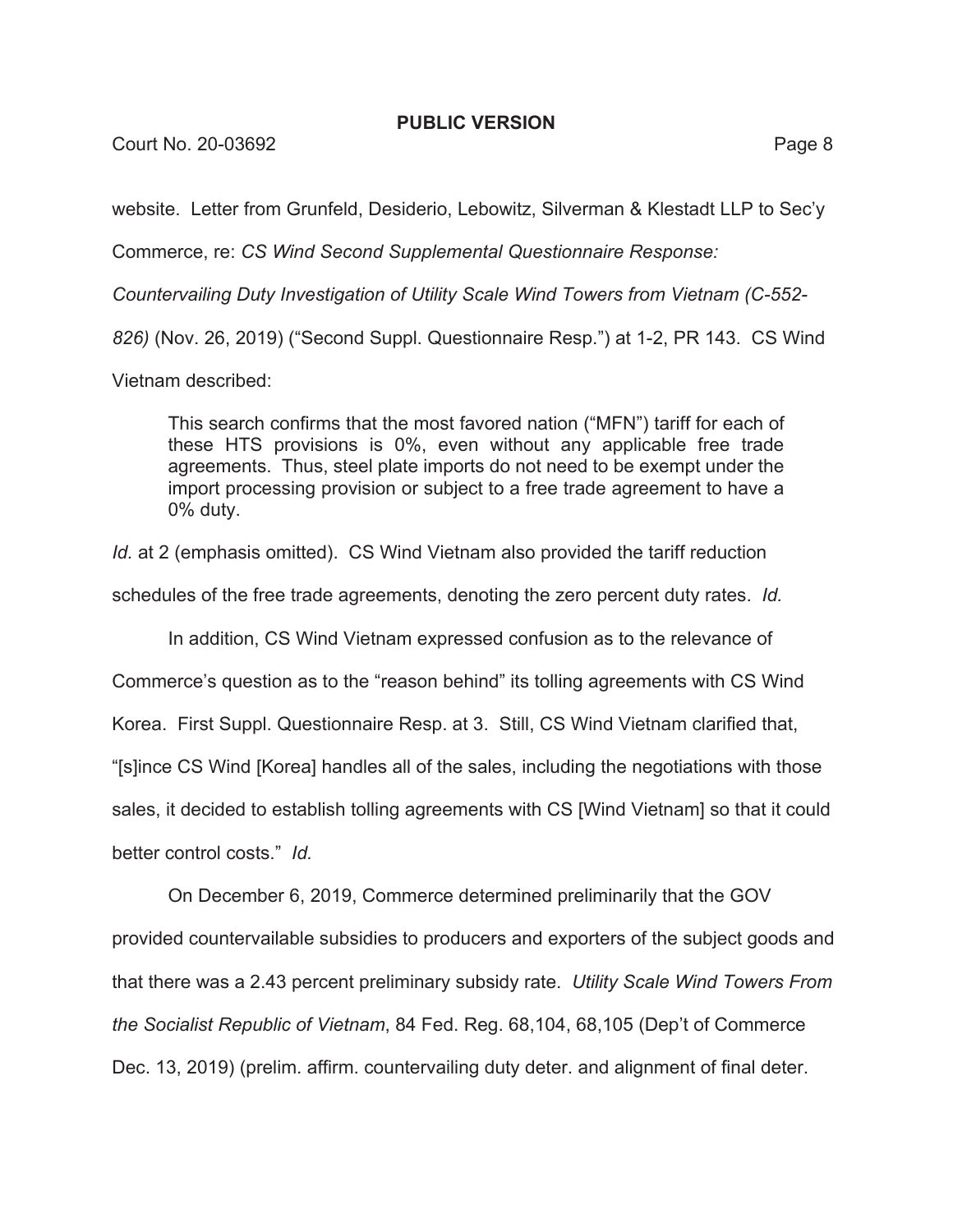**Court No. 20-03692** Page 9

with final antidumping duty deter.) and accompanying Preliminary Decision

Memorandum ("PDM") at 13, PR 152. Further, Commerce stated that "CS Wind Korea

did not receive countervailable subsidies from the GOV attributable to CS Wind

[Vietnam] during the POI." PDM at 5 (citing First Suppl. Questionnaire Resp. at 7).

As to the denominator used for the subsidy rate, Commerce explained the

reason that it used CS Wind Korea's sales values:

[G]iven the circumstances of the unique relationship between the parent and respondent, the sales denominator reflects the value of subject merchandise that is entering the United States. . . . [W]e have used, where appropriate, the reported POI sales values of CS Wind Korea's sales of CS Wind [Vietnam]'s merchandise, which includes sales of subject merchandise, in the denominator of the subsidy calculations, as well as, where appropriate, the values reported by CS Wind [Vietnam].

*Id.* at 6. Therefore, Commerce "preliminarily f[ou]nd that no further adjustments to CS

Wind [Vietnam]'s entered value are appropriate." *Id.* at 13.

Commerce further pointed out that under the GOV's Import Duty Exemptions program, "[t]he amount of the exemption is equal to the amount of the duty corresponding to the value of imported materials actually used in the production of the finished goods that are exported."5 *Id.* at 9. As to the import duty exemptions that CS Wind Vietnam received, Commerce "preliminarily determine[d] a net countervailable subsidy rate of 2.12 percent *ad valorem* for CS Wind [Vietnam]." PDM at 9, 12 (citing

<sup>5 &</sup>quot;Under the [Import Duty Exemptions] program, import duty exemptions are provided for imported raw materials that are incorporated into exported goods, or directly used in the production of such goods." PDM at 9 (citing GOV's Letter, "Utility Scale Wind Towers from Vietnam, Case No. C-552-826: Government of Vietnam's Initial Questionnaire Response" (Oct. 3, 2019) at Ex. E-1).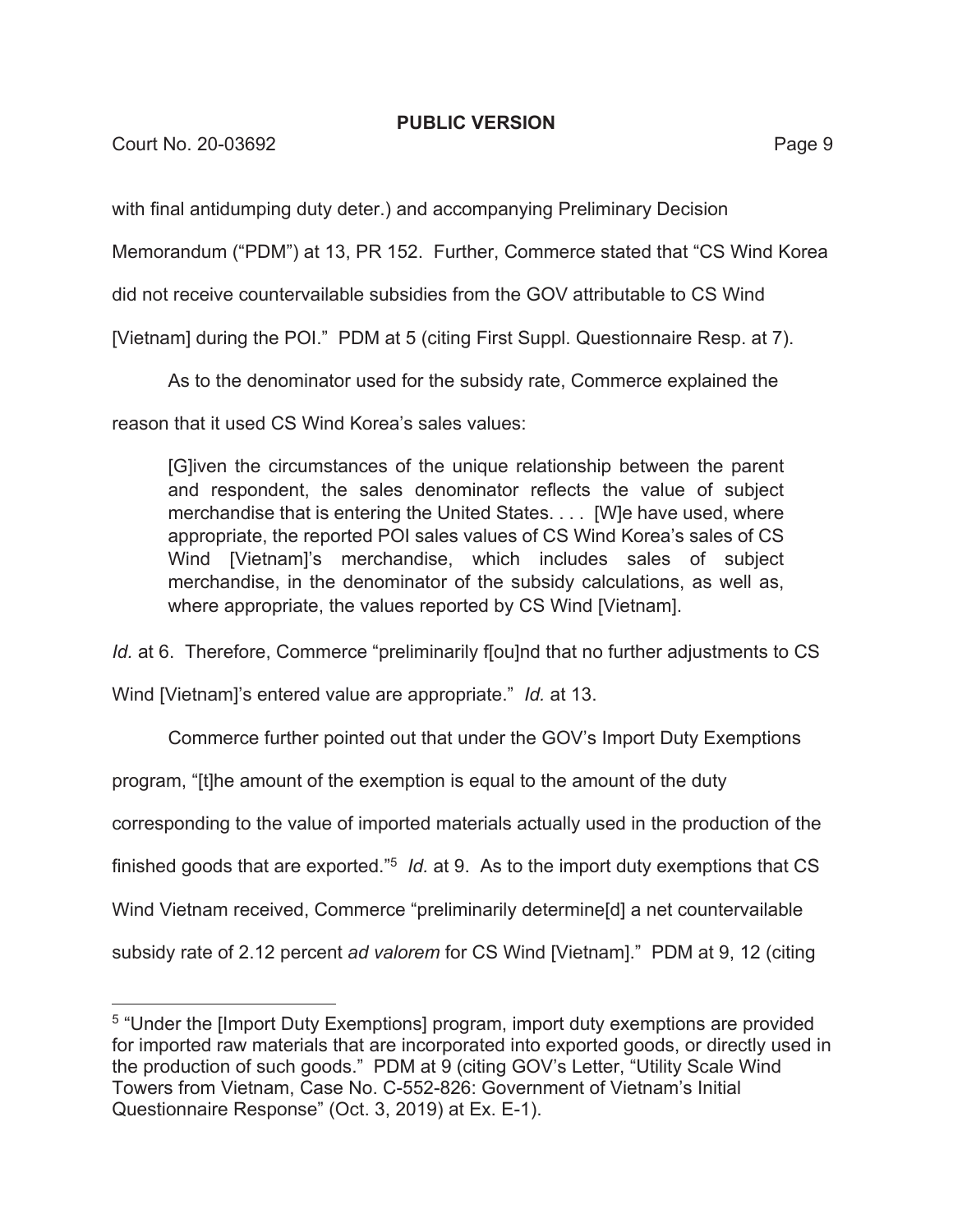Memorandum, "CS Wind Tower Co., Ltd. Calculations for the Preliminary Determination" (Dec. 6, 2019)).

From February 24, 2020, through February 27, 2020, Commerce conducted verification of CS Wind Vietnam's questionnaire responses. Verification Mem. at 1. The verification memorandum stated: "[CS Wind Vietnam] [o]fficials explained that if the supplier is from outside of Vietnam, but the raw materials are sourced from inside Vietnam, then these raw material inputs still need to be entered into the E-customs system even if they are ultimately not imported." *Id.* at 16 (citing Verification Exs. at VE-15 at 68-75). Commerce added that it reviewed sales reconciliation information for CS Wind Vietnam and CS Wind Korea and "confirmed that the reported sales information did not include sales to affiliates, service income, sales from merchandise produced outside of the country, *etc*." *Id.* at 9.

On June 29, 2020, Commerce issued its Final Determination with the applicable subsidy rate of 2.84 percent. *See* Final Determination, 85 Fed. Reg. at 40,230 and accompanying IDM. As to the denominator issue, Commerce recited WTTC's concern about manipulation as a result of its reading of CS Wind Vietnam's business practices. IDM at 28; *see also* Oral Argument Tr. at 46:19-47:13. Commerce noted also WTTC's request, were Commerce to maintain the use of CS Wind Korea's sales value in the denominator, that Commerce

should modify the attribution of benefit from this program to reflect the products produced by the corporation that received the subsidy, *i.e.*, CS Wind in Vietnam, in accordance with the multinational tying rule under 19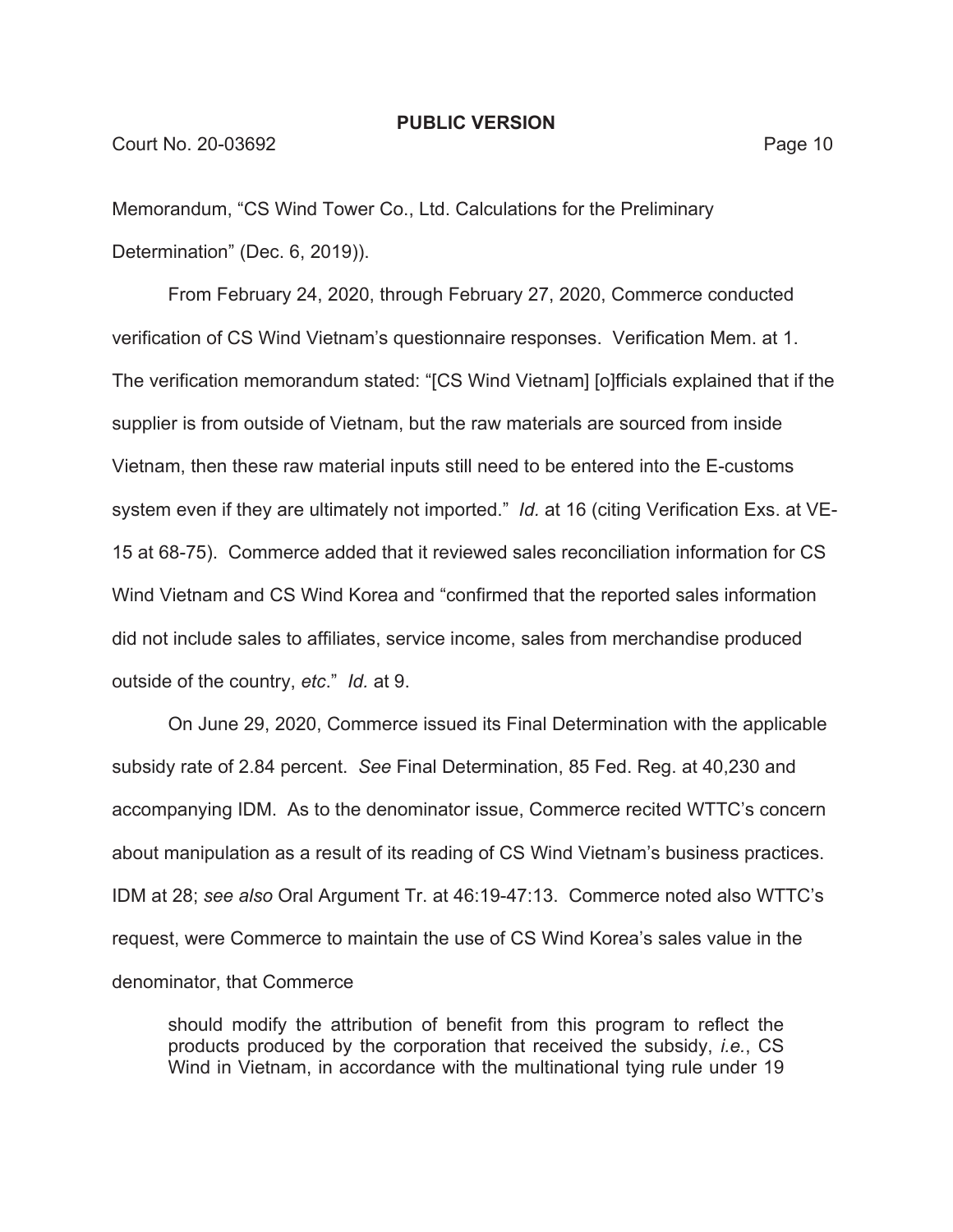CFR 351.525(b)(7), even though no record evidence indicates that this subsidy is tied to more than domestic production.

*Id.* at 29 (citing Petitioner's Comments at 36; 19 C.F.R. § 351.525(b)(7)). The Government asserts: "Commerce explained why its regulations required the calculations be on the value and not the tolling fee." Oral Argument Tr. at 47:11-13.

Commerce ultimately determined that the relationship between CS Wind Vietnam and CS Wind Korea "does not lend itself to the typical situation in which the respondent sells subject merchandise to the United States" due to the tolling arrangement. IDM at 29. Therefore, Commerce used CS Wind Korea's sales value for the denominator "consistent with the intent of Commerce's regulations and the normal subsidy calculation methodology." *Id*. at 29-30. Commerce explained: "The sales value used in the denominator of our subsidy calculations is limited to sales of subject merchandise produced by CS Wind [Vietnam] and sold by its parent company, CS Wind Korea, in the United States." *Id.* at 30. Further, Commerce determined that its multinational firm regulation was inapplicable because "[t]he mandatory respondent in this investigation which received subsidies is CS Wind [Vietnam], located in Vietnam," and CS Wind Vietnam is not itself multinational. *Id. See generally* 19 C.F.R. § 351.525(b)(7).

With respect to the Import Duty Exemptions program, Commerce summarized WTTC's argument that CS Wind Vietnam did not "identify the ultimate supplier and country of origin of domestic steel purchases," and, therefore, required the application of AFA. IDM at 11-12 (citing Petitioner's Letter, "Utility Scale Wind Towers from the Socialist Republic of Vietnam: Case Brief," dated Apr. 6, 2020); *see* IDM at 16-17 ("With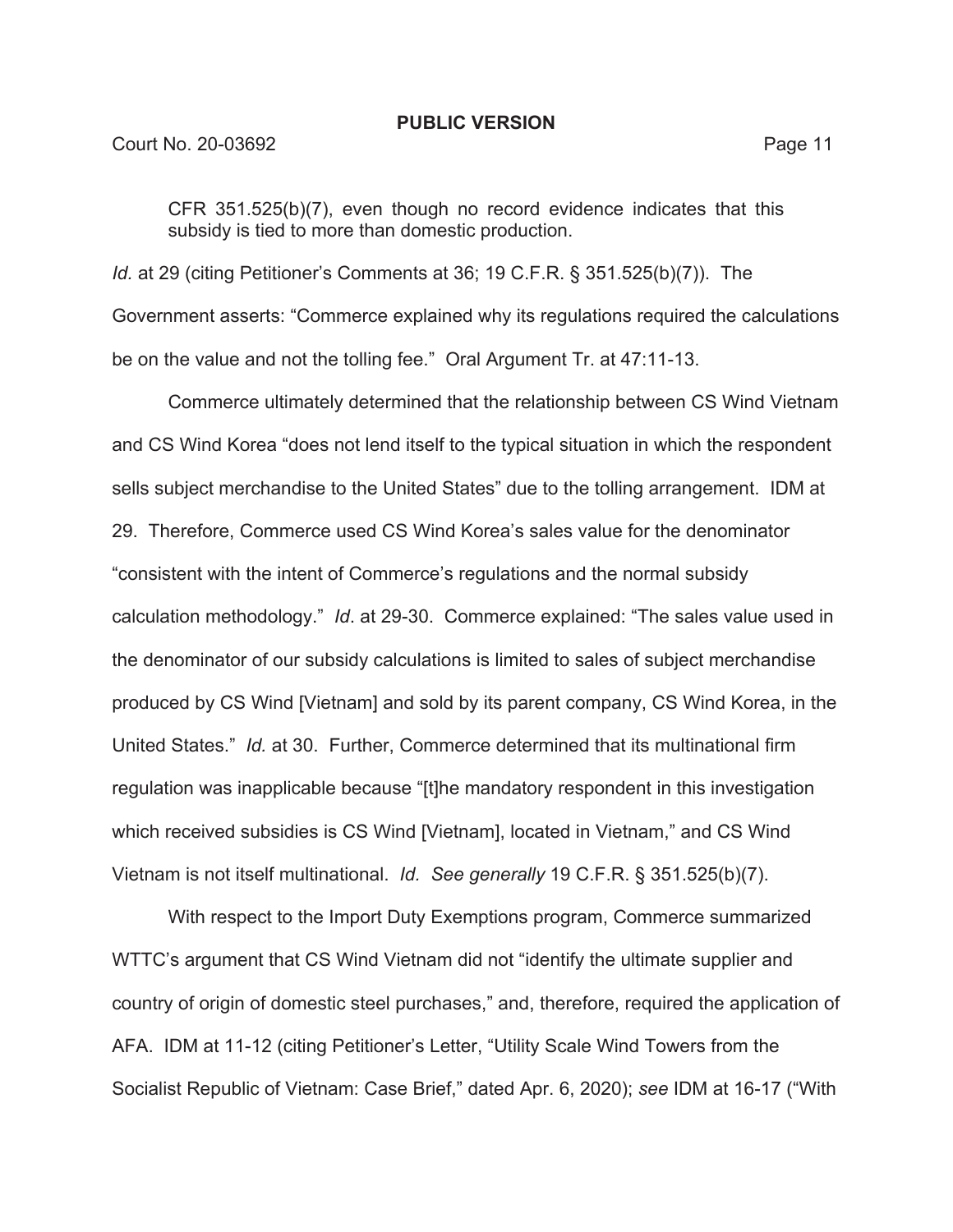respect to the petitioner's argument that Commerce should apply AFA for CS Wind [Vietnam]'s identification of certain raw material inputs as having been supplied by Vietnam, we disagree that AFA is warranted. . . . [T]he petitioner claims that CS Wind [Vietnam] did not properly identify the supplier of those inputs."). Commerce also stated CS Wind Vietnam's comment in the investigation on rebuttal that, contrary to WTTC's assertion, "CS Wind [Vietnam] responded to all questions concerning the steel plate, including country of origin." *Id.* at 14. Commerce noted further the GOV's comment that "there is no basis to countervail the raw material imports made by CS Wind [Vietnam] during the POI because all of CS Wind [Vietnam]'s imports of steel plate are duty free." *Id.* Commerce also highlighted CS Wind Vietnam's assertion in its rebuttal brief in the investigation that "[t]here exists no information on the record to contradict the fact that the steel place [sic] could have been substantially transformed prior to purchase." *Id.* at 15; *see* Letter from Grunfeld, Desiderio, Lebowitz, Silverman & Klestadt LLP to Sec'y Commerce, re: *CS Wind Rebuttal Brief: Countervailing Duty Investigation on Utility Scale Wind Towers from Vietnam (C-552-826)* (Apr. 20, 2020) ("CS Wind Rebuttal Br.") at 17-19, CR 112, PR 200. *But see* Oral Argument Tr. at 91:1-12 ([[

# ]]). In addition,

Commerce noted CS Wind Vietnam's conclusion: "Thus, even if Commerce disagreed with the country of origin as being Vietnam, the record demonstrates a duty exemption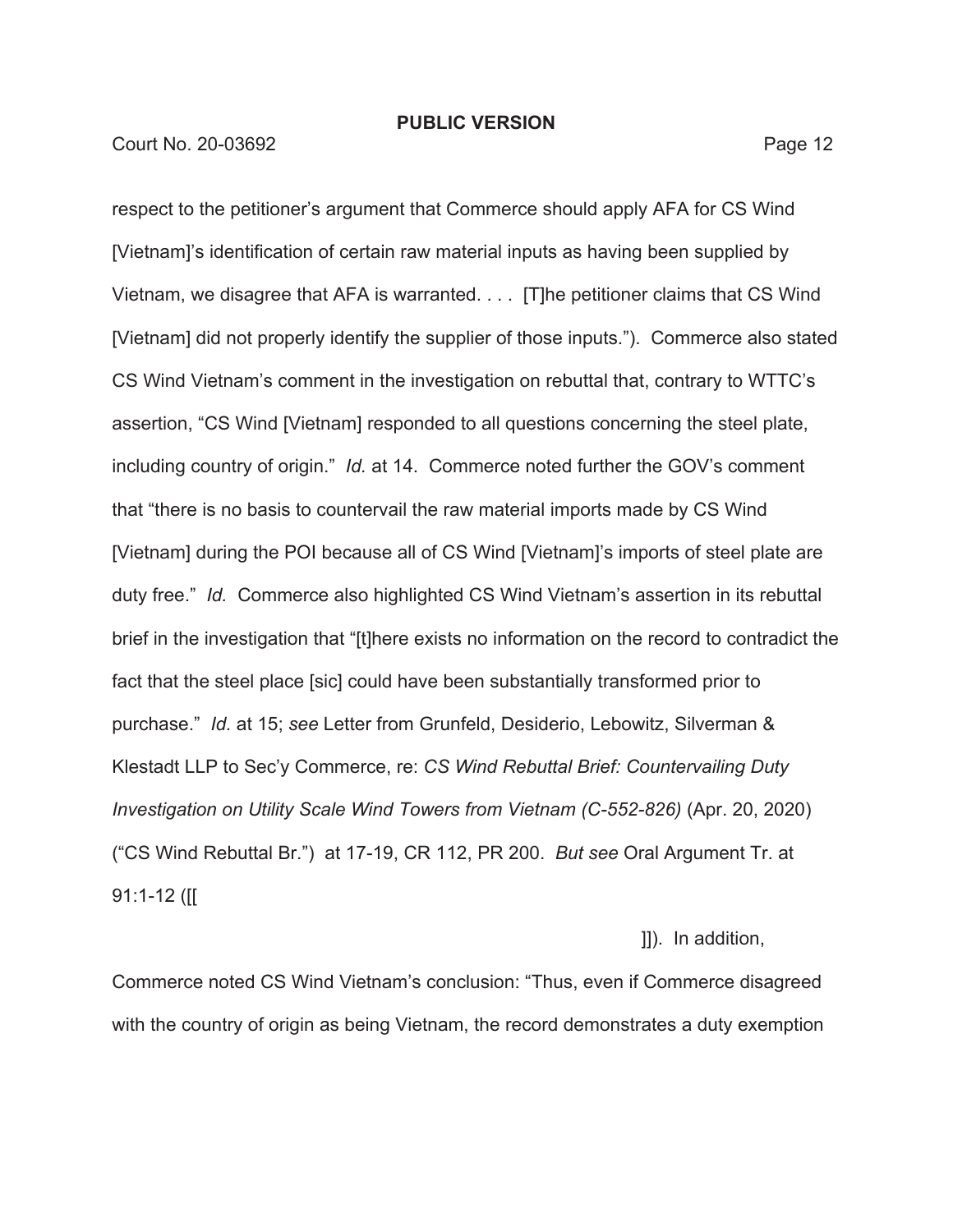**Court No. 20-03692** Page 13

rate of zero percent for this input under the Most Favored Nations (MFN) status."<sup>6</sup> IDM

at 15; *see* CS Wind Rebuttal Br. at 17-19. Commerce determined not to apply AFA as

related to the Import Duty Exemptions program based on CS Wind Vietnam's "merely

over-report[ing] raw material inputs in its questionnaire response." IDM at 16-17.

6 Commerce stated later in its IDM:

Contrary to the petitioner's assertions, the supporting documentation, including invoices and packing lists, showed the origin of certain raw materials to be within Vietnam. That is, the sales of these certain raw materials were made through CS Wind Korea, but only on paper; the raw material for those transactions was sourced from a supplier within Vietnam. As stated in the verification report, "these raw material inputs still need to be entered into the E-customs system even if they are not ultimately imported." Thus, for these transactions at issue, we find that CS Wind provided relevant and accurate documentation that identified the country of origin for these transactions. Further, documentation examined at verification demonstrated that CS Wind paid the appropriate amount of duties on its raw material purchases. Therefore, we find that there is nothing missing from the record, as alleged by the petitioner; accordingly, it is not appropriate to apply AFA to any of CS Wind's raw material inputs.

IDM at 17 (footnotes omitted).

Pursuant to Commerce's questionnaire, we requested that CS Wind submit to Commerce a schedule of all inputs of raw materials used in the production of subject merchandise during the POI for which import duty exemptions were received. In its questionnaire response, CS Wind reported all imports of raw materials during the POI, which included the imports of raw materials sourced from outside and from within Vietnam. We examined all purchases at verification and found no discrepancy. We also examined sourced documentation pertaining to the inputs of raw materials sourced from within Vietnam. In addition to the verbal explanation provided by company officials as to why those purchases were included in the spreadsheet, we examined source documentation supporting those purchases that were made from within Vietnam.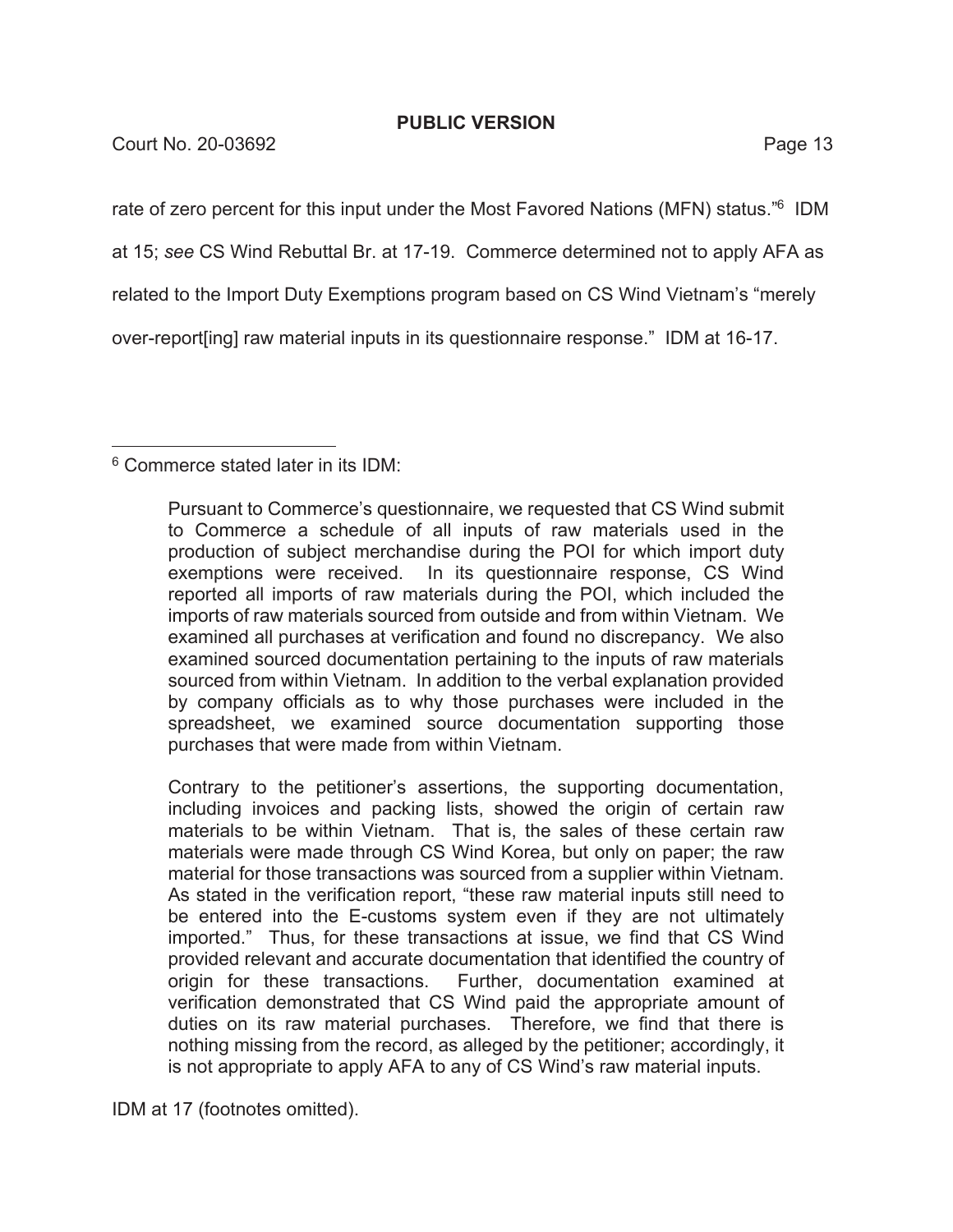On August 20, 2020, Commerce issued its CVD order for utility scale wind towers from Vietnam. *Utility Scale Wind Towers from Canada, Indonesia, and the Socialist Republic of Vietnam*, 85 Fed. Reg. 52,543 (Dep't of Commerce Aug. 26, 2020) (amended final affirm. countervailing duty deter. and countervailing duty orders).

Plaintiff brought this action on September 25, 2020, Summons (Sept. 25, 2020), ECF No. 1, seeking a remand of the Final Determination, Compl. at 6.

# **STANDARD OF REVIEW**

The court exercises jurisdiction pursuant to sections 516A(a)(2)(A)(i)(II) and (a)(2)(B)(i) of the Tariff Act of 1930, as amended, 19 U.S.C. § 1516a(a)(2)(A)(i)(II) and (a)(2)(B)(i) (2018), and 28 U.S.C. § 1581(c) (2018).7

The Court will hold a CVD determination by Commerce to be unlawful if it is "unsupported by substantial evidence on the record, or otherwise not in accordance with law." 19 U.S.C. § 1516a(b)(1)(B)(i). To meet the substantial evidence standard, there must be "more than a mere scintilla" of evidence. *Richardson v. Perales*, 402 U.S. 389, 401 (1971) (quoting *Consol. Edison Co. of N.Y. v. NLRB*, 305 U.S. 197, 229 (1938)); *Altx, Inc. v. United States*, 370 F.3d 1108, 1116 (Fed. Cir. 2004) (quoting *Atlantic Sugar, Ltd. v. United States*, 744 F.2d 1556, 1562 (Fed. Cir. 1984)). However, the standard "is satisfied by 'something less than the weight of the evidence.'" *Altx, Inc.*, 370 F.3d at 1116 (quoting *Matsushita Elec. Indus. Co. v. United States*, 750 F.2d 927, 933 (Fed.

 $7$  Further citations to the Tariff Act of 1930, as amended, are to the relevant provisions of Title 19 of the U.S. Code, and references to the U.S. Code are to the 2018 edition.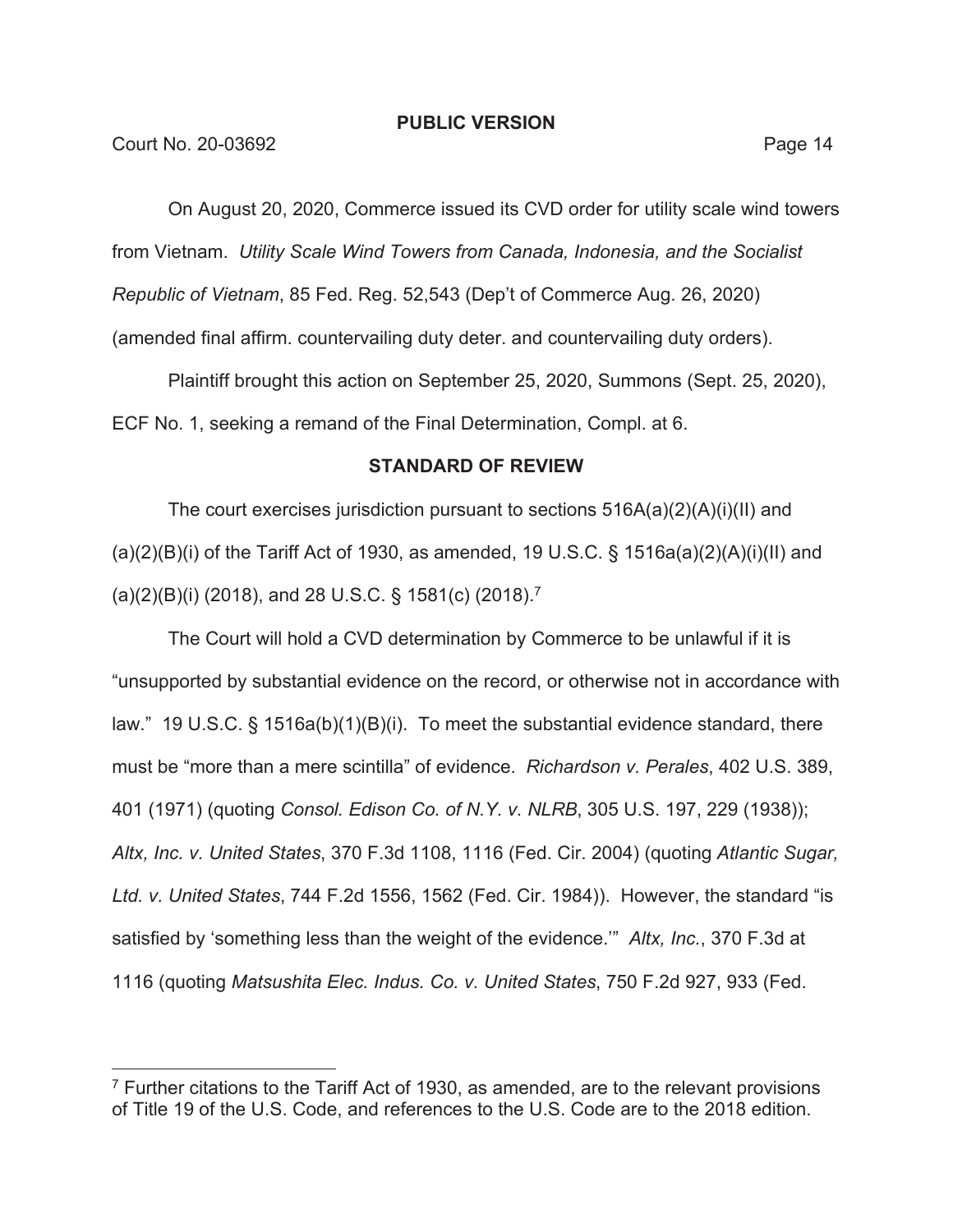Court No. 20-03692 Page 15

Cir. 1984) (citations omitted)). In addition, "the possibility of drawing two inconsistent conclusions from the evidence does not prevent an administrative agency's finding from being supported by substantial evidence." *Id.* (quoting *Matsushita Elec. Indus. Co.*, 750 F.2d at 933) (internal quotation marks and citations omitted)). "A reviewing court must consider the record as a whole, including that which 'fairly detracts from its weight', to determine whether there exists 'such relevant evidence as a reasonable mind might accept as adequate to support a conclusion.'" *Nippon Steel Corp. v. United States*, 458 F.3d 1345, 1351 (Fed. Cir. 2006) (quoting *Universal Camera Corp. v. NLRB*, 340 U.S. 474, 477-478 (1951) (quoting *Consol. Edison Co.*, 305 U.S. at 229)); *see Shandong Huarong Gen. Corp. v. United States*, 25 CIT 834, 837, 159 F. Supp. 2d 714, 718 (2001) ("[T]he Court will not disturb an agency determination if its factual findings are reasonable and supported by the record as a whole, even if there is some evidence that detracts from the agency's conclusion.") (citation omitted), *aff'd sub nom. Shandong Huarong Gen. Grp. Corp. v. United States*, 60 F. App'x 797 (Fed. Cir. 2003).

Importantly, "an agency's action must be upheld, if at all, on the basis articulated by the agency itself." *Motor Vehicle Mfrs. Ass'n of U.S., Inc. v. State Farm Mut. Auto. Ins. Co.* ("*State Farm*"), 463 U.S. 29, 50 (1983) (citing *Burlington Truck Lines, Inc. v. United States*, 371 U.S. 156, 168 (1962); *SEC v. Chenery Corp.*, 332 U.S. 194, 196 (1947); *Am. Textile Mfrs. Inst., Inc. v. Donovan*, 452 U.S. 490, 539 (1981)); *see SKF USA Inc. v. United States*, 263 F.3d 1369, 1382-83 (Fed. Cir. 2001); *Bowman Transp., Inc. v. Arkansas-Best Freight Sys., Inc.*, 419 U.S. 281, 285-286 (1974) (citing *Chenery*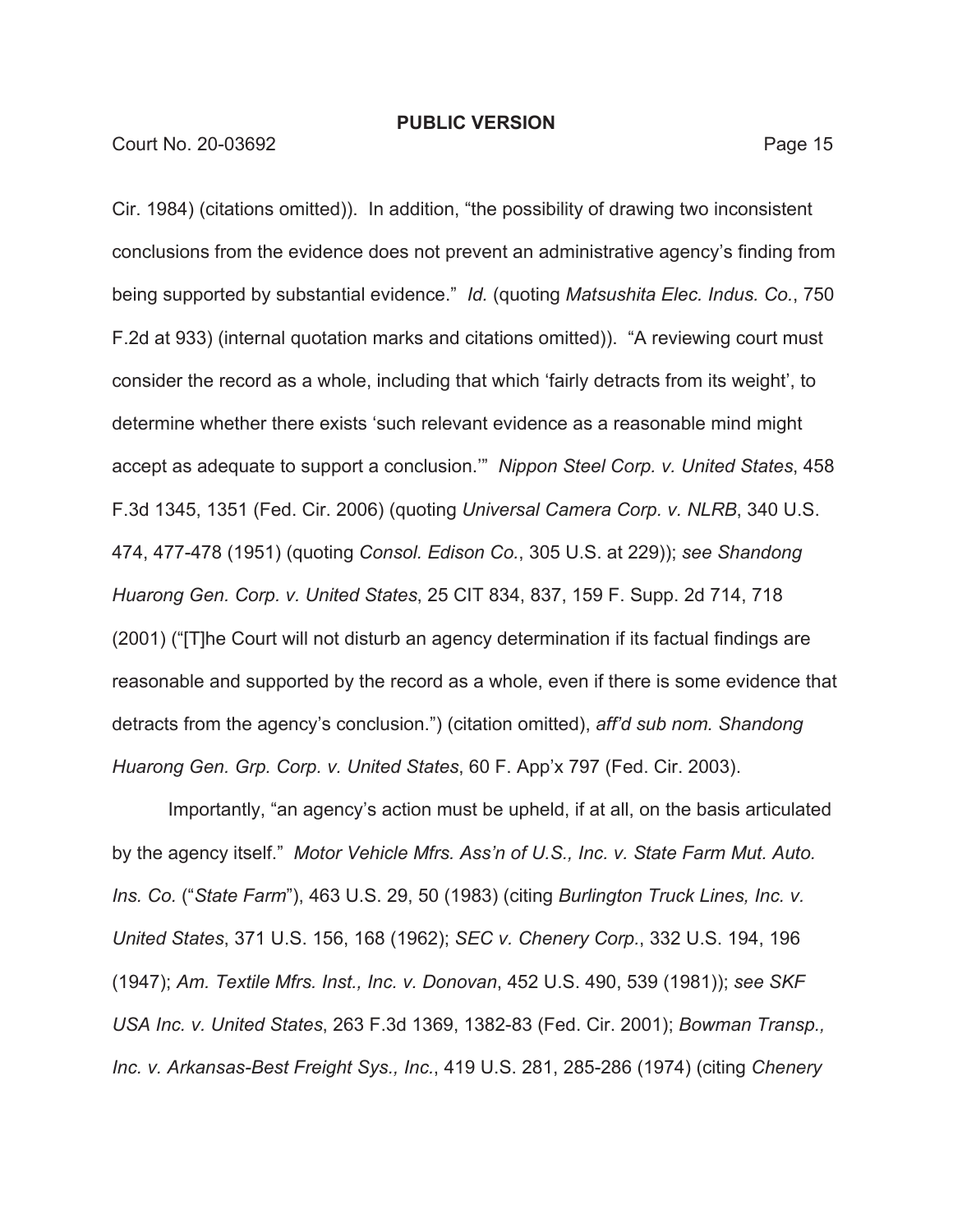*Corp.*, 332 U.S. at 196) (noting the court "may not supply a reasoned basis for the agency's action that the agency itself has not given").

An agency's final determination must provide "an explanation of the basis for its determination that addresses relevant arguments, made by interested parties . . . , concerning the establishment of . . . a countervailable subsidy, or the suspension of the investigation, with respect to which the determination is made." 19 U.S.C. § 1677f(i)(3)(A); *see NMB Sing. Ltd. v. United States*, 557 F.3d 1316, 1320 (Fed. Cir. 2009) (citing *Timken U.S. Corp. v. United States*, 421 F.3d 1350, 1355 (Fed. Cir. 2005)) ("[Section] 1677f(i) is . . . a partial codification of the Supreme Court's standard for judicial review of administrative decisions from *State Farm*."). Moreover, "§ 1677f(i) does not require [the Court] to invalidate a decision . . . if Commerce failed to explicitly address a party's non-dispositive argument." *NMB Sing. Ltd.*, 557 F.3d at 1323 (citing *Timken*, 421 F.3d at 1357).

"When an agency changes its practice, it is obligated to provide an adequate explanation for the change." *SKF USA Inc. v. United States*, 630 F.3d 1365, 1373 (Fed. Cir. 2011) (citing *State Farm*, 463 U.S. at 42). "The more complex the statute, the greater the obligation on the agency to explain its position with clarity." *Id.* (quoting *SKF USA Inc. v. United States*, 263 F.3d 1369, 1382-83 (Fed. Cir. 2001)). Moreover, "Commerce also has an 'obligation' to address important factors raised by comments from petitioners and respondents." *Id.* at 1374 (quoting *Timken*, 421 F.3d at 1358).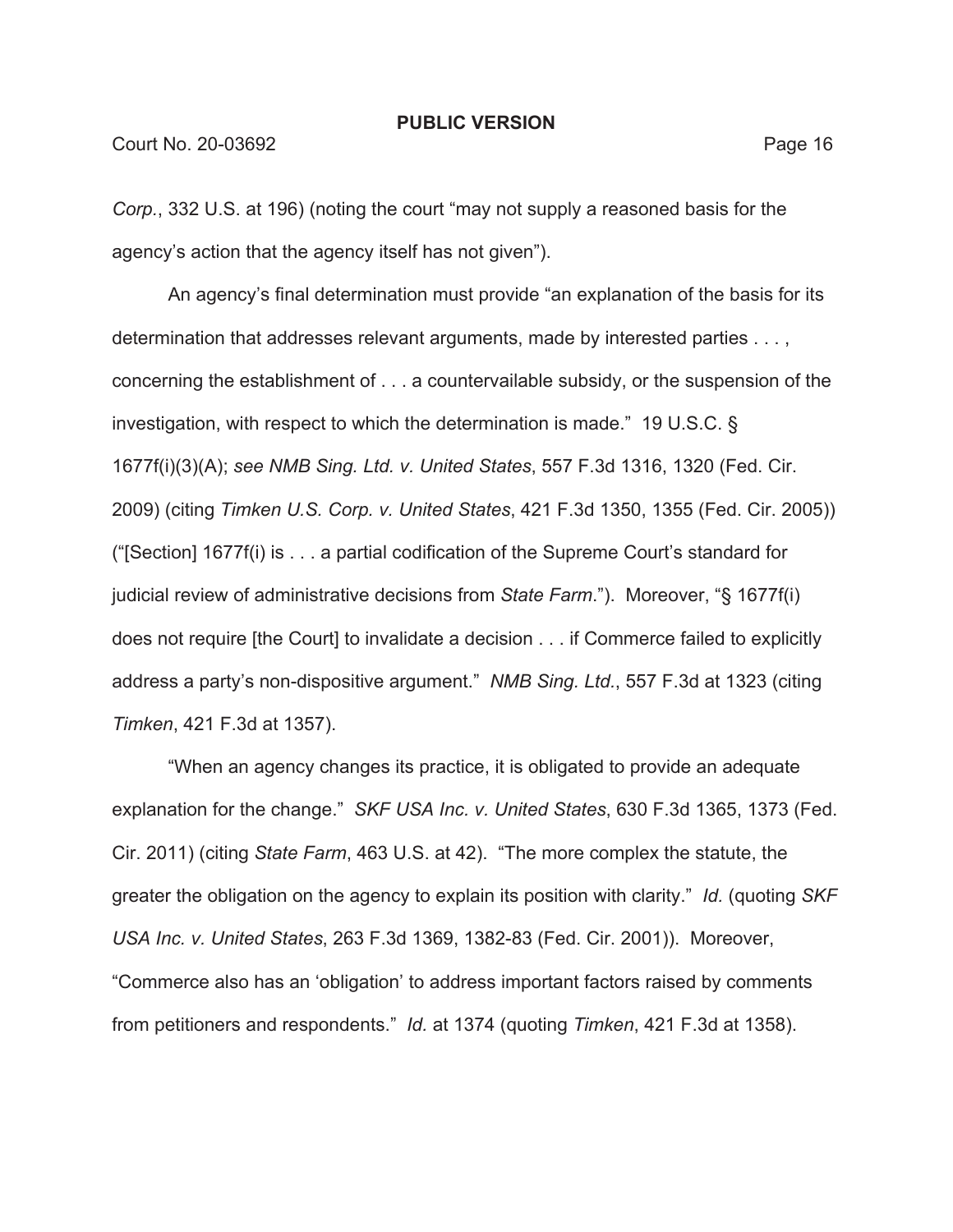Court No. 20-03692 Page 17

Still, the Court will "uphold a decision of less than ideal clarity if the agency's path may reasonably be discerned." *State Farm*, 463 U.S. at 43 (quoting *Bowman Transp. Inc.*, 419 U.S. at 286); *see also NMB Sing. Ltd.*, 557 F.3d at 1319, 1326 (stating that Commerce's "explanations do not have to be perfect" but that there should be "a reasonable way to consider the data as a whole and arrive at Commerce's conclusion").

#### **LEGAL FRAMEWORK**

Commerce will impose a countervailing duty when: (1) Commerce determines that a "government . . . or any public entity . . . is providing, directly or indirectly, a countervailable subsidy with respect to the manufacture, production, or export of a class or kind of merchandise imported, or sold (or likely to be sold) for importation, into the United States"; and (2) the U.S. International Trade Commission ("Commission") determines that a U.S. industry is "materially injured" or "threatened with material injury" or "the establishment of a[] [U.S.] industry is materially retarded" due to the imports. 19 U.S.C. § 1671(a). A subsidy is countervailable when a government or public entity "provides a financial contribution" to a person that confers a benefit. 19 U.S.C. § 1677(5)(B). A countervailable subsidy confers a benefit when a recipient receives such benefit. *Id.* § 1677(5)(B), (5)(E).

#### **DISCUSSION**

The court concludes that Commerce did not act inconsistently with its regulations and with the prior determinations presented by the parties in deciding to use CS Wind Korea's sales value as a denominator for the subsidy calculation. However, the court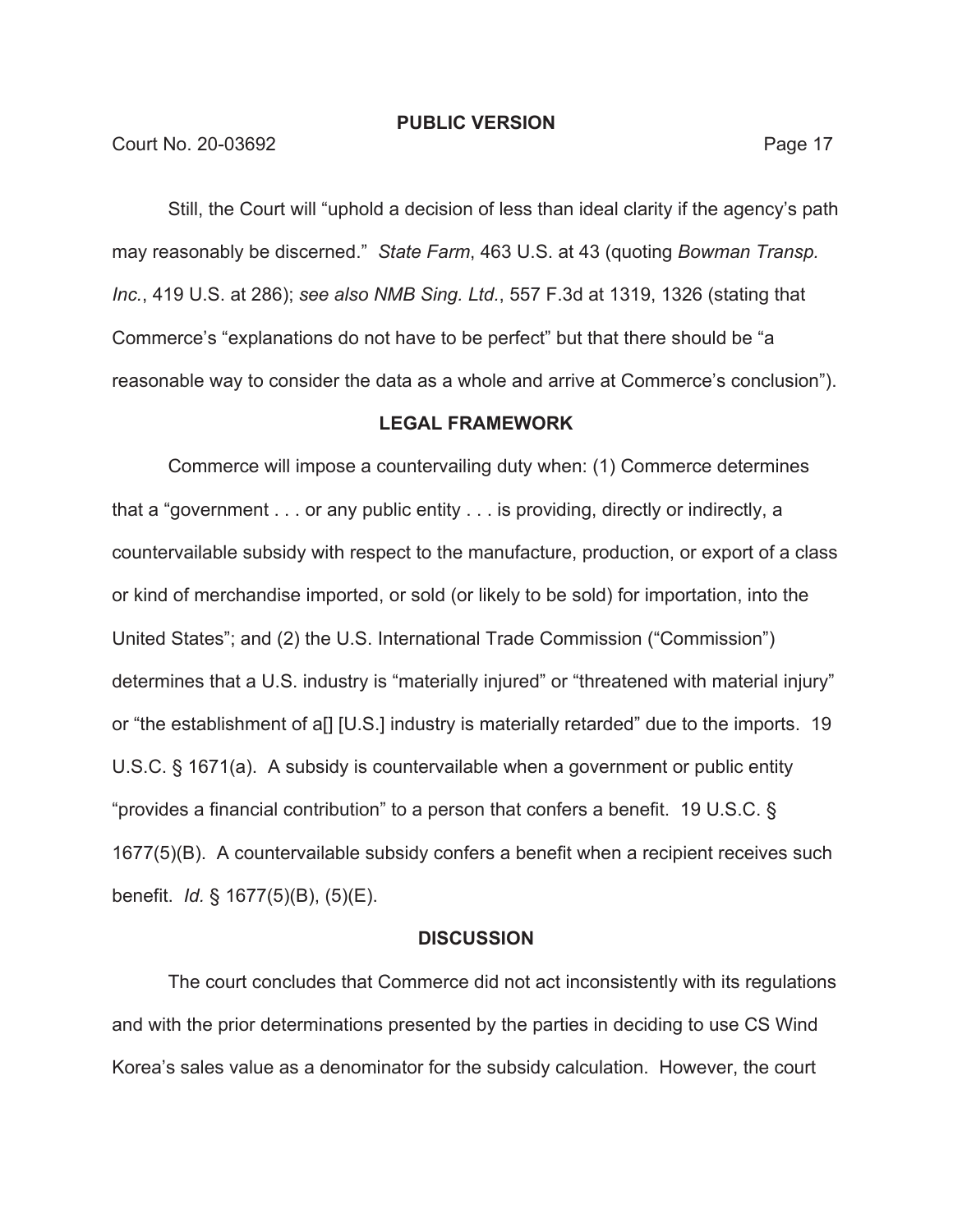**Court No. 20-03692** Page 18

remands because Commerce failed to explain adequately its position with respect to the

evidence and relevant argument on manipulation raised by WTTC. In addition, the

court remands because Commerce's determination regarding CS Wind Vietnam's steel

plate documentation for the subsidy calculation for the Import Duty Exemptions program

was not based on substantial evidence. However, the court sustains Commerce's

decision not to apply AFA for the Import Duty Exemptions program.

# **I. Whether Commerce's use of CS Wind Korea's sales value as the denominator for the subsidy calculation is supported by substantial evidence and is in accordance with law**

The court concludes that Commerce's Final Determination is not inconsistent

with its regulations or with the prior determinations presented by the parties. However,

the court remands the Final Determination with respect to Commerce's failure to

address the evidence and argument related to manipulation for the benefit calculation.

# **A. Legal framework**

To calculate the "ad valorem subsidy rate" in a CVD investigation,

[Commerce] will . . . divid[e] the amount of the benefit allocated to the [POI] ... by the sales value during the same period of the product or products to which [Commerce] attributes the subsidy . . . . Normally, [Commerce] will determine the sales value of a product on an f.o.b. (port) basis (if the product is exported) . . . . However, if [Commerce] determines that countervailable subsidies are provided with respect to the movement of a product from the port . . . to the place of destination (*e.g.,* freight or insurance costs are subsidized), [Commerce] may make appropriate adjustments to the sales value used in the denominator.

19 C.F.R. § 351.525(a).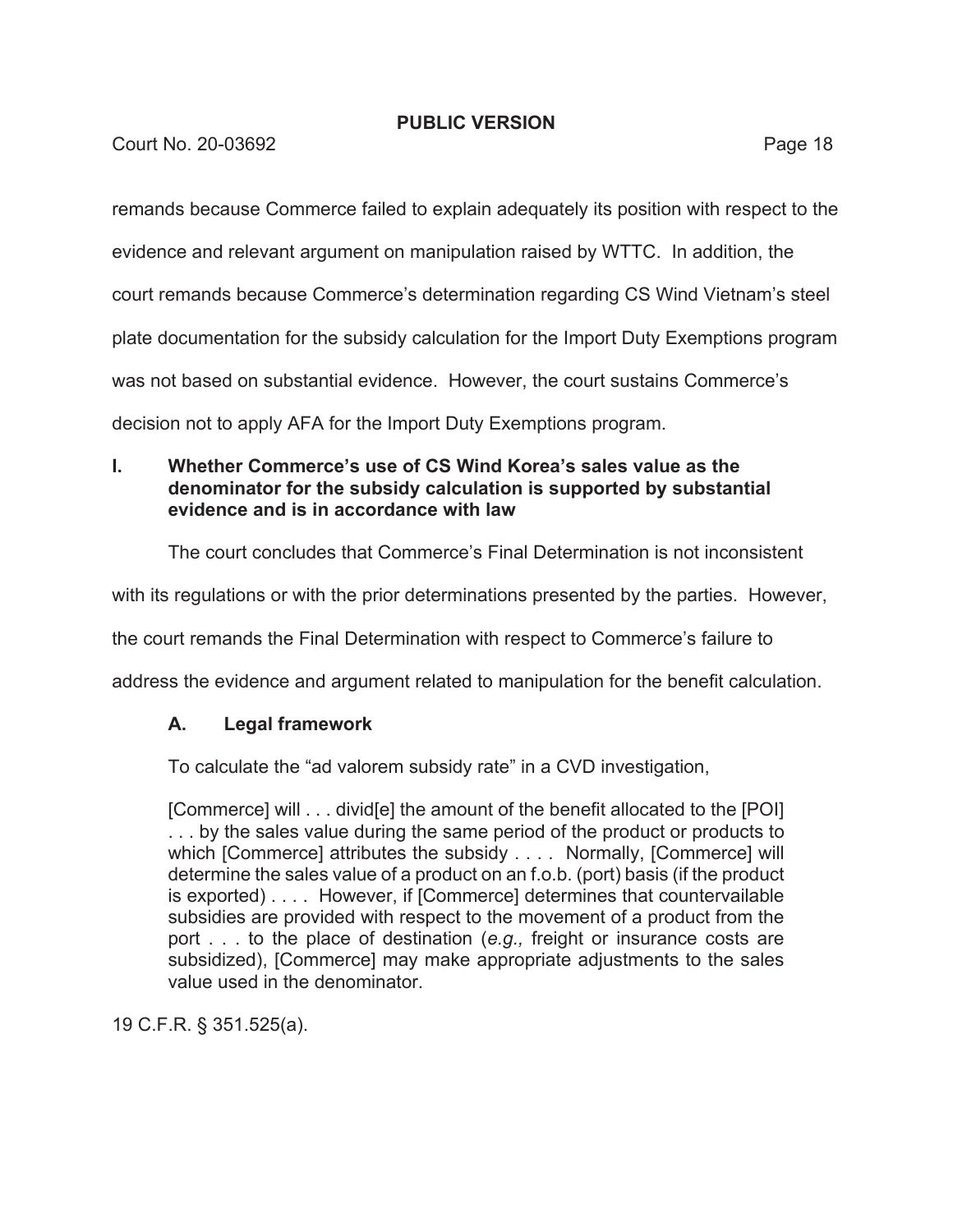"Ad valorem" is defined as "that is in proportion to value; proportional." *Ad* 

*Valorem*, OXFORD ENGLISH DICTIONARY, https://www.oed.com/view/Entry/2882 (last

visited Mar. 4, 2022). In cases of corporations with cross-ownership, "[Commerce]

normally will attribute a subsidy to the products produced by the corporation that

received the subsidy." 19 C.F.R. § 351.525(b)(6)(i).

Further, in the context of multinational firms, the Code of Federal Regulations

("CFR") states:

If the firm that received a subsidy has production facilities in two or more countries, the Secretary will attribute the subsidy to products produced by the firm within the country of the government that granted the subsidy. However, if it is demonstrated that the subsidy was tied to more than domestic production, the Secretary will attribute the subsidy to multinational production.

*Id.* § 351.525(b)(7). The CFR defines a "firm" as "the recipient of an alleged

countervailable subsidy, including any individual, company, partnership, corporation,

joint venture, association, organization, or other entity." *Id.* § 351.102(b)(23). In the

*CVD Preamble*, Commerce provides a clarification as to the applicability of the

regulation:

In all other sections of these regulations, the term "firm" is used to describe the recipient of the subsidy. However, for purposes of certain attribution rules, where we are describing how subsidies will be attributed within firms, "firm" is too broad. Therefore, for the purposes of paragraphs (b)(5) and (b)(6), we are using the term "corporation."

*Countervailing Duties*, 63 Fed. Reg. 65,348, 65,400 (Dep't of Commerce Nov. 25, 1998)

(final rule).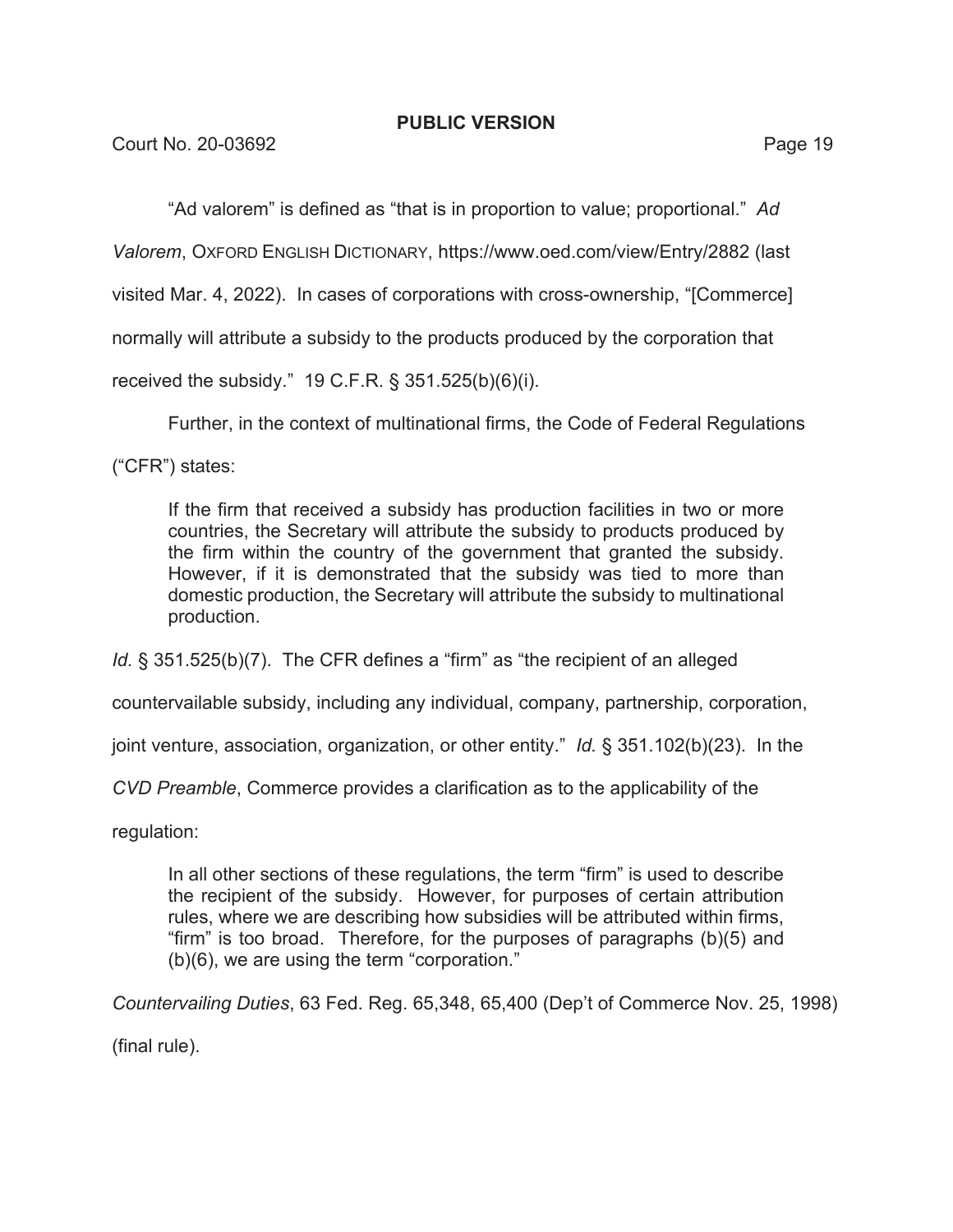There is no CVD regulation that governs tolling arrangements specifically. Oral Argument Tr. at 17:17-18:20. *See generally* 19 C.F.R. §§ 351.501-.528.

#### **B. Positions of the parties**

Plaintiff asserts that "Commerce unreasonably and unlawfully used the sales revenue of . . . CS Wind Korea . . . as the denominator in calculating the subsidy benefits received by CS Wind Vietnam." Pl. Br. at 2 (citing 19 C.F.R. § 351.525(b)(6)(i), (b)(7)). Plaintiff argues that Commerce's decision in this respect was "inconsistent with its past practice and regulations." *Id*. Plaintiff also declares that Commerce's "unreasonable conclusion that its 'multinational company' regulation was inapplicable in this case . . . was also unsupported by substantial evidence and contrary to law." *Id.* at 2-3. In furtherance of these points, plaintiff raises three primary arguments to which the Government responds. *See* Pl. Br. at 17-24; Def. Br. at 5-24.

#### **1. Whether Commerce acted consistently with its regulations**

First, plaintiff asserts that "Commerce erred by attributing the subsidies received by CS Wind Vietnam within Vietnam to the value of sales by CS Wind Korea, in a manner inconsistent with its regulations." Pl. Br. at 17. Plaintiff considers Commerce's use of CS Wind Korea's sales value in the denominator to be contrary to the language of 19 C.F.R. § 351.525(b)(6)(i) and (b)(7). *Id.* at 17-18. As to subsection (b)(7), which addresses subsidy attribution for multinational firms as described *supra*, Section I.A., plaintiff also raises language in the *CVD Preamble* that notes in part: "The government of a country normally provides subsidies for the general purpose of promoting the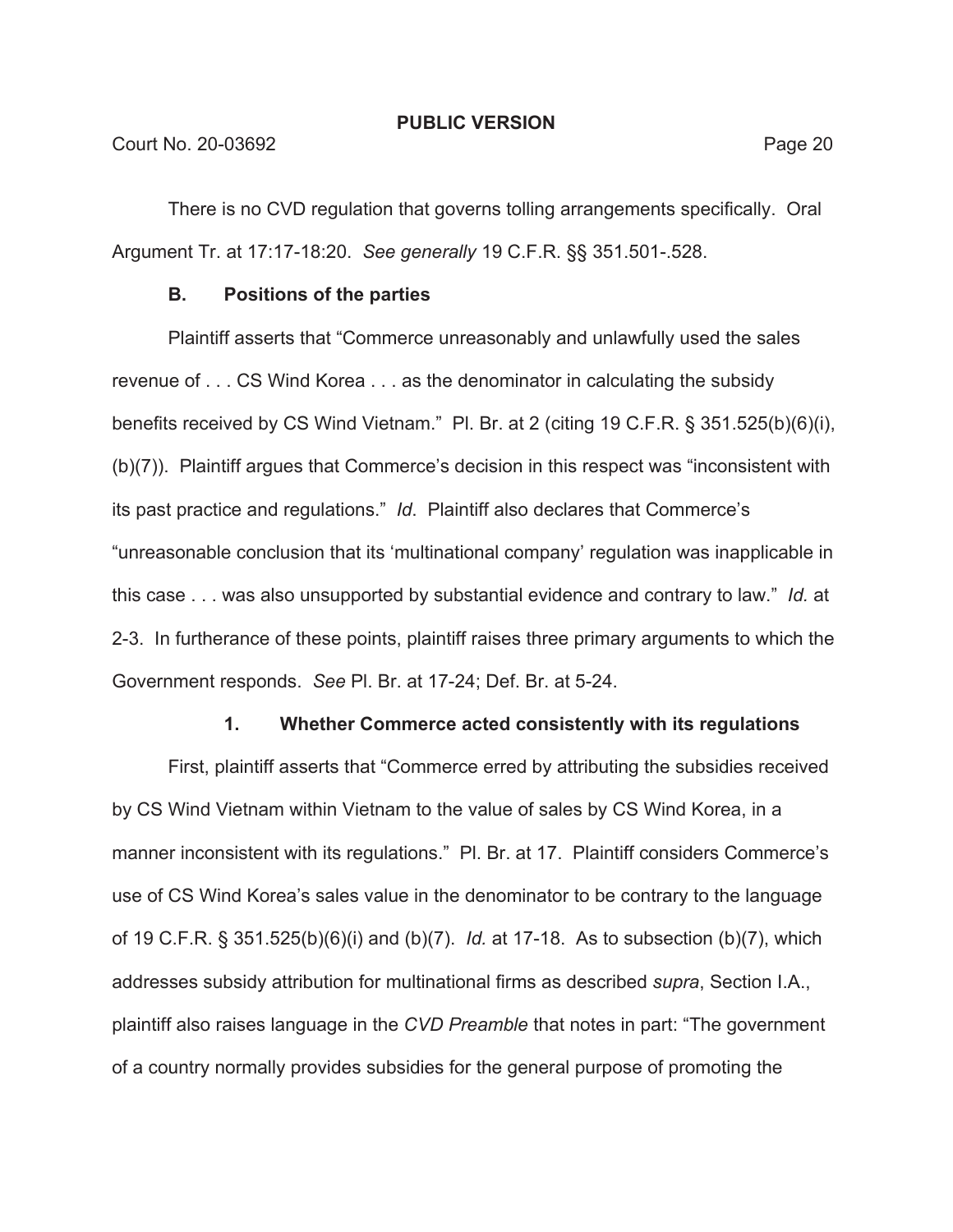#### Court No. 20-03692 **Page 21**

economic and social health of that country and its people, and for the specific purposes of supporting, assisting or encouraging domestic manufacturing or production and related activities . . . ." *Id.* at 18 (quoting *Countervailing Duties*, 63 Fed. Reg. at 65,403).

On this basis, plaintiff insists that Commerce's actions were also "inconsistent with its understanding of the purpose of foreign government subsidies." *Id.* Instead, plaintiff contends that Commerce "mixes and matches" a denominator based on Vietnamese and Korean activities with a numerator based on only Vietnamese activities. Oral Argument Tr. at 45:10-14. Plaintiff argues that "both [the numerator and denominator] should have reflected only Vietnamese activities." Oral Argument at 57:28-32. Further, plaintiff argues that the sales value is not "reflective of the full value of that wind tower" because some inputs are received "free of charge." Oral Argument Tr. at 53:10-17, 54:12-13. *But cf.* First Suppl. Questionnaire Resp. at 3 ("Normally, the sales price of wind towers comprises of material costs and processing costs.").

Plaintiff also argues that Commerce should have but did not follow its "'normal' method of attribution" under 19 C.F.R. § 351.525(b)(6)(i) and instead selected CS Wind Korea's sales value as the denominator. Wind Tower Trade Coalition's Reply Brief ("Pl. Reply Br.") at 7, ECF No. 17. Plaintiff asserts that Commerce should not have changed its method because "the specific circumstances under which Commerce may depart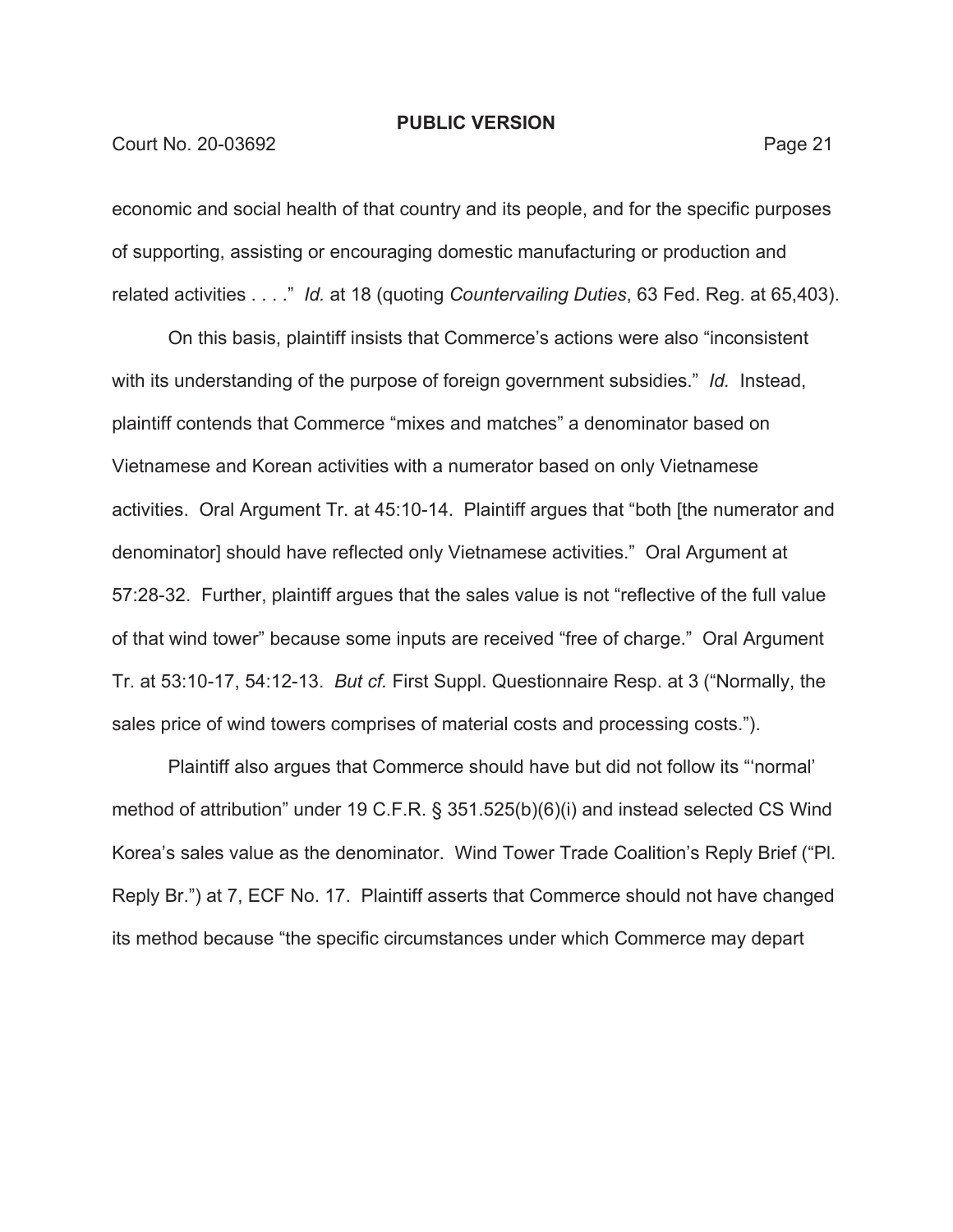Court No. 20-03692 Page 22

from the 'normal' method" are described only in 19 C.F.R. § 351.525(b)(6)(ii) through

(vi) and do not apply here.8 *Id.*

The Government argues to the contrary that "the actions [Commerce] took flow

directly from the regulation." Oral Argument Tr. at 9:14-15, 10:8-10 (discussing 19

C.F.R. § 351.525(a) and (b)(6)). Namely, the Government asserts:

As a result of the tolling arrangement in this case, the sales of subject merchandise produced by CS Wind [Vietnam] are negotiated and made by CS Wind Korea. Thus, Commerce properly attributed the subsidy to those sales and used them in the benefit calculation denominator. Consistent with its regulation, Commerce based the denominator on the "sales value" of United States sales made by CS Wind Korea, rather than on the amount of the tolling fee that CS Wind [Vietnam] received from its parent company for processing services.

Def. Br. at 6. The Government points to two textual aspects of 19 C.F.R. § 351.525 to support its position that Commerce attributed properly the subsidies to the sales value of the products: (1) the use of the word "normally" in the subsection discussing subsidy attribution "to the products produced by the corporation that received the subsidy," which, the Government maintains, denotes a built-in "degree of flexibility or discretion" for Commerce; and (2) the subsection discussing subsidy calculation directs Commerce to use "'the sales value' of the product to which Commerce attributes the subsidy" as the denominator — rather than attributing subsidies to an entity such as CS Wind

<sup>&</sup>lt;sup>8</sup> Provisions (ii) through (vi) pertain to situations involving multiple corporations producing the same product, a holding or parent company receiving a subsidy, input suppliers, subsidy transfers and the definition of cross-ownership, respectively. 19 C.F.R. § 351.525(b)(6)(ii)-(vi).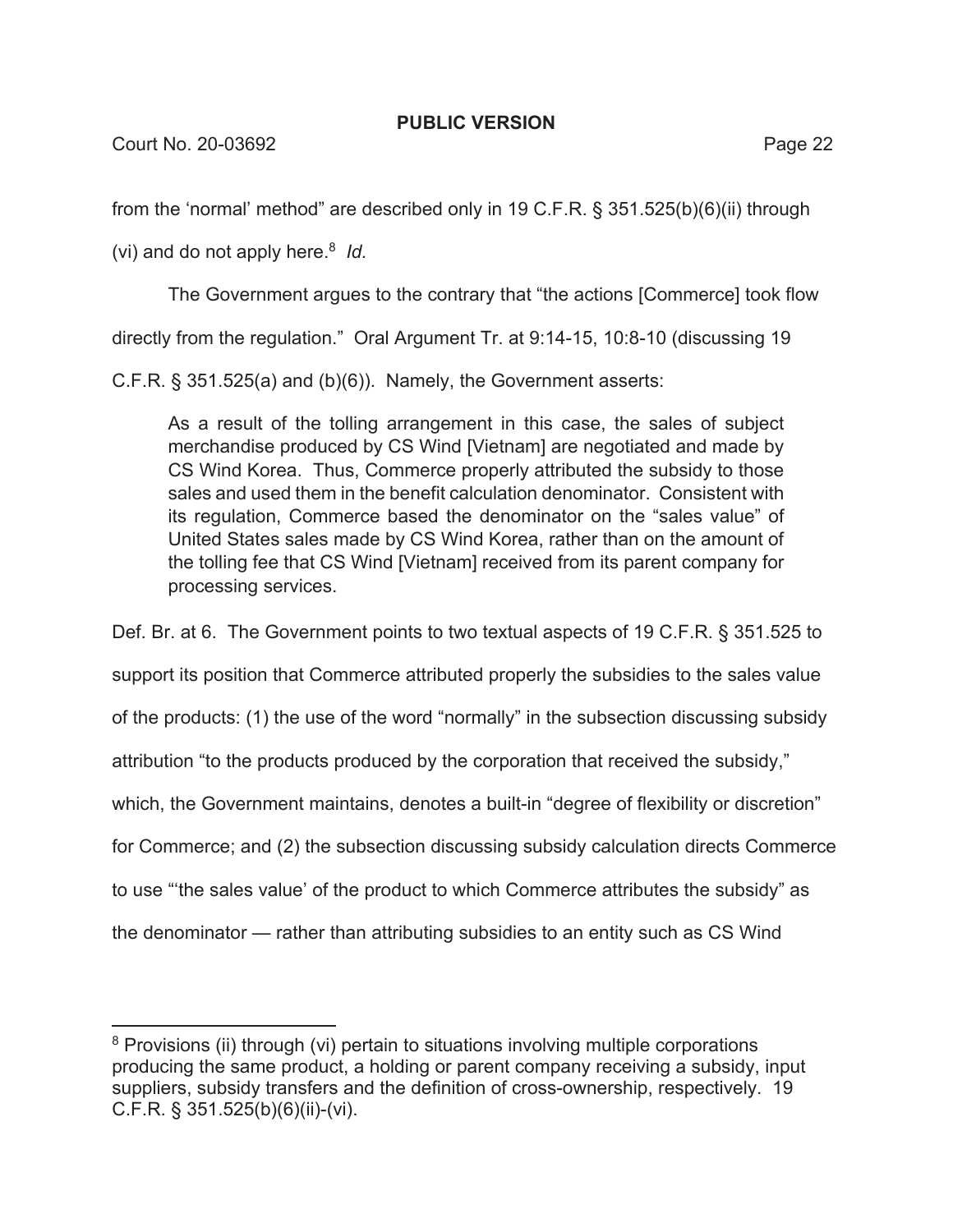Korea. *Id.* at 16 (first quoting 19 C.F.R. § 351.525(b)(6)(i); then quoting 19 C.F.R. §

351.525(a)) (emphases omitted).

The Government describes the dispute as follows:

The disagreement between Commerce and WTTC thus boils down to a straightforward question of whether the subsidy should have been attributed to the "sales value" of *products* produced by CS Wind [Vietnam] and exported by CS Wind Korea (as Commerce's regulations require and as Commerce did), or to an amount of a tolling fee for processing services paid by CS Wind Korea to CS Wind [Vietnam], as WTTC advocates.

*Id.* at 17. As further support, the Government explains that the processing services

value would have been *underinclusive* and therefore inaccurate. *Id.* at 17-18.By

contrast, the Government explains that the sales value that Commerce used was not

*overinclusive* as the sales value "is limited to sales of subject merchandise produced by

CS Wind [Vietnam] and sold by its parent company." *Id.* at 17 (citing IDM at 30).9 The

Government closes its argument by contending that Commerce took a "reasonable

approach" that warrants deference by the court. *Id.* at 24.10

<sup>&</sup>lt;sup>9</sup> At oral argument, plaintiff raised "selling expenses" and the Government raised "purchasing raw materials and engaging in selling activities" as the cost elements from CS Wind Korea going toward the wind towers. Oral Argument Tr. at 19:14-21:2. CS Wind Vietnam also reported that "CS Wind Corporation has only sales and administrative functions in Korea." First Suppl. Questionnaire Resp. at 3.

<sup>&</sup>lt;sup>10</sup> At oral argument, the Government also asserted that Commerce's cross-border regulation covers tolling arrangements in the absence of a separate CVD tolling regulation. Oral Argument Tr. at 17:22-18:2. Plaintiff countered by raising a preliminary decision memorandum in another case to highlight the way in which, plaintiff asserted, Commerce stated that it perceived similarities between a situation involving tollers and situations involving a trading company under 19 C.F.R. § 351.525(c). Oral Argument (footnote continued)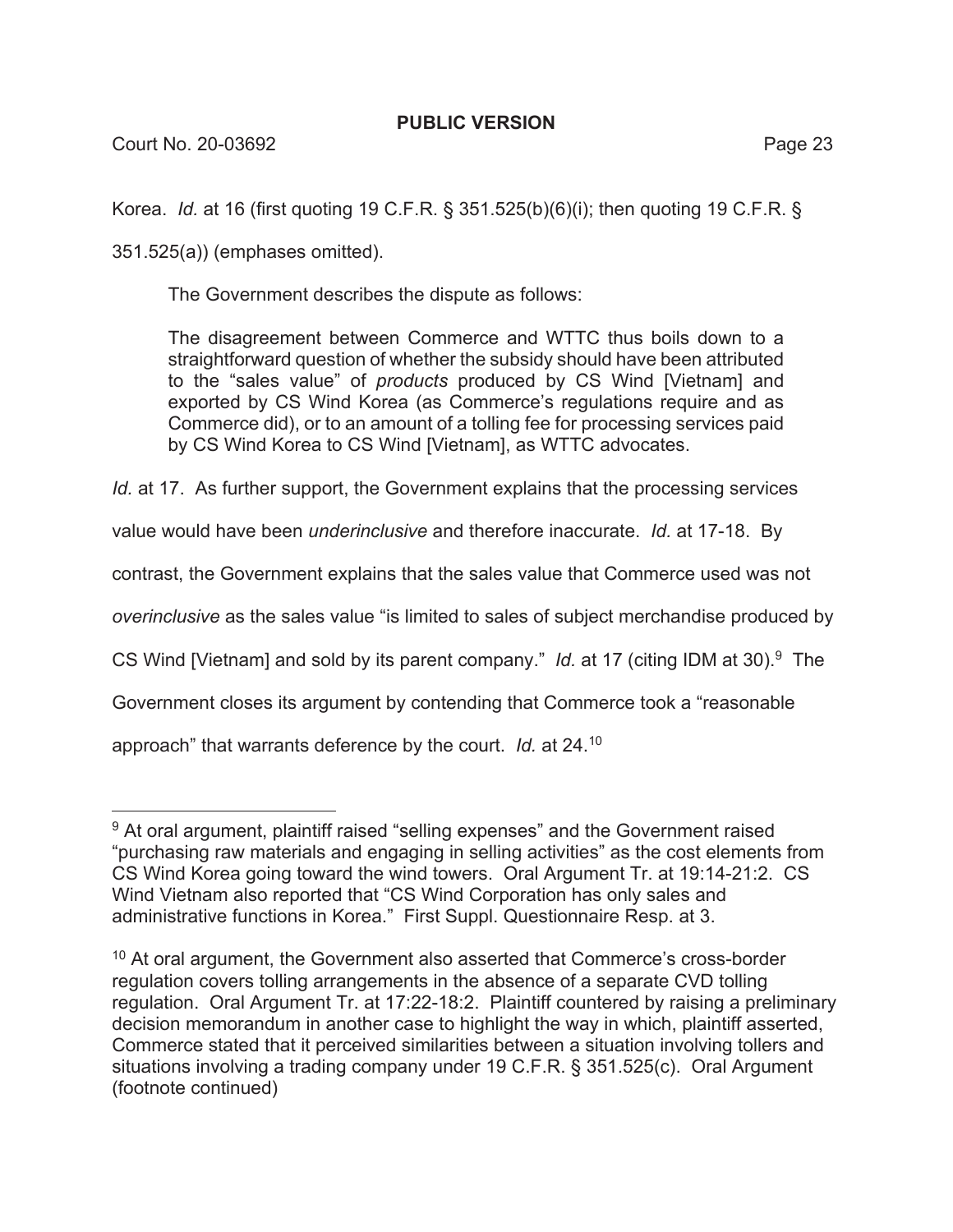Court No. 20-03692 Page 24

Countering what plaintiff calls Commerce's "conclusory statement" that CS Wind Vietnam is not a multinational firm under 19 C.F.R. § 351.525(b)(7), plaintiff insists that "[i]t does not logically follow from CS Wind Vietnam's status as a subsidiary that it could not also be [sic] multinational firm." Pl. Br. at 18-19 (citing IDM at cmt. 6). Plaintiff supports its argument by pointing out that "CS Wind Vietnam is part of the multinational CS Wind conglomerate." Pl. Reply Br. at 7; *see also* Oral Argument Tr. at 13:23-14:2. Plaintiff also alleges: "With regard to Korea, CS Wind Vietnam reported that its Korean parent company was created in 2008 'by the merger of two *factories*,' which then came under the sole ownership of CS Wind Korea." Pl. Reply Br. at 8 (quoting Affiliation Resp. at 4).<sup>11</sup> Plaintiff concludes that "[subsidies] were not attributed to the value of that *Vietnamese* production," *id.* (citing Def. Br. at 18-19), but that "[t]hey were instead attributed to the sales of a Korean company in Korea, contrary to the multinational corporation provision," *id.* 

Tr. at 18:9-20; *see Steel Concrete Reinforcing Bar From the Republic of Turkey: Preliminary Results of Countervailing Duty Administrative Review and Intent To Rescind the Review in Part; 2016* ("*Turkey Rebar 2018*"), 83 Fed. Reg. 63,472 (Dep't of Commerce Dec. 10, 2018) and accompanying PDM ("*Turkey Rebar 2018* PDM"); *see also* IDM at 10.

<sup>&</sup>lt;sup>11</sup> Plaintiff's statement confuses the facts. The correct facts are that in 2008, two Vietnamese companies merged to form CS Wind Vietnam; CS Wind Korea "became the sole owner of the company at that time." Affiliation Resp. at 4. CS Wind Korea existed before the merger. *See id.*; Initial Questionnaire Resp. at 1-2 ("CSI and CSWT merged at the end of 2008 and the company was renamed CSWV. Both the old entities and the new entity were 100% owned by CS Wind Corporation in Korea.").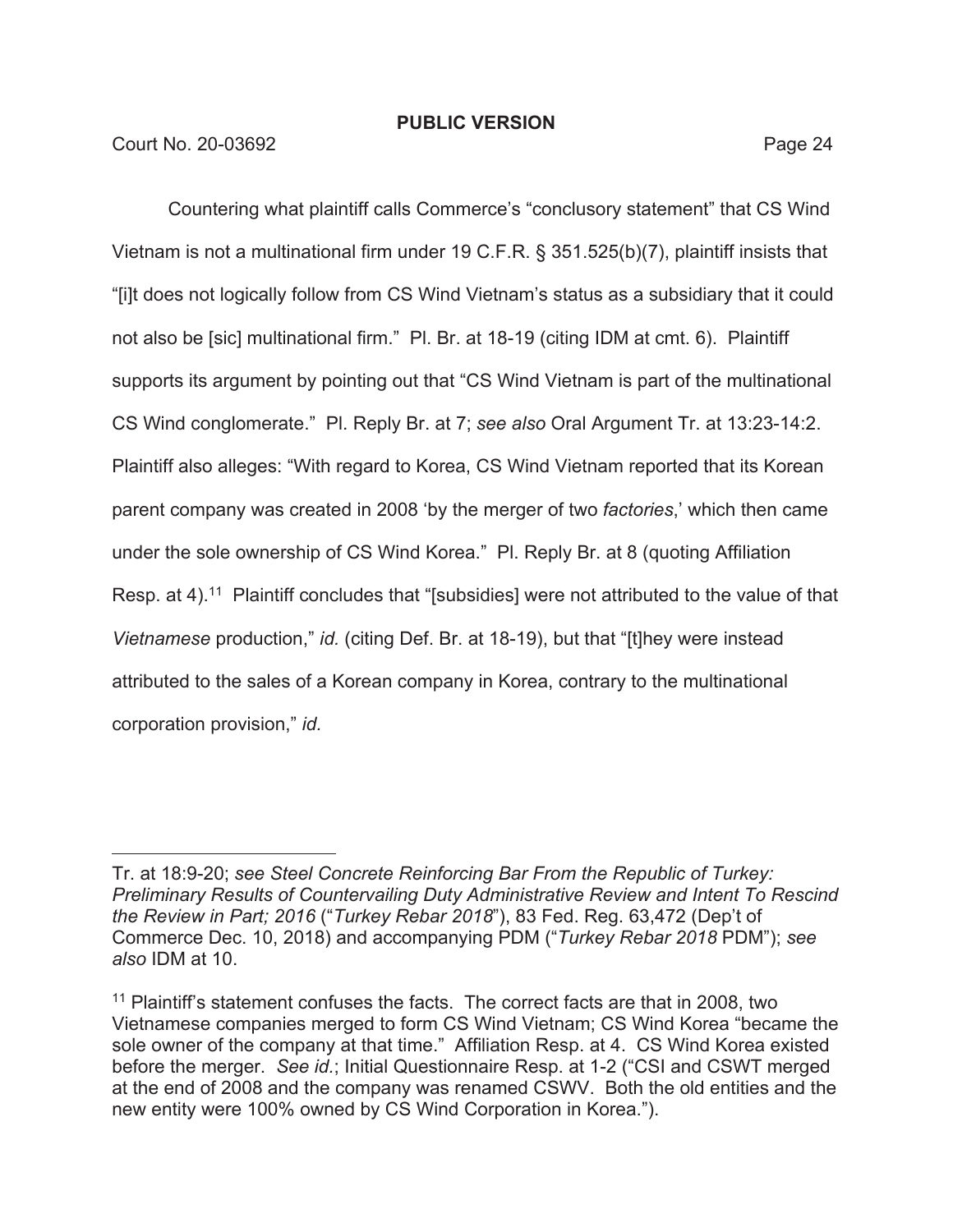**Court No. 20-03692** Page 25

The Government retorts that "by its express terms, the [multinational firm] regulation applies only *if* 'the firm that received a subsidy *has production facilities in two or more countries*.'" Def. Br. at 18 (quoting 19 C.F.R. § 351.525(b)(7) (emphasis supplied)). In this case, Commerce found that "CS Wind [Vietnam] 'does not have operations, such as production facilities, in any countries other than in Vietnam.'"12 *Id.*  (quoting IDM at 30). The Government concludes that, as Commerce determined, the provision does not apply in this case. Def. Br. at 18-19 (citing IDM at 30); IDM at 30; *cf.*  Oral Argument Tr. at 12:5-7, 16:15-17:14 (asserting that Commerce still acted consistently with 19 C.F.R. § 351.525(b)(7), notwithstanding that Commerce maintained, and the Government argues, that the subsection is inapplicable).

# **2. Whether Commerce acted consistently with its past practice**

Plaintiff's second argument is that Commerce "unacceptably departed from its past practice" without providing a "reasonable explanation" when it used the CS Wind Korea sales value (rather than the CS Wind Vietnam processing services value) in the denominator. Pl. Br. at 19 (citing *Consol. Bearings Co. v. United States*, 348 F.3d 997, 1007 (Fed. Cir. 2003)). To support its argument, plaintiff discusses several administrative proceedings in its briefs and at oral argument and asserts that "Commerce made no attempt to distinguish these cases." *Id.* at 19-21.

<sup>&</sup>lt;sup>12</sup> CS Wind Vietnam has only two production facilities, both in Vietnam. Initial Questionnaire Resp. at 1.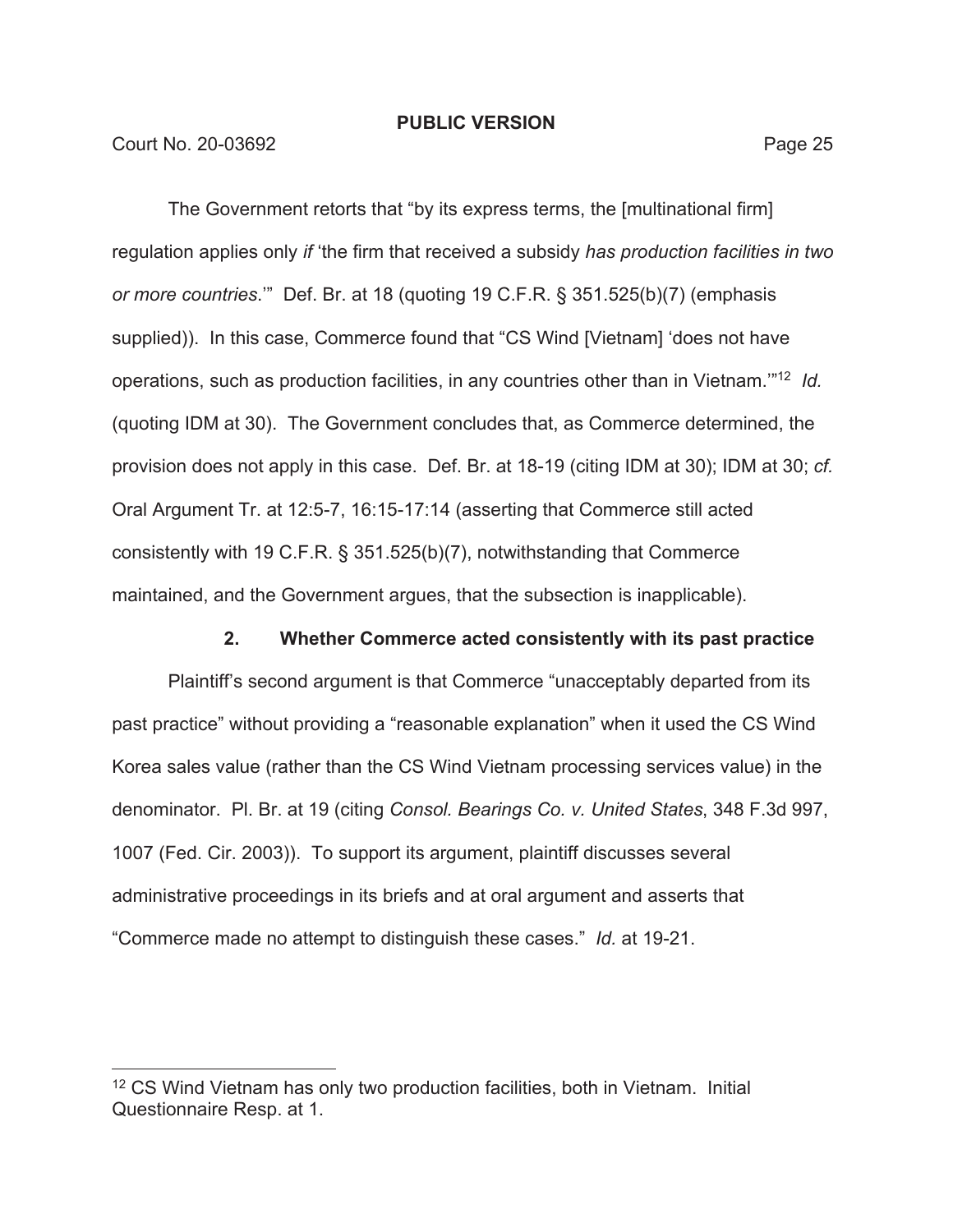For instance, plaintiff describes that in *Narrow Woven Ribbons with Woven Selvedge from the People's Republic of China*, which involved a Chinese respondent and a Hong Kong affiliate, but no tolling arrangement, Commerce used an unconsolidated sales value as the denominator, to the exclusion of the Hong Kong sales data. *Id.* (citing *Narrow Woven Ribbons with Woven Selvedge from the People's Republic of China* ("*Woven Ribbons from China*"), 75 Fed. Reg. 41,801 (Dep't of Commerce July 19, 2010) (final affirm. countervailing duty deter.) and accompanying IDM at cmt. 4); *see* Pl. Reply Br. at 10 (describing the facts as "still analogous," despite the lack of a tolling arrangement, such that the case is pertinent).

The Government counters that "*Woven Ribbons from China* did not address the issue of whether it is appropriate to attribute the subsidy to the sales value of the product (as Commerce did), or merely to the amount of a processing/tolling fee (as WTTC advocates)." Def. Br. at 20.

Plaintiff also discusses *Circular Welded Austenitic Stainless Pressure Pipe from the People's Republic of China* ("*Pressure Pipe*"), in which plaintiff summarizes that Commerce granted an entered value adjustment ("EVA")13 and again used a Chinese

 $13$  Commerce noted in the instant case: "The purpose of an EVA is to ensure that assessment on the U.S. value of imported subject merchandise is at the appropriate *ad valorem* rate." IDM at 30. In its PDM in the instant case, Commerce also explained the circumstances under which it has granted an EVA, which adjusts the subsidy calculation described in 19 C.F.R. § 351.525(a) to account for certain variations. *Utility Scale Wind Towers from the Socialist Republic of Vietnam*, 84 Fed. Reg. 68,104 (Dep't of Commerce Dec. 13, 2019) (prelim. affirm. countervailing duty deter. and alignment of (footnote continued)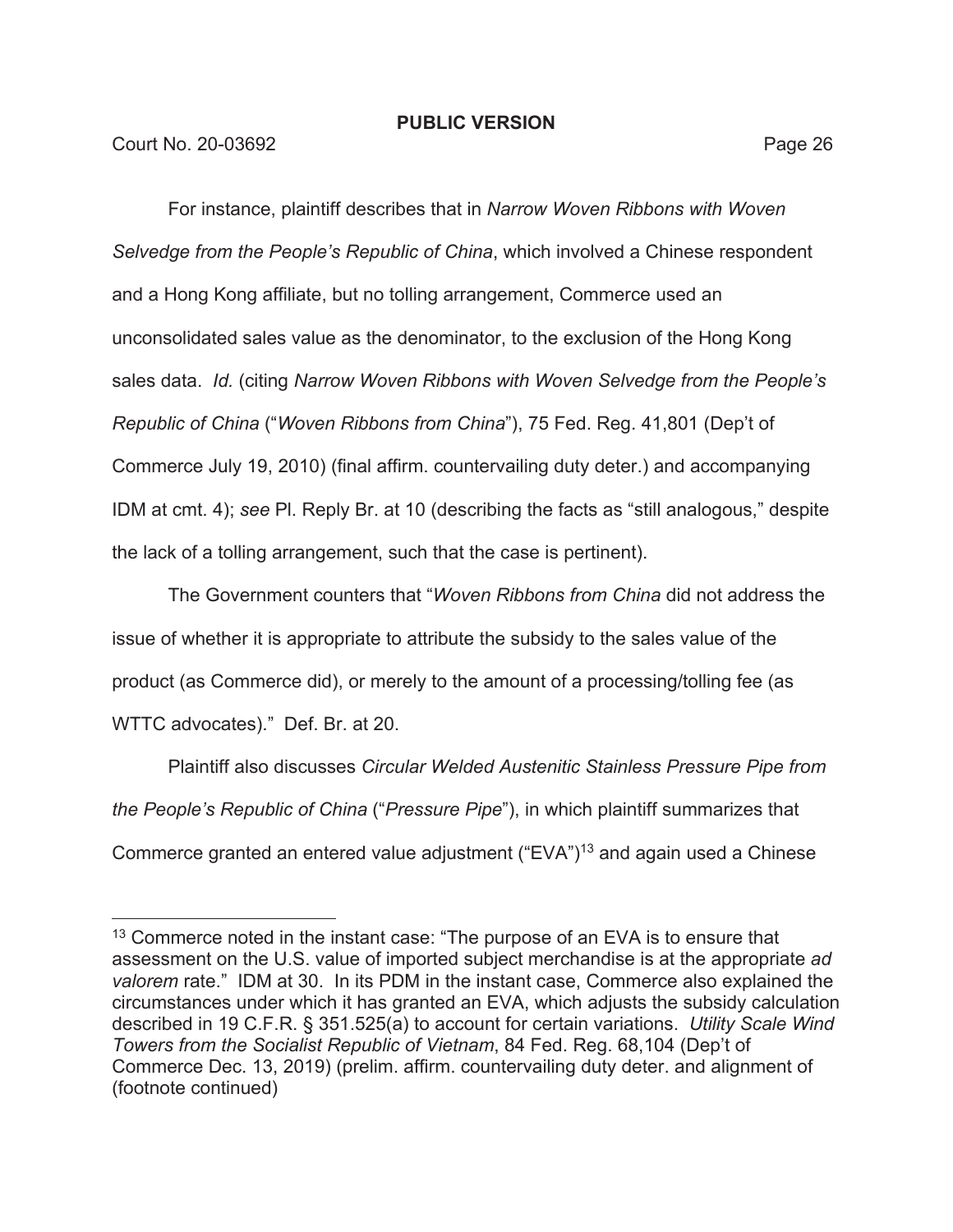Court No. 20-03692 **Page 27** 

respondent's sales value for the denominator and not that of a Hong Kong affiliate despite the affiliate making the sales. Pl. Br. at 20 (citing *Pressure Pipe*, 74 Fed. Reg.

4,936 (Dep't of Commerce Jan. 28, 2009) (final affirm. countervailing duty deter.) and

Commerce's practice is to use the [free on board or] FOB sales value for the denominator in its subsidy calculations. However, in limited circumstances, Commerce has adjusted the calculation of the subsidy rate when the sales value used to calculate that subsidy rate does not match the entered value of the subject merchandise, *e.g.*, where subject merchandise is exported to the United States with a mark-up from an affiliated company, and where the respondent can demonstrate that: 1) the price on which the alleged subsidy is based differs from the U.S. invoiced price; 2) the exporters and the party that invoices the customer are affiliated; 3) the U.S. invoice establishes the customs value to which the CVD duties are applied; 4) there is a one-to-one correlation between the invoice that reflects the price on which subsidies are received and the invoice with the mark-up that accompanies the shipment; 5) the merchandise is shipped directly to the United States; and 6) the invoices can be tracked as back-to-back invoices that are identical except for price.

. . .

Commerce has generally limited the sales adjustment to instances where a respondent can demonstrate that all of its sales to the United States met the six criteria listed above.

*Id.* (footnotes omitted). In other words, Commerce can grant an EVA to address a mismatch between the sales value and the entered value when each of these criteria are met. *See id.* The court notes that there has been other litigation before this court pertaining to an inconsistency in the way in which Commerce calculates generally an EVA. *See Canadian Solar Inc. v. United States*, 45 CIT \_\_, \_\_, 537 F. Supp. 3d 1380, 1394-99 (2021). Still, this case differs in that no mark-up existed that would have necessitated an EVA, and Commerce states that it did not grant one. *See* IDM at 30.

final deter. with final antidumping duty deter.) and accompanying PDM at 13. Specifically, Commerce described as follows the discrepancy between the sales value and the entered value of the goods and the six additional elements required for Commerce to grant an EVA: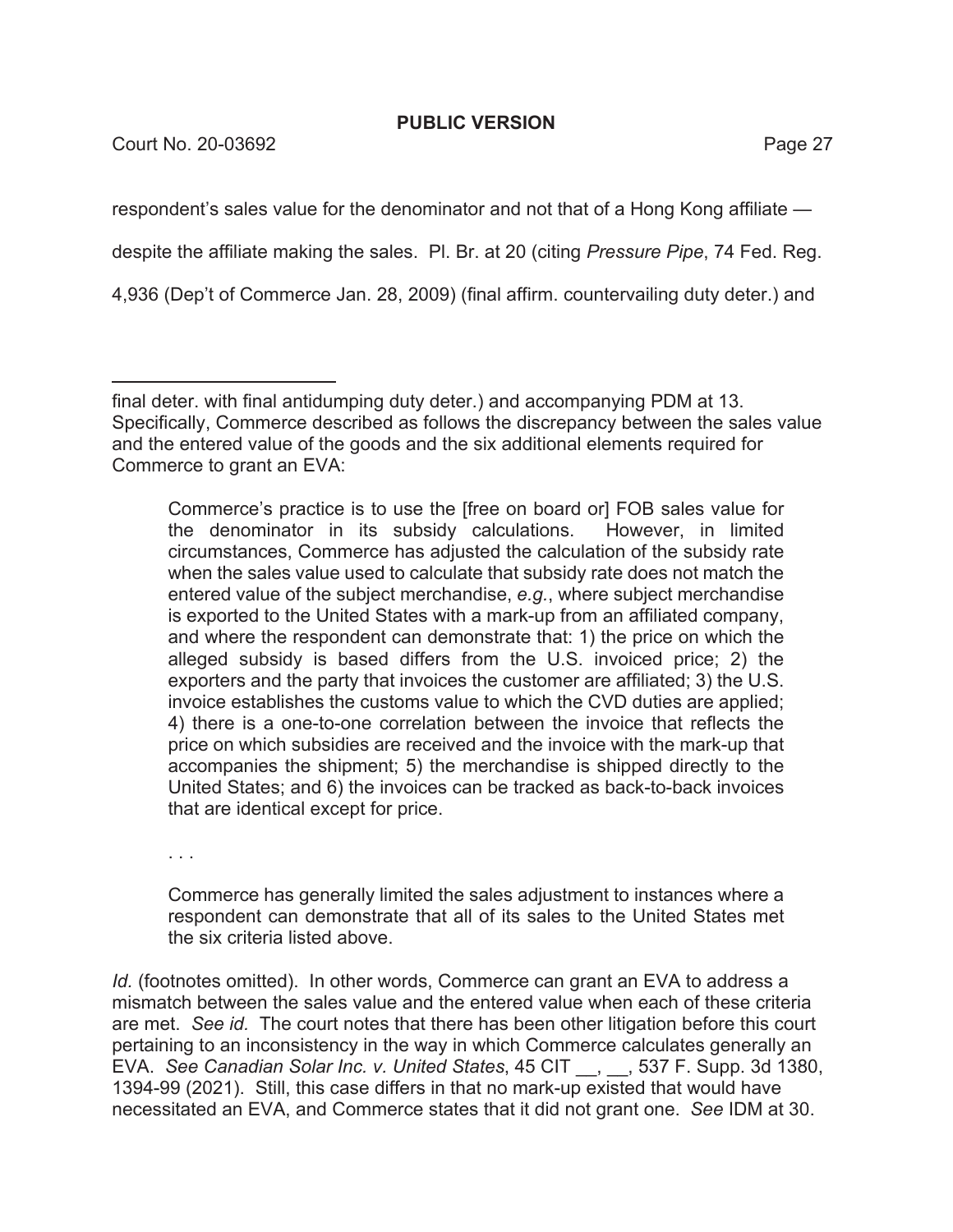accompanying IDM at cmt. 3); *see also* Oral Argument Tr. at 27:14-28:1; Pl. Reply Br. at 11-12 (insisting the facts of *Pressure Pipe* are still related despite an EVA and mark-up by the affiliate).

The Government emphasizes that *Pressure Pipe* involved "an adjustment to include a 'mark-up' charged by the Hong Kong affiliate," whereas this case did not involve a mark-up by CS Wind Korea. Def. Br. at 20-21 (citing *Pressure Pipe* IDM at cmt. 3; IDM at 30). Citing this difference, the Government concludes that *Pressure Pipe* "does not require Commerce to allocate the subsidy to the amount of the processing fee rather than the sales value of a product." *Id.* at 21 (citing 19 C.F.R. § 351.525(a)); *see also* Oral Argument Tr. at 28:18-23 (stressing that the *Pressure Pipe* dispute involved *which* sales value or values to use, not *whether* to use the sales value at all).

Next, plaintiff raises *Certain Tool Chests and Cabinets from the People's Republic of China*, in which the denominator was based on the value of a Chinese respondent's sales to a Macau affiliate and not the value of the Macau affiliate's export sales. Pl. Br. at 20-21 (citing *Certain Tool Chests and Cabinets from the People's Republic of China* ("*Tool Chests*"), 82 Fed. Reg. 56,582 (Dep't of Commerce Nov. 29, 2017) (final affirm. countervailing duty deter.) and accompanying IDM at cmt. 14). Here, plaintiff's point is that "utilizing the value of CS Wind Vietnam's sales to CS Wind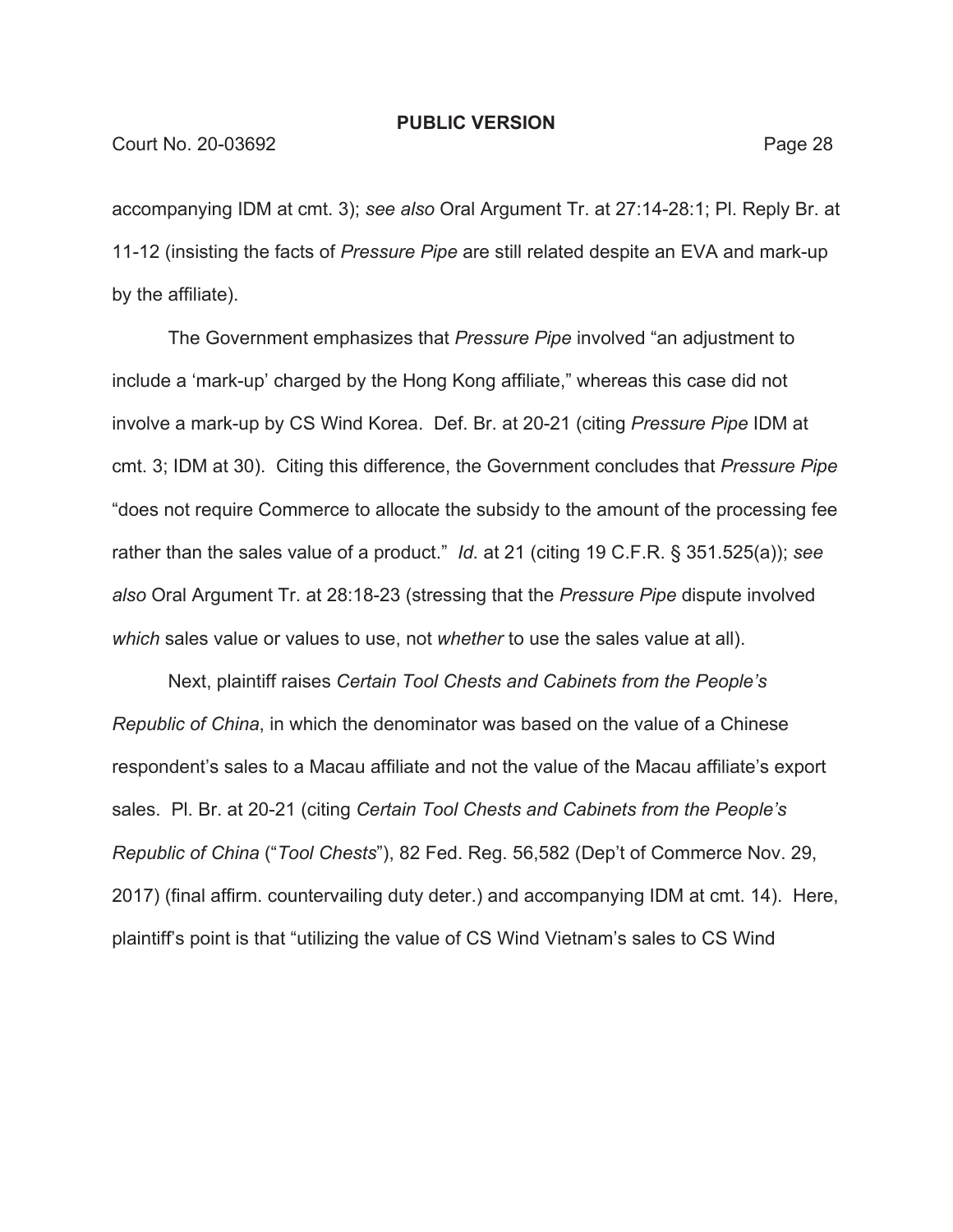# Court No. 20-03692 Page 29

Korea"14 would be analogous to Commerce utilizing the Chinese respondent's sales value in the denominator in *Tool Chests*. *Id.* at 21; *see also* Pl. Reply Br. at 12.

The Government, by contrast, seeks to distinguish *Tool Chests* by pointing out that it "did not involve a tolling arrangement, and thus did not address the issue of whether it is appropriate to allocate a subsidy to the amount of the tolling/processing fee rather than the sales value of the product." Def. Br. at 21 (citing *Tool Chests*, 82 Fed. Reg. 56,582 and accompanying IDM at cmt. 14).

The last case to which plaintiff cites to establish that Commerce had a practice in this area is *Certain Fabricated Structural Steel from Canada*. *See* Pl. Br. at 21 (quoting *Certain Fabricated Structural Steel from Canada* ("*Fabricated Structural Steel*"), 85 Fed. Reg. 5,387 (Dep't of Commerce Jan. 30, 2020) (final neg. countervailing duty deter.) and accompanying IDM at cmt. 3); Pl. Reply Br. at 13. In that case, Commerce "remove[d] the revenue associated with post-exportation activities from the sales denominators of the respondents" due to a lack of evidence that "the governments that provided these subsidies intended to subsidize activities outside their territories." Pl. Br.

<sup>&</sup>lt;sup>14</sup> This value would be CS Wind Vietnam's "toll processing fees, or revenue." IDM at 29; *see* Initial Questionnaire Resp. at 5 (describing CS Wind Vietnam's sales revenue as "the tolling processing fees issued to CSWV's parent company (equating to the latter's tolling expenses)"); *see also* Letter from Grunfeld, Desiderio, Lebowitz, Silverman & Klestadt LLP to Sec'y Commerce, re: *CS Wind Rebuttal Brief: Countervailing Duty Investigation on Utility Scale Wind Towers from Vietnam (C-552- 826)* (Apr. 20, 2020) at 29, CR 112, PR 200 (noting that "CSWV's sales revenue is processing service income").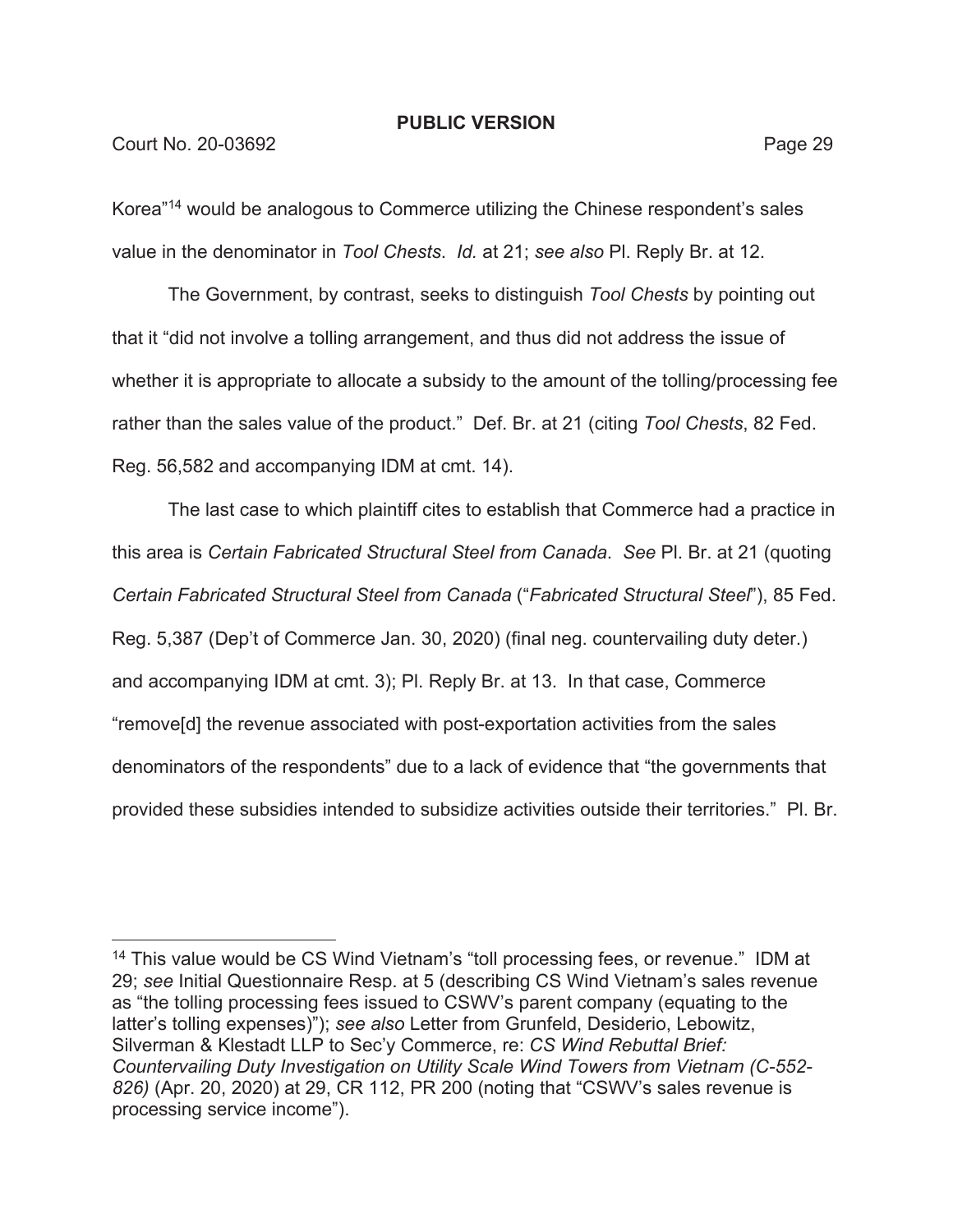# Court No. 20-03692 Page 30

at 21 (quoting *Fabricated Structural Steel* IDM at cmt. 3); *accord* Pl. Reply Br. at 13 (citation and emphasis omitted); *see also* Oral Argument Tr. at 50:22-51:3.

The Government counters that the facts in *Fabricated Structural Steel* are readily distinguishable from those in this case. Def. Br. at 22 (quoting *Fabricated Structural Steel* IDM at cmt. 3). In particular, the Government notes that, unlike the extensive post-importation assembly activities in the United States in *Fabricated Structural Steel*, "there is no evidence that a significant portion of CS Wind [Vietnam]'s production assembly occurred in the United States." *Id.*15 Accordingly, the Government argues that *Fabricated Structural Steel* dealt with peculiar and divergent facts such that it does not support plaintiff's point. *Id.* at 21-23.

In any event, the Government adds that Commerce, in reliance on the *CVD Preamble*, explained in *Fabricated Structural Steel* that its attribution rules were not exhaustive. *Id.* at 22 (quoting *Fabricated Structural Steel* IDM at cmt. 3).16 Based on Commerce's description of this flexibility within the rules, the Government argues that a "rigid approach" would lead to an inappropriate attribution result here. *Id.* at 22-23.

<sup>&</sup>lt;sup>15</sup> In its determination, Commerce noted that "a significant amount of activity occurs outside of Canada following importation into the United States." *Certain Fabricated Structural Steel from Canada*, 85 Fed. Reg. 5,387 and accompanying IDM at cmt. 3. Commerce also explained specifically that "[t]his is not a sales situation that [it] normally encounter[s] in a CVD proceeding." *Id.* 

<sup>16</sup> Commerce stated: "[T]he *CVD Preamble* makes clear that our attribution rules do not account for all situations that may arise because, if Commerce tried to account for all possible permutations, the result would be an extremely lengthy set of rules that could prove unduly rigid." *Id.*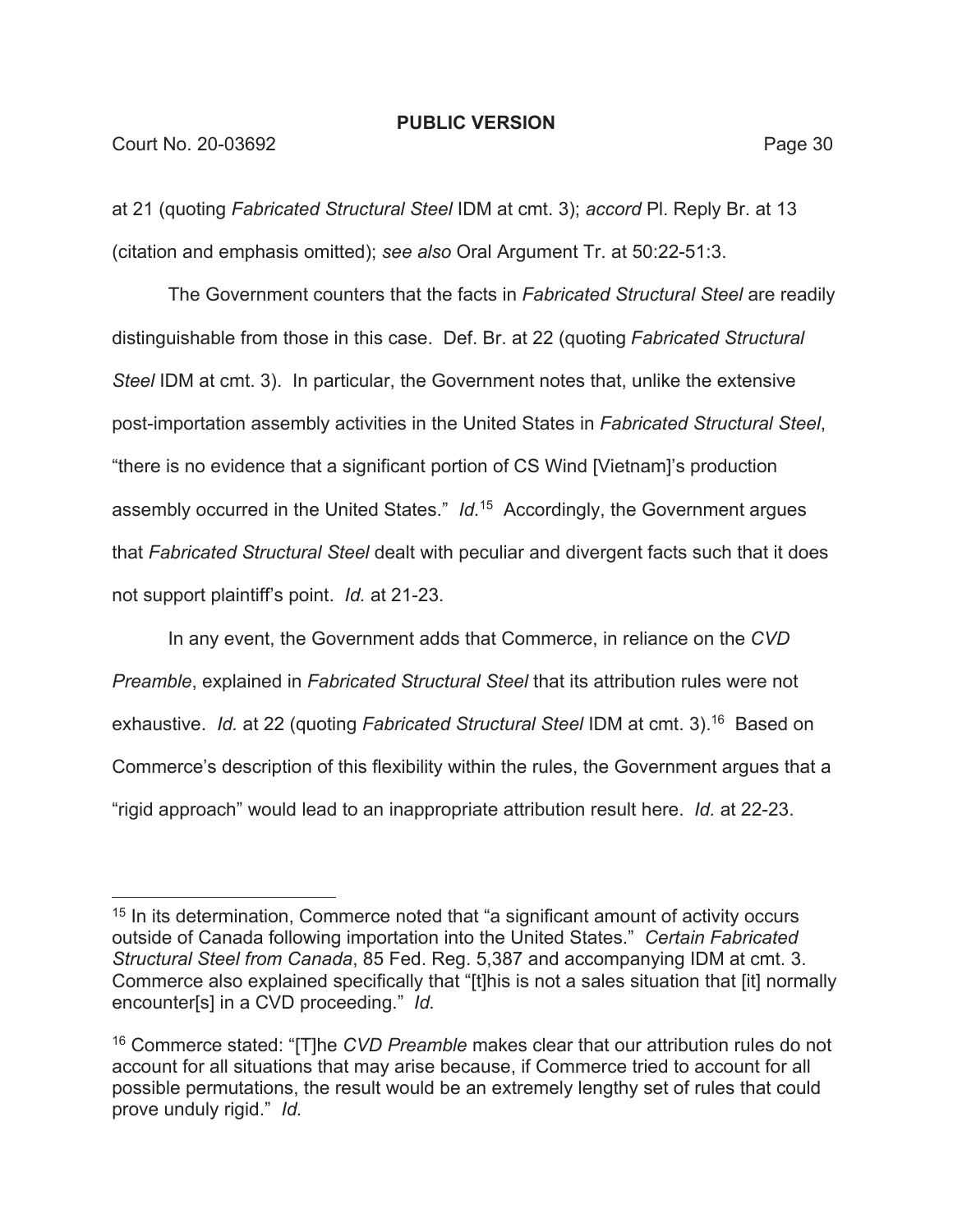Overall, plaintiff concludes that "Commerce made no attempt to distinguish these

cases," Pl. Br. at 21, which collectively "establish[] a practice that Commerce failed to

follow in this case," Pl. Reply Br. at 12.<sup>17</sup>

The Government, as noted previously, comments on each of the four prior

Commerce determinations presented by plaintiff and presents one additional

determination in support of its view that Commerce in this case acted consistently with

its past practice — in particular, consistent with "prior decisions in cases involving

similar tolling arrangements." Def. Br. at 19. Specifically, the Government raises

*Turkey Rebar 2018* PDM at 8 (citing *Steel Concrete Reinforcing Bar from the Republic of Turkey, Final Affirmative Countervailing Duty Determination* ("*Turkey Rebar 2017*"), 82 Fed Reg. 23,188 (May 22, 2017) and accompanying IDM at 12 (explaining that Commerce was "'cumulating' subsidies provided to Habas' toller under similar circumstances"), and accompanying PDM at 13-14).

However, in this case, Commerce found that the comparison to the trading company scenario was inapposite. *See* IDM at 10 (finding that *Turkey Rebar 2017* differed from the current scenario). As Commerce also explained, "[i]n this case, sales of the subject merchandise did not go through any trading companies." *Id.* at 30. The court notes plaintiff's argument regarding the Turkish rebar cases, *supra* note 10.

<sup>17</sup> At oral argument, plaintiff raised one additional case, *Turkey Rebar 2018*, to argue that Commerce has previously "viewed tolling arrangements through the lens of [the trading company regulation]." Oral Argument Tr. at 18:9-20; *see Turkey Rebar 2018*  PDM (citing *Turkey Rebar 2017* IDM at 12). There, Commerce described an earlier investigation of Turkish rebar:

In the second CVD investigation of rebar from Turkey ([*Turkey Rebar 2017*]), we found that it was appropriate to attribute subsidies received by certain tolling companies to a company respondent when the relationship between the tolling company and the respondent is akin to the relationship between a producer and its trading company under 19 CFR 351.525(c) (*i.e.*, the tolling company performs all production activities and the respondent sells the finished product).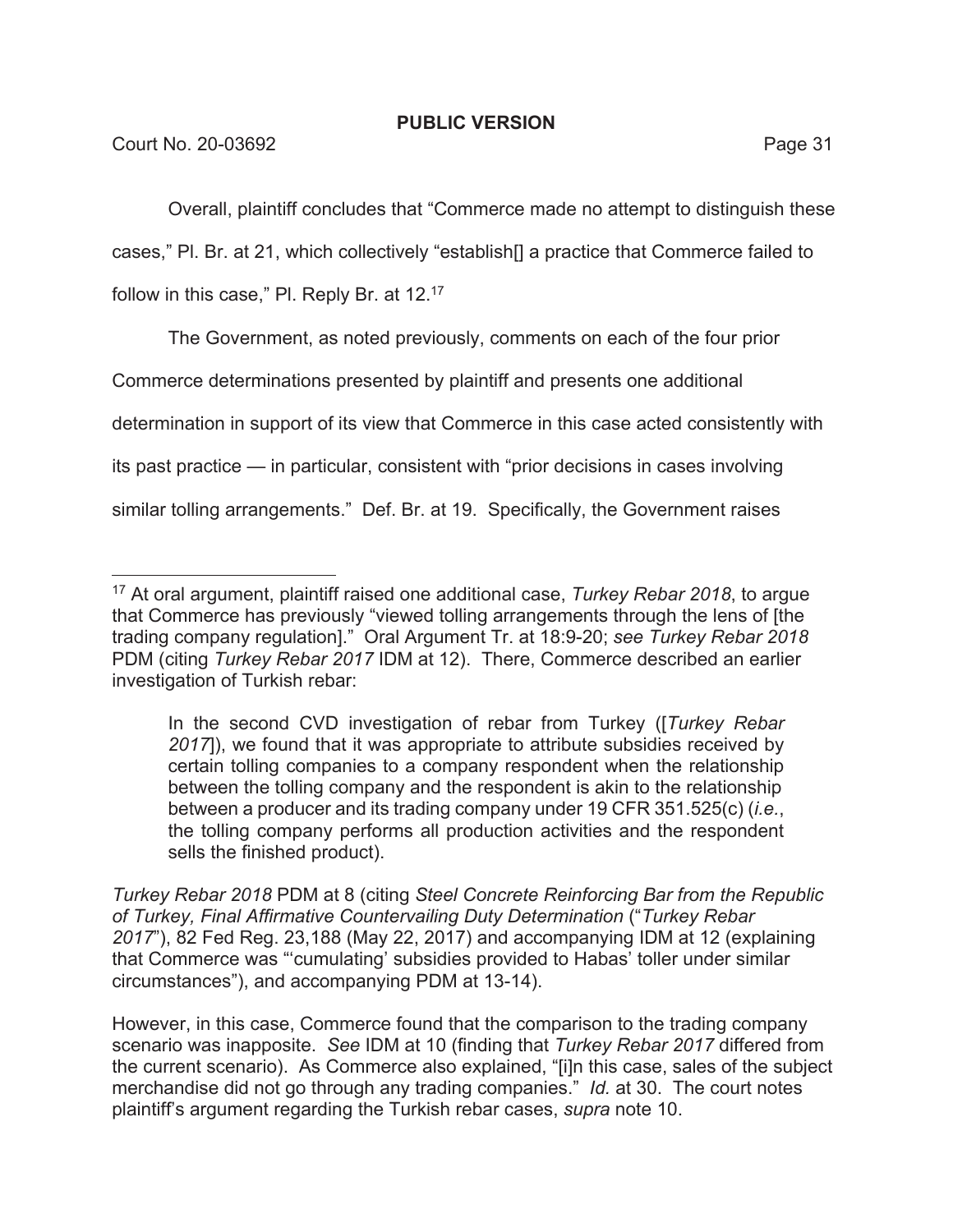*Certain Coated Paper Suitable for High-Quality Print Graphics Using Sheet-Fed* 

*Presses from the People's Republic of China*. *Id.* (citing *Certain Coated Paper Suitable* 

*for High-Quality Print Graphics Using Sheet-Fed Presses from the People's Republic of* 

*China* ("*Coated Paper*"), 75 Fed. Reg. 59,212 (Dep't of Commerce Sept. 27, 2010) (final

determ.) and accompanying IDM at cmt. 32). In that case, the Government states:

"Commerce addressed a situation in which a respondent had a tolling arrangement, and

consistent with this case, *declined* to attribute the subsidy to the amount of the

tolling/processing fee, instead attributing it to the sales value of the finished products."

*Id.* (citing *Coated Paper*, 75 Fed. Reg. 59,212, and accompanying IDM at cmt. 32).<sup>18</sup>

18 In *Coated Paper*, to follow 19 C.F.R. § 351.525(a), Commerce explained:

*Certain Coated Paper Suitable for High-Quality Print Graphics Using Sheet-Fed Presses from the People's Republic of China* ("*Coated Paper*"), 75 Fed. Reg. 59,212 (Dep't of Commerce Sept. 27, 2010) (final determ.) and accompanying IDM at cmt. 32. Commerce concluded:

<sup>[</sup>A]lthough the [] companies do not have title to the raw materials, the production of the subject merchandise is occurring in [China] using these materials. Thus, the export product leaving [China] for which subsidies should be attributed is not just the processing fee, but also the actual product produced.

<sup>[</sup>T]he most effective manner to attribute the subsidies is to remove toll processing fees . . . and replaced [sic] it [sic] with the sales values reported by [two affiliated trading companies'] reported sales of each of the paper producers' products. Using this methodology comes closest to ensuring that the amount of subsidies assigned to the [tolling] companies is reflected in the calculated CVD rate because it is the actual value by which the merchandise enters the United States.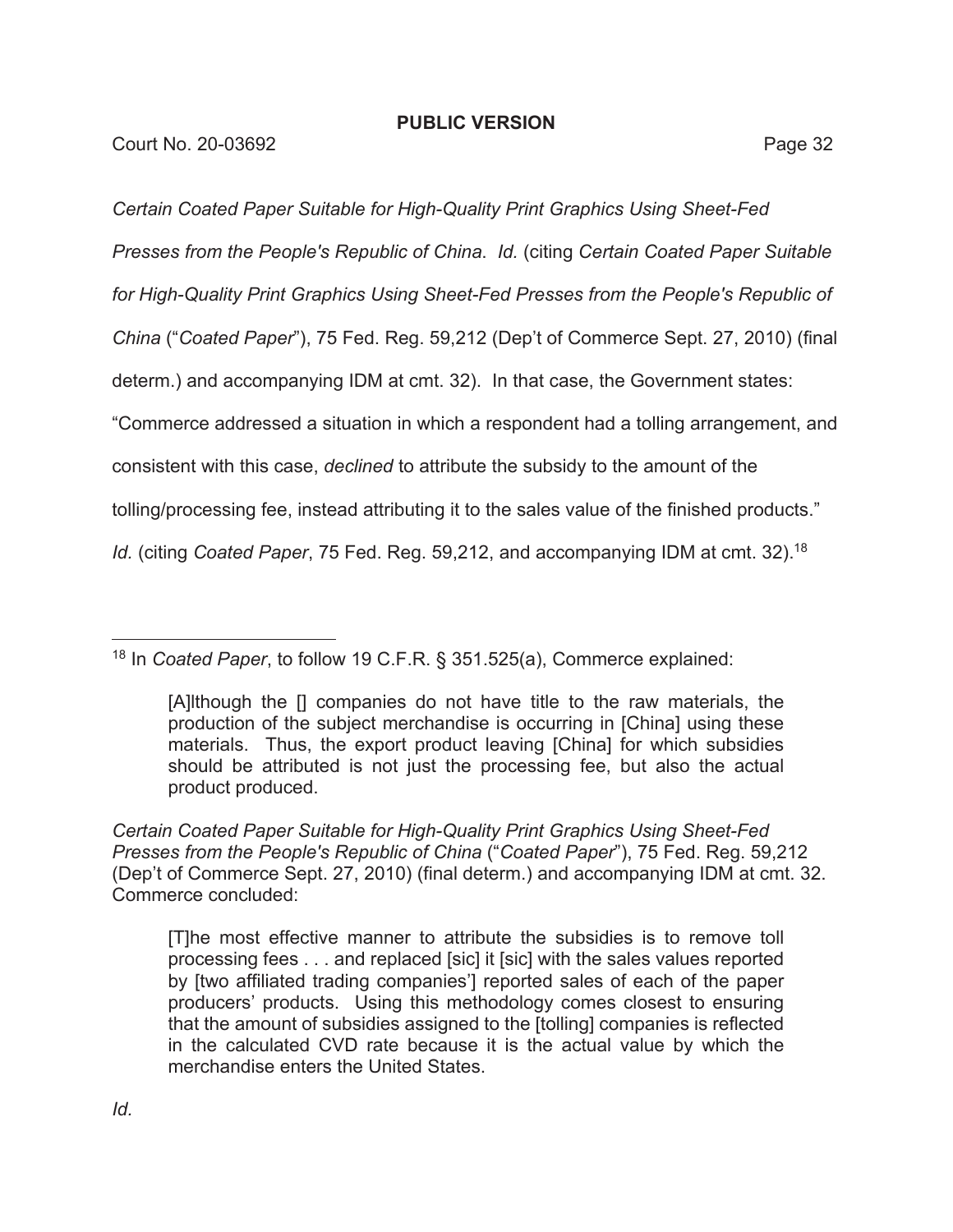Court No. 20-03692 Page 33

 Plaintiff seeks to distinguish *Coated Paper* by recalling that the determination in that case stated: "[A]lthough the actual sales revenue may be collected outside the [People's Republic of China or] PRC, [Commerce is] calculating a subsidy rate using the sales price set or sales value of the product from the PRC . . . ." PI. Reply Br. at 9-10 (quoting *Coated Paper* IDM at cmt. 32)); *see also* Oral Argument Tr. at 24:17-25:4, 25:18-22. Plaintiff argues that in the instant case, by contrast, "[t]here is no evidence that CS Wind Vietnam set, within Vietnam, the ultimate price of the wind towers." Pl. Reply Br. at 10.

# **3. Plaintiff's manipulation concerns**

Plaintiff's third concern is that "allowing foreign producers with multiple global affiliates to restructure sales transactions and thereby themselves select which affiliate's sales denominator will be used in U.S. CVD cases opens a significant and concerning loophole for subsidy margin manipulation." Pl. Br. at 22 (citing Letter from Wiley Rein LLP to Sec'y Commerce, re: *Utility Scale Wind Towers From The Socialist Republic of Vietnam:* Case Brief (Apr. 3, 2020) ("WTTC Case Br.") at 25-31, CR 107-108, PR 194). In this respect, plaintiff takes issue with four points: (1) CS Wind Vietnam and CS Wind Korea started to use toll processing agreements in 2018 "just as [CS Wind Vietnam] was excluded from a prior antidumping duty order through appeal litigation"<sup>19</sup>; (2) CS

 $19$  Despite the timing plaintiff alleges, Pl. Br. at 22, the use of toll production agreements dates to at least 2008, based on the record, and as later acknowledged by plaintiff at oral argument, Verification Mem. at 6, 9; Oral Argument Tr. at 6:11-25, 84:10-12; *see also supra* note 4.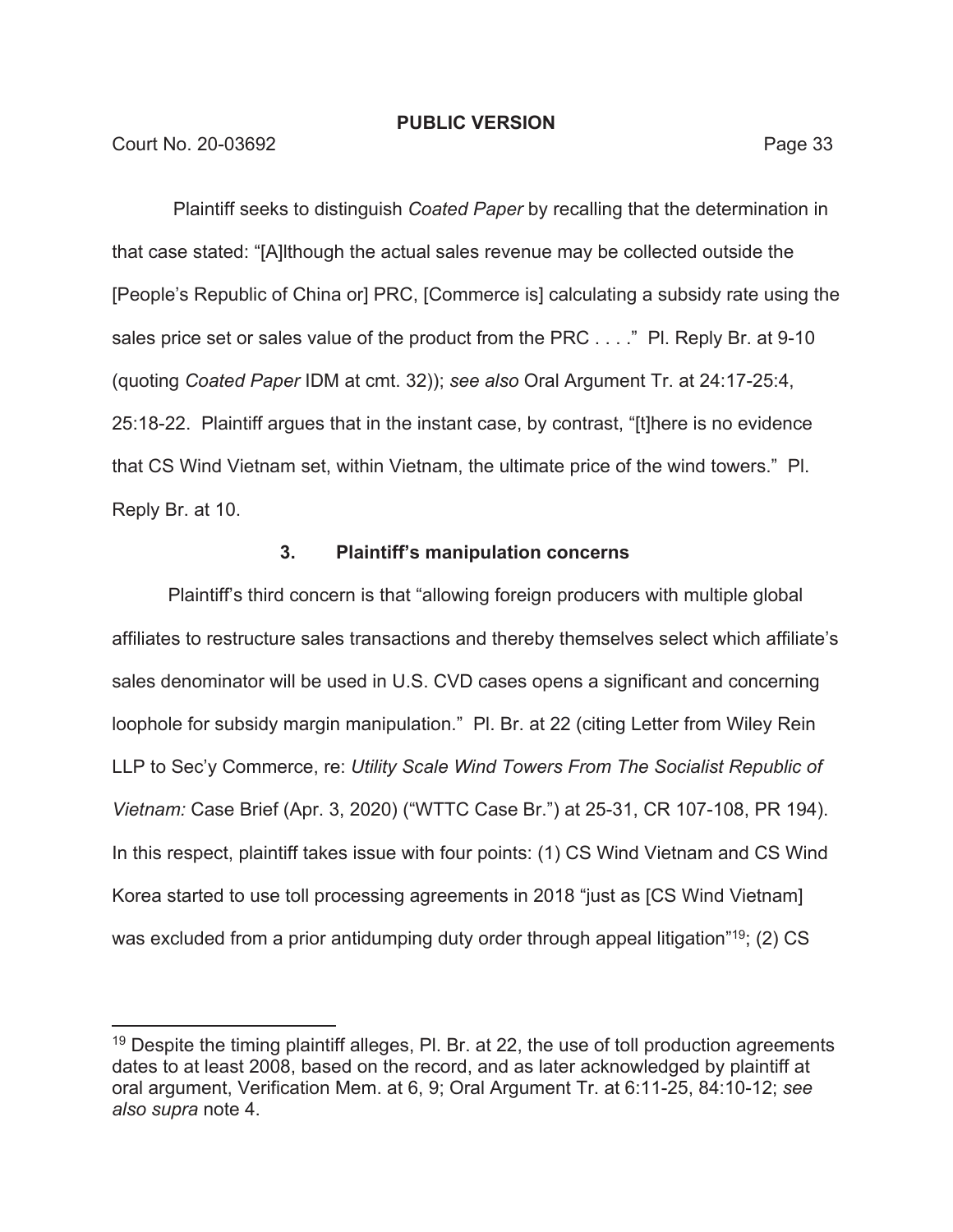Court No. 20-03692 Page 34

Wind Korea [[ ]] and began [[

]], which plaintiff claims as evidence that CS

Wind Korea  $\left[\left[\right]$  []; (3) CS

Wind Korea [[

]]; and (4) according to plaintiff, CS Wind

Vietnam provided an insufficient rationale for using toll processing agreements to "better control costs." *Id.* at 22-23 (quoting Initial Questionnaire Resp. at Ex. 13.1; First Suppl. Questionnaire Resp. at 3; Letter from Grunfeld, Desiderio, Lebowitz, Silverman & Klestadt LLP to Sec'y Commerce, re: *CS Wind Verification Exhibits in the Countervailing Duty Investigation of Utility Scale Wind Towers from Vietnam (C-552- 826)* (Mar. 4, 2020) ("Verification Exs.") at VE-4 at 59, CR 101-104) (citing Suppl. Affiliation Resp. at Exs. SA-2 and SA-3; *CS Wind Viet. Co. v. United States*, 721 F. App'x 993 (Fed. Cir. 2018)) (emphasis omitted); *see* Pl. Reply Br. at 8 (insisting that "CS Wind[] [has a] well-established record of restructuring its subsidiaries for the purpose of avoiding antidumping and subsidy duties"), 13-15. Therefore, plaintiff concludes that "there was important evidence on the record indicating that CS Wind entered into this sales structure with its affiliates in order to manipulate its potential duty liability." Pl. Br. at 23.Plaintiff asserts that Commerce "never actually *addressed* the argument" in the IDM. Pl. Reply Br. at 15.20

**PUBLIC VERSION** 

 $20$  Plaintiff points earlier to Commerce's discussion of a future manipulation concern that (footnote continued)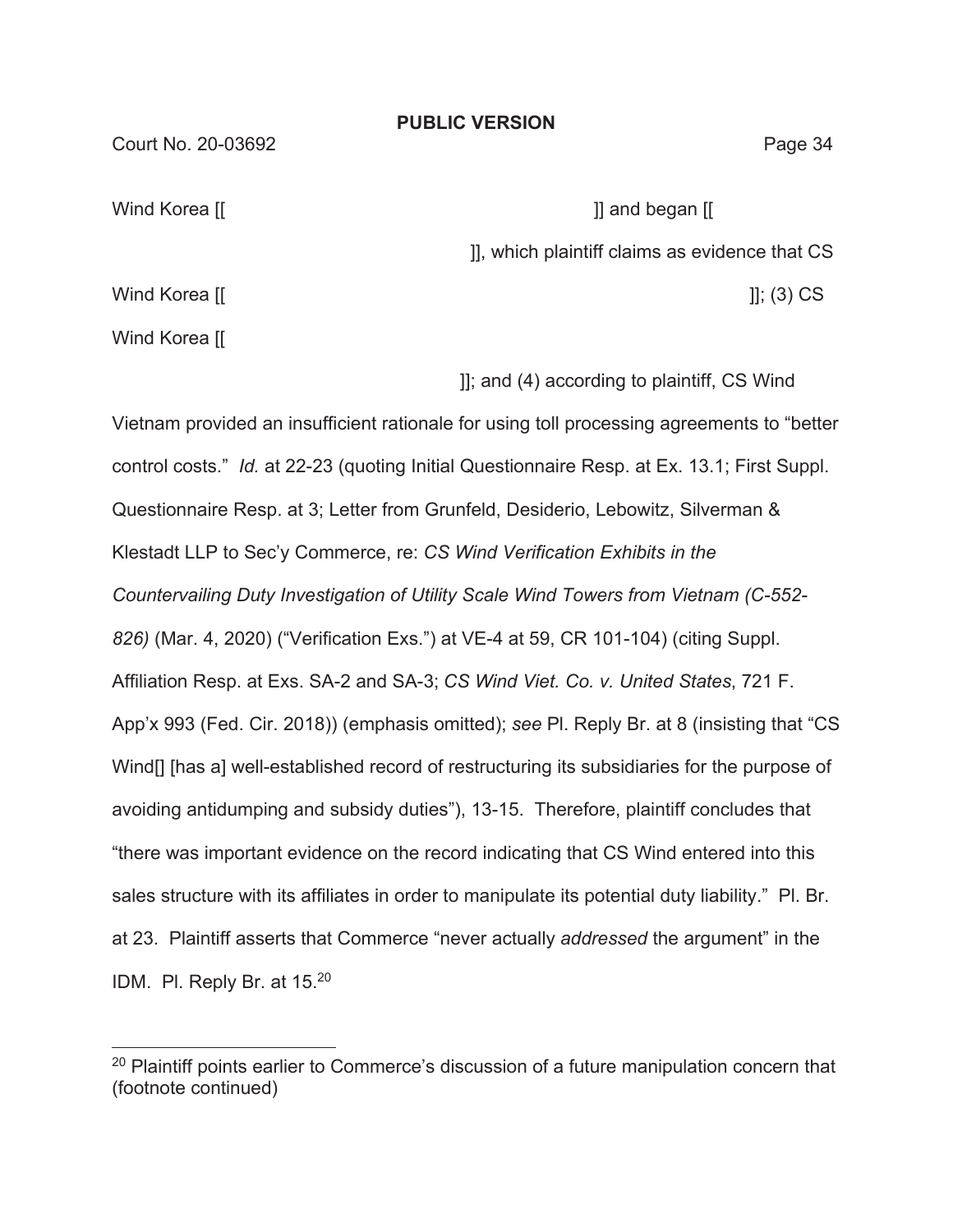In response, the Government notes that "the party alleging manipulation must substantiate its allegations with more than speculation and conjecture." Def. Br. at 23 (citing *LMI-La Metalli Industriale, S.p.A. v. United States*, 912 F.2d 455, 460 (Fed. Cir. 1990)). The Government adds that plaintiff's points — "*e.g.*, the existence of a tolling arrangement, exclusion from a prior antidumping order, and other events that occurred prior to this investigation" — were both addressed by Commerce and insufficient to establish manipulation. *Id.* (citing IDM at 28).

Plaintiff also raises the Supreme Court case of *United States v. Eurodif S.A.* to support its point that margin manipulation presents a real risk, which Commerce should have addressed.21 Pl. Br. at 23. Plaintiff summarizes *Eurodif*: "The Court noted that exempting uranium contracts from antidumping duties solely because they are structured as to provide services would result in injury to the domestic industry by

was raised in *Coated Paper*. Pl. Reply Br. at 9 n.2 (quoting *Coated Paper* IDM at cmt. 32). There, Commerce recognized the petitioner's concern about the companies involved being able to change the sales price to their trading companies and agreed that manipulation "may be an issue to examine in future reviews"; however, Commerce determined ultimately that this concern was "not a basis to deny the [entered value] adjustment given that without an adjustment [Commerce] would not collect the correct amount of duties." *Coated Paper* IDM at cmt. 32.

<sup>21</sup> In *United States v. Eurodif S.A.*, the Supreme Court held that Commerce's decision to treat uranium enrichment transactions as contracts for goods (instead of contracts for services) was valid in the antidumping context under 19 U.S.C. § 1673, which covers only sales of goods. *United States v. Eurodif S.A.*, 555 U.S. 305, 308 (2009); *see* 19 U.S.C. § 1673 (defining when an antidumping duty must be imposed). In reaching this conclusion, the Court referenced the untracked and fungible nature of the uranium, as well as its substantial transformation during the transaction, as indicators of transfer of ownership and, therefore, reflective of a sale of goods. *Eurodif S.A.*, 555 U.S. at 319- 22.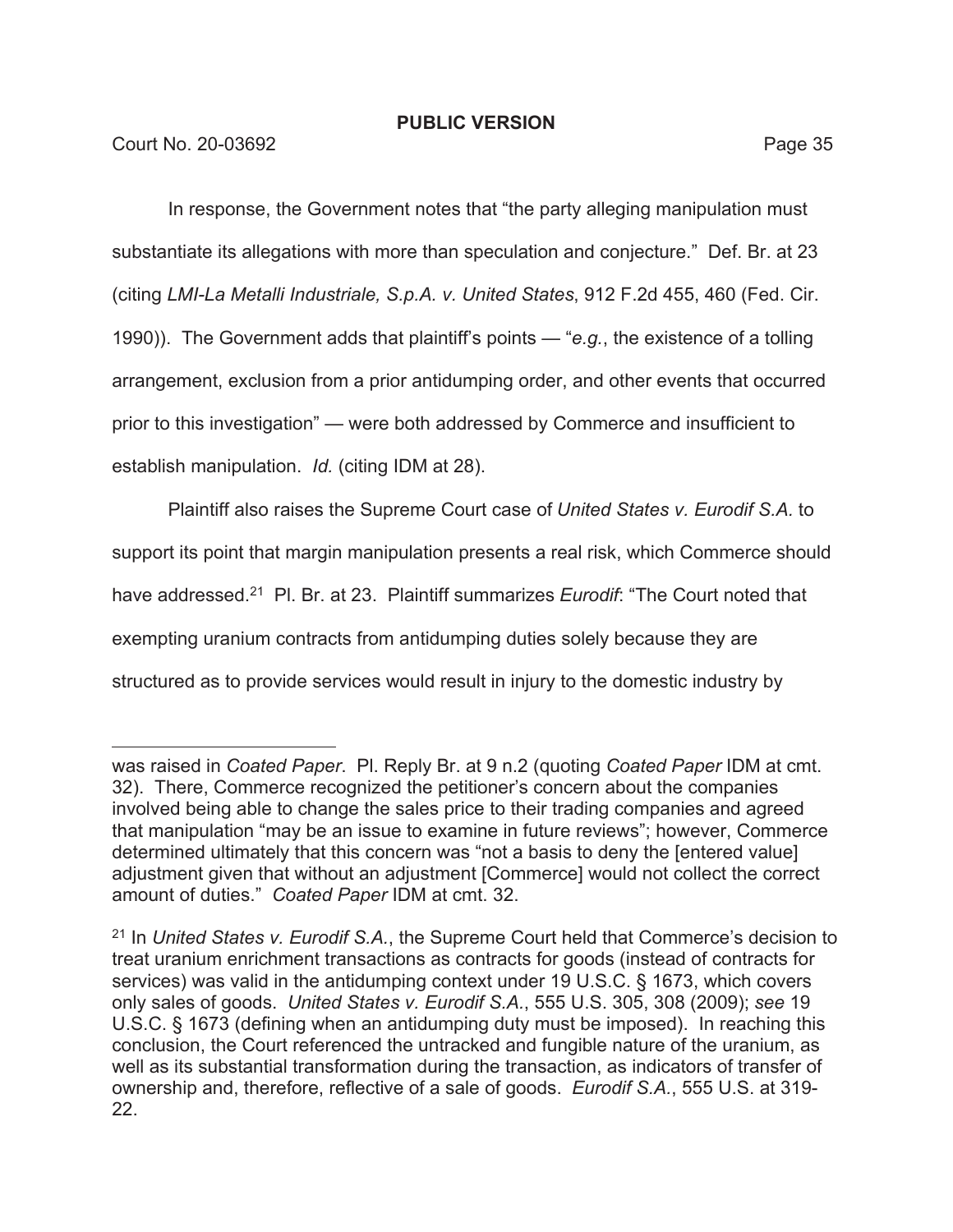Court No. 20-03692 Page 36

making such contracts 'untouchable.'" *Id.* (quoting *United States v. Eurodif S.A.*, 555 U.S. 305, 307 (2009)). Accordingly, plaintiff contends that in that case "Commerce erred by allowing the respondent to replace its contracts for goods with a control [sic] for processing services, allowing it to use such creativity to craft a substantially lowered subsidy margin." *Id.* Further, plaintiff asserts that Commerce "failed to even mention the WTTC's argument" in its IDM and, therefore, "unreasonably and unlawfully failed to address significant arguments of the WTTC that seriously undermined the agency's reasoning and conclusions." *Id.* at 24 (citing *Altx, Inc. v. United States*, 25 CIT 1100, 1117-18, 167 F. Supp. 2d 1353, 1374 (2001)). *But see* IDM at 28 (acknowledging manipulation concern in the "Petitioner's Comments" section).

The Government argues that *Eurodif* is inapposite because it concerned whether Commerce should even apply the law, which is not at issue here:

There is no dispute that wind towers are a product subject to countervailing duties. The only issue is what amount properly represents the value of the exported product to which the subsidy should be attributed, the sales value of the exported product (as [sic] Commerce's contends), or the tolling fee paid for processing services (as WTTC argues).

Def. Br. at 24. Therefore, the Government argues that plaintiff's point regarding *Eurodif*  is not relevant to the present dispute. *Id.* 

# **C. Analysis**

For the reasons discussed below, the court concludes that Commerce's choice of denominator for the benefit calculation is not inconsistent with its regulations or with the prior determinations presented by the parties. However, as discussed *infra*, Section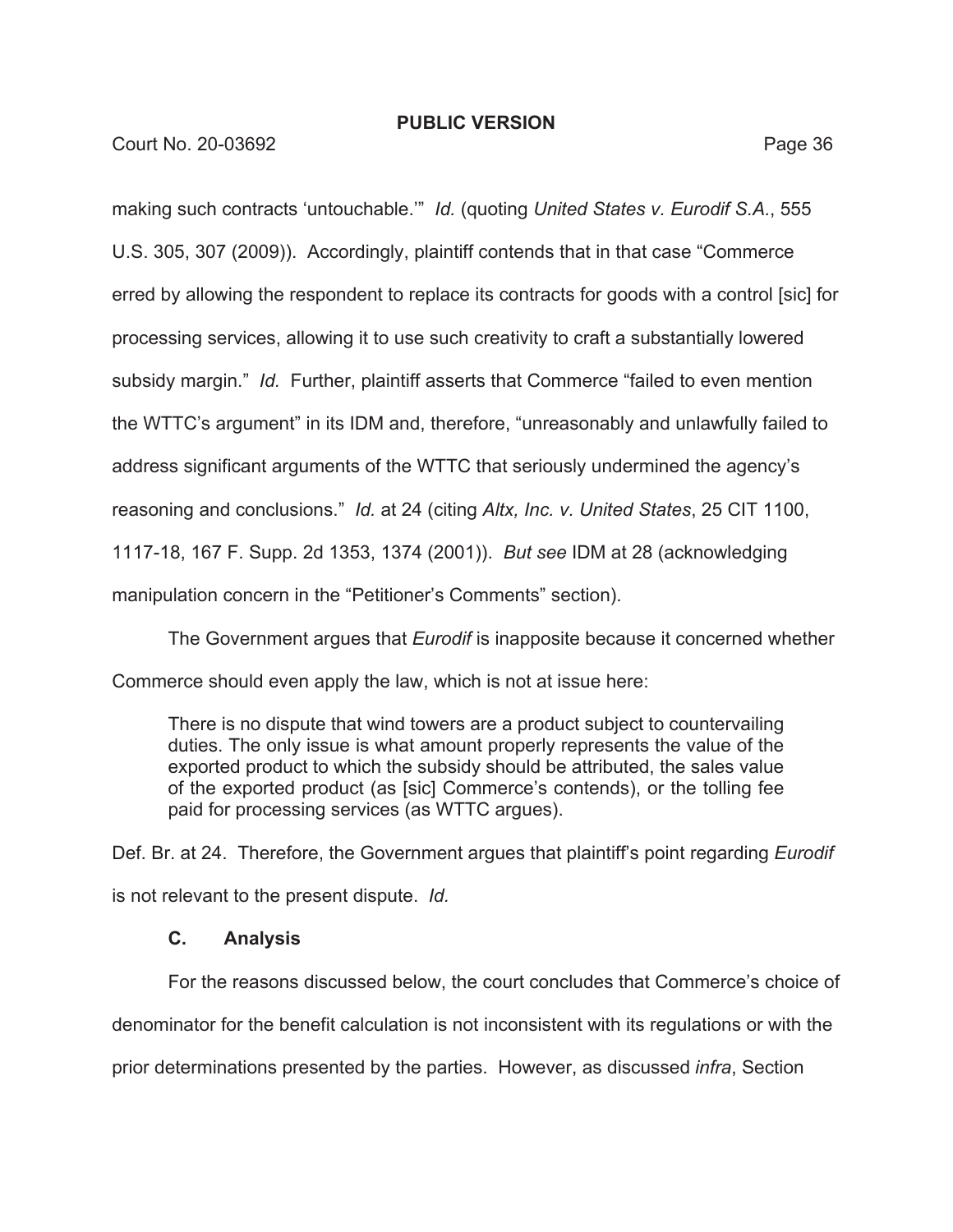#### **Court No. 20-03692 Page 37**

I.C.3, the court remands because Commerce did not discuss or address the evidence that WTTC presented as related to manipulation or address the relevant argument on manipulation in explaining its decision to use CS Wind Korea's sales value as the denominator for the subsidy calculation. The court considers plaintiff's main arguments in turn: (1) whether Commerce acted consistently with its regulations; (2) whether Commerce acted consistently with its past practice; and (3) whether Commerce considered manipulation and addressed adequately plaintiff's manipulation claims.

#### **1. Whether Commerce acted consistently with its regulations**

The first issue before the court is whether Commerce acted in a manner consistent with its regulations in using the sales value of the wind towers sold by CS Wind Korea — the parent corporation — in the denominator of the benefit calculation, instead of using the value of the tolling services by its subsidiary CS Wind Vietnam. *See* Pl. Br. at 2; Def. Br. at 17 (citing IDM at 30). The court concludes that Commerce's decision is consistent with its regulations.

The ad valorem subsidy rate regulation states that "[Commerce] will calculate an *ad valorem* subsidy rate by dividing the amount of the benefit allocated to the period of investigation or review by the *sales value* during the same period of the product or products to which the Secretary attributes the subsidy." 19 C.F.R. § 351.525(a) (second emphasis supplied). Further, in cases of cross-owned corporations, "[Commerce] normally will attribute a subsidy to the *products* produced by the corporation that received the subsidy." 19 C.F.R. § 351.525(b)(6)(i) (emphasis supplied).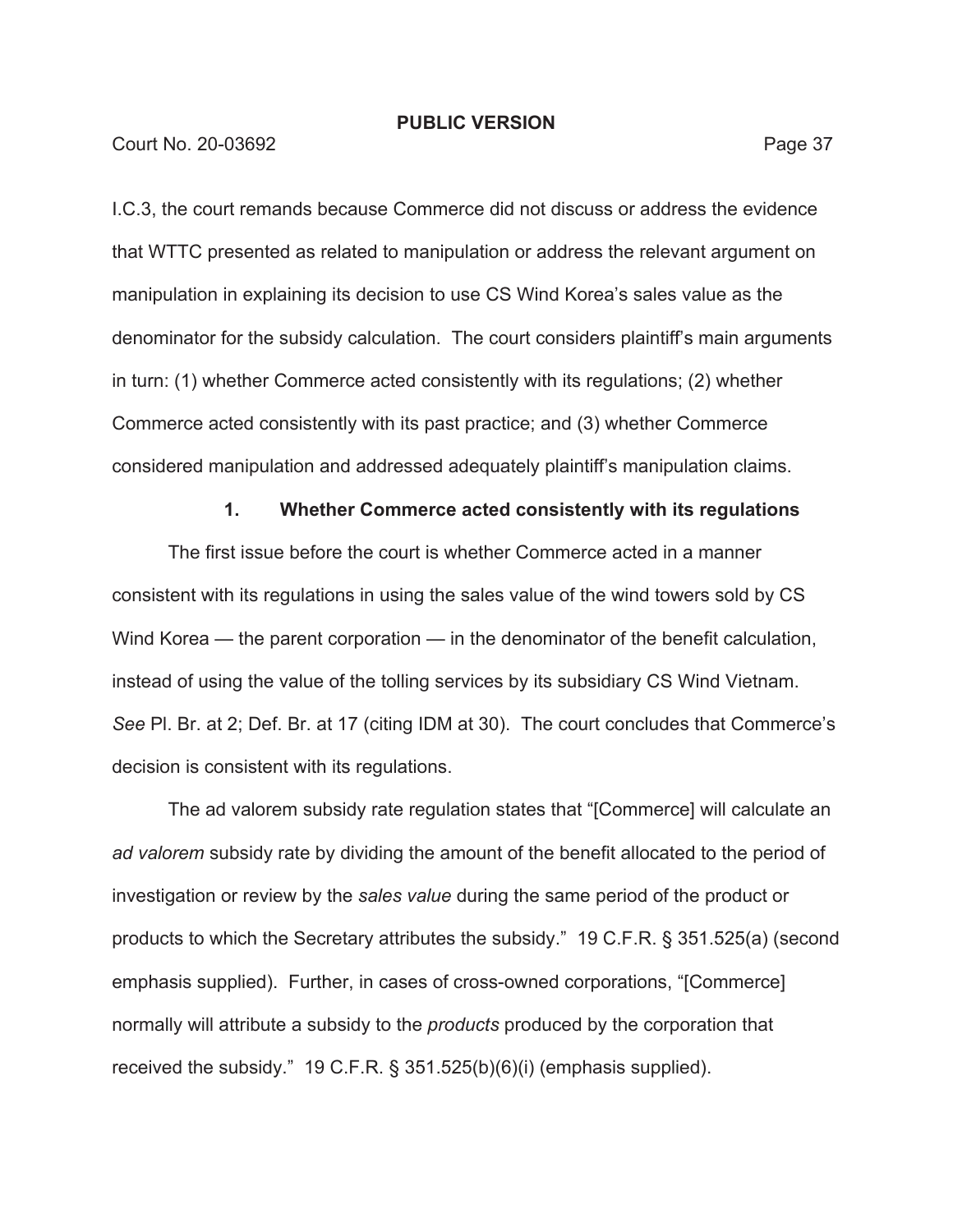In this case involving a cross-owned corporation, Commerce's regulations require that Commerce attribute the subsidy to the "products," which were the wind towers produced by CS Wind Vietnam, which — as a "corporation" under Commerce's regulations, 19 C.F.R. § 351.102(b)(23); *Countervailing Duties*, 63 Fed. Reg. at 65,400 — received the subsidy from the GOV.<sup>22</sup> 19 C.F.R. § 351.525(b)(6)(i). Therefore, the denominator of the subsidy rate calculation was required to — and did — reflect the "sales value" of the wind towers. 19 C.F.R. § 351.525(a).

Moreover, the court does not find persuasive plaintiff's argument that because CVD rules — in particular, 19 C.F.R. § 351.525(b)(6)(ii) through (v) — do not expressly apply to the tolling circumstance that, therefore, Commerce's denominator selection is contrary to its regulations. *See* Pl. Reply Br. at 6-7. Here, the CVD rules do not address tolling arrangements. *See generally* 19 C.F.R. §§ 351.501-.528. In fact, Commerce specifically foresaw that situations could vary, including from subsections (ii)

<sup>&</sup>lt;sup>22</sup> Plaintiff states that Commerce "attribut[ed] the subsidies to CS Wind Korea." Wind Tower Trade Coalition's Reply Brief ("Pl. Reply Br.") at 6, ECF No. 17 (citing Letter from Grunfeld, Desiderio, Lebowitz, Silverman & Klestadt LLP to Sec'y Commerce, re: *CS Wind First Supplemental Questionnaire Response: Countervailing Duty Investigation of Utility Scale Wind Towers from Vietnam (C-552-826)* (Nov. 6, 2019) ("First Suppl. Questionnaire Resp.") at 7, CR 76-82, PR 122-128)). Contrary to this assertion, Commerce stated that "[t]he mandatory respondent in this investigation which received subsidies is CS Wind, located in Vietnam." *Utility Scale Wind Towers from the Socialist Republic of Vietnam: Final Affirmative Countervailing Duty Determination and Negative Determination of Critical Circumstances* ("Final Determination"), 85 Fed. Reg. 40,229 (Dep't of Commerce July 6, 2020) (final affirm. countervailing duty deter. and negative deter. of critical circumstances) and accompanying IDM at 30, PR 215. Moreover, the Government discusses that Commerce "attribute[d] the subsidy to the sales value of the product." Def. Br. at 20.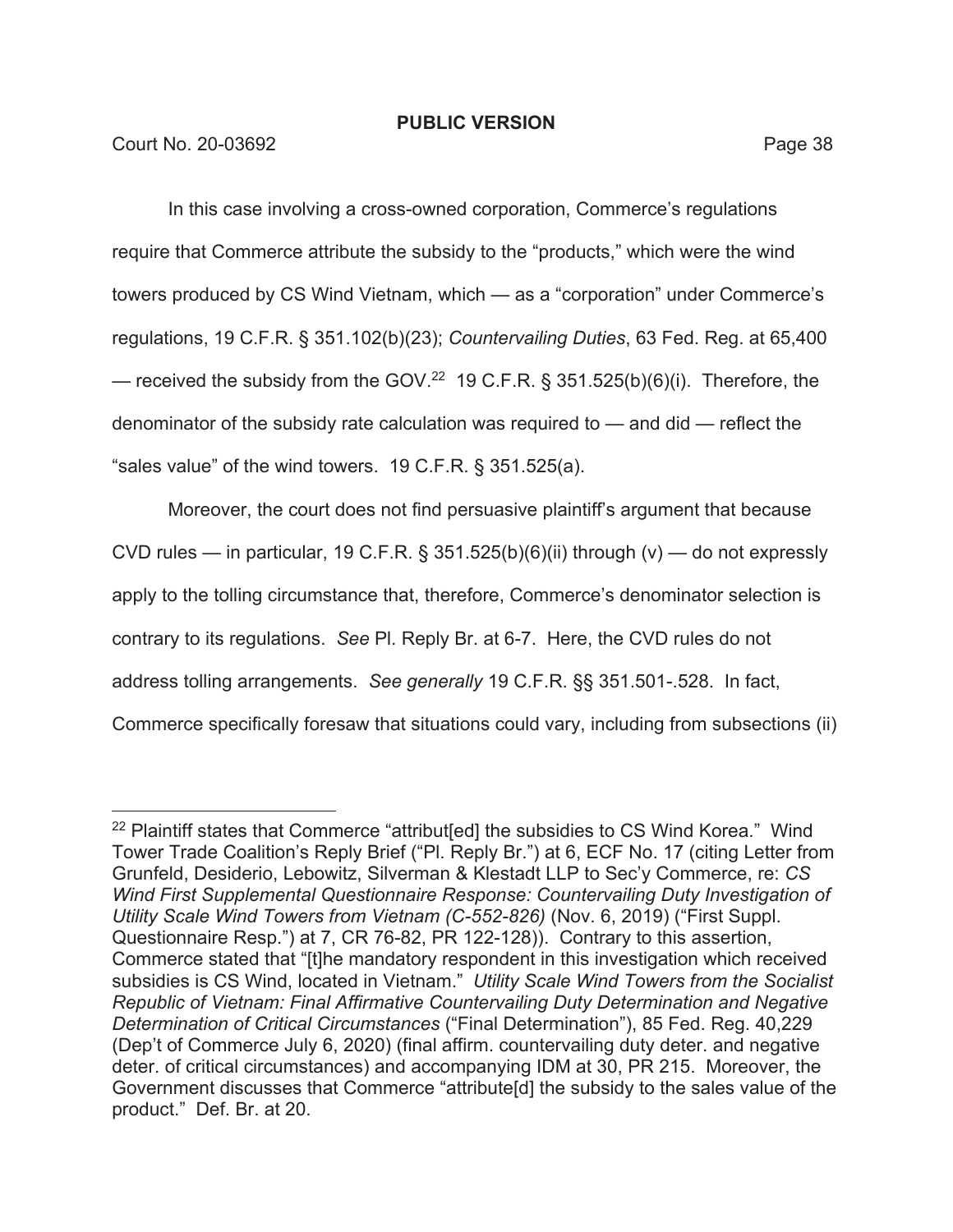Court No. 20-03692 Page 39

through (v). *See Countervailing Duties*, 63 Fed. Reg. at 65,399-65,400. Consequently, Commerce did not limit the applicability of its regulations, but rather drafted its regulations to be able to accommodate such variation. *See id.* For example, in the *CVD Preamble*, as described by the Government, *see supra*, Section I.B.2., Commerce made clear that it was crafting "general rules of attribution" in 19 C.F.R. § 351.525(b)(2) through (b)(7) because "[i]f [it] tried to account for all the possible permutations in advance, the result would be an extremely lengthy set of rules that might prove unduly rigid," *Countervailing Duties*, 63 Fed. Reg. at 65,399. Similarly, Commerce noted that its goal was to elaborate rules that were "sufficiently precise that parties can predict with a reasonable degree of certainty how [Commerce] will attribute subsidies to particular products in a given factual scenario," while "recognizing that unique and unforeseen factual situations may make complete harmony among these rules impossible." *Id.* at 65,399-65,400.

In this case, Commerce elucidated in the IDM the reasons that Commerce used CS Wind Korea's sales value as the denominator for specific programs. *See* IDM at 4 (citing Memorandum from Davina Friedmann, Senior Case Analyst, AD/CVD Operations, Off. VI, to Erin Kearney, Program Manager, AD/CVD Operations, Off. VI, re: *Final Determination of Countervailing Duty Investigation of Utility Scale Wind Towers from Vietnam: Calculation Memorandum for CS Wind Vietnam Co., Ltd.* (June 29, 2020) ("Calculation Mem."), CR 120-121, PR 217), 29-30. Commerce explained the basis for its preliminary decision to use the sales value: "Because CS Wind [Vietnam] served as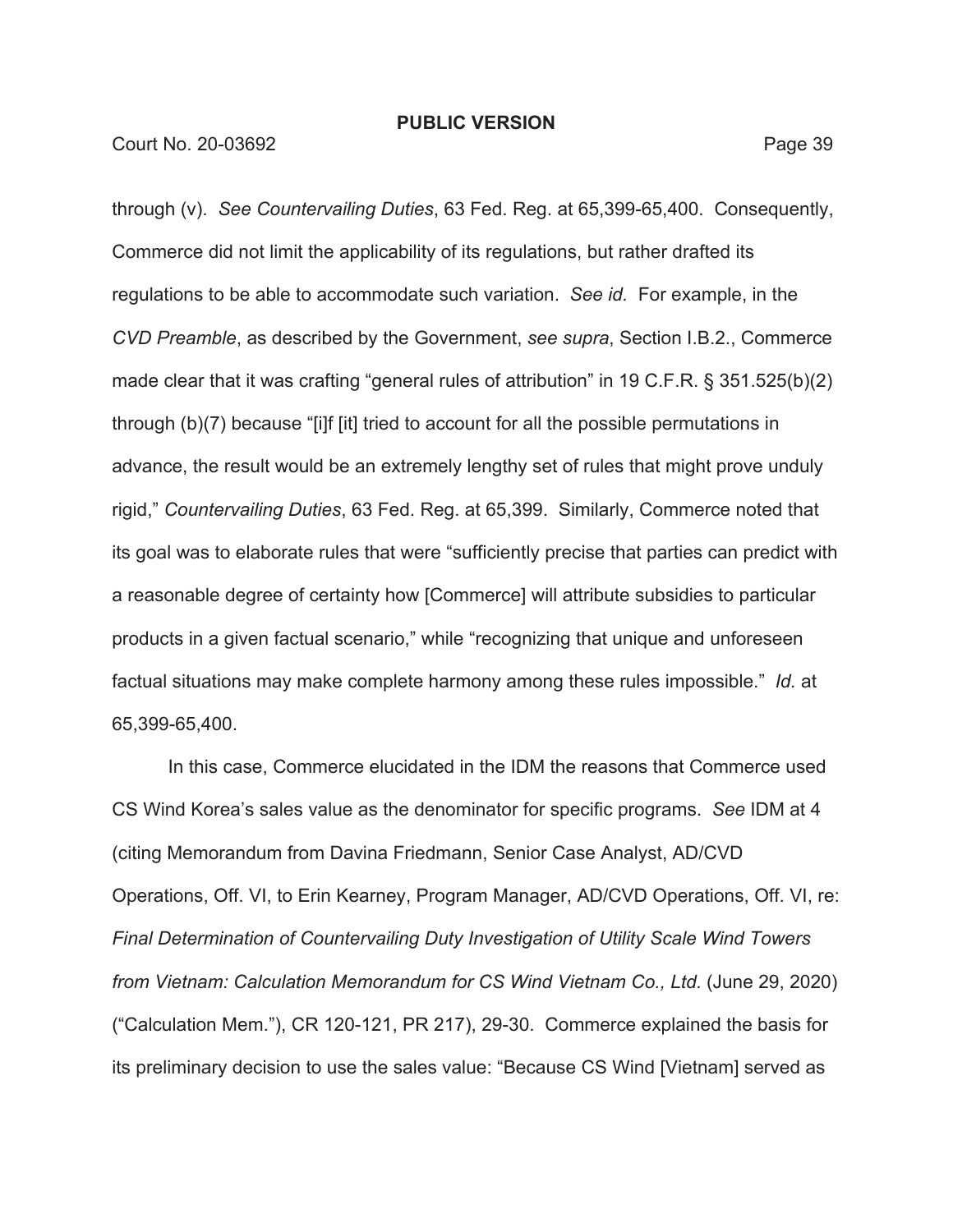**Court No. 20-03692** Page 40

a toller of the subject merchandise, [Commerce] relied upon CS Wind Korea's sales value of subject merchandise produced by CS Wind [Vietnam], rather than CS Wind [Vietnam]'s tolling revenue, as the appropriate denominator in [its] subsidy calculations for the final determination." *Id.* at 29 (citing PDM at 13, 5). In addition, the calculation used only the values that corresponded to the wind towers produced by CS Wind Vietnam. *Id.* at 30; *see* Verification Mem. at 9 ("[Commerce] confirmed that the reported sales information did not include sales to affiliates, service income, sales from merchandise produced outside of the country, *etc*.").<sup>23</sup> Therefore, instead of using CS Wind Vietnam's "toll processing fees, or revenue," Commerce continued in its Final Determination to use CS Wind Korea's sales value. IDM at 29-30.

Despite plaintiff's argument above that using CS Wind Korea's sales value distorts the attribution of the subsidy, the court concludes that, on the contrary, using the processing value alone would not reflect adequately the sales value of the wind towers and would, therefore, be inconsistent with Commerce regulations. *See* 19 C.F.R. § 351.525(a), (b)(6)(i); *see also* Def. Br. at 17 ("The value of processing services does not include, among other things, the value of raw material inputs, and thus does not properly represent the sales value of the products."). Moreover, since CS Wind Vietnam never owns but merely manufactures the wind towers, there is no CS Wind

 $23$  "[A] subsidy provided by a government for a specific product is attributed only to sales of that product for which the subsidy was provided (and any downstream products produced from that product), as it reduces the costs of a firm's sales of those products." *Countervailing Duties*, 63 Fed. Reg. 65,348, 65,400 (Dep't of Commerce Nov. 25, 1998).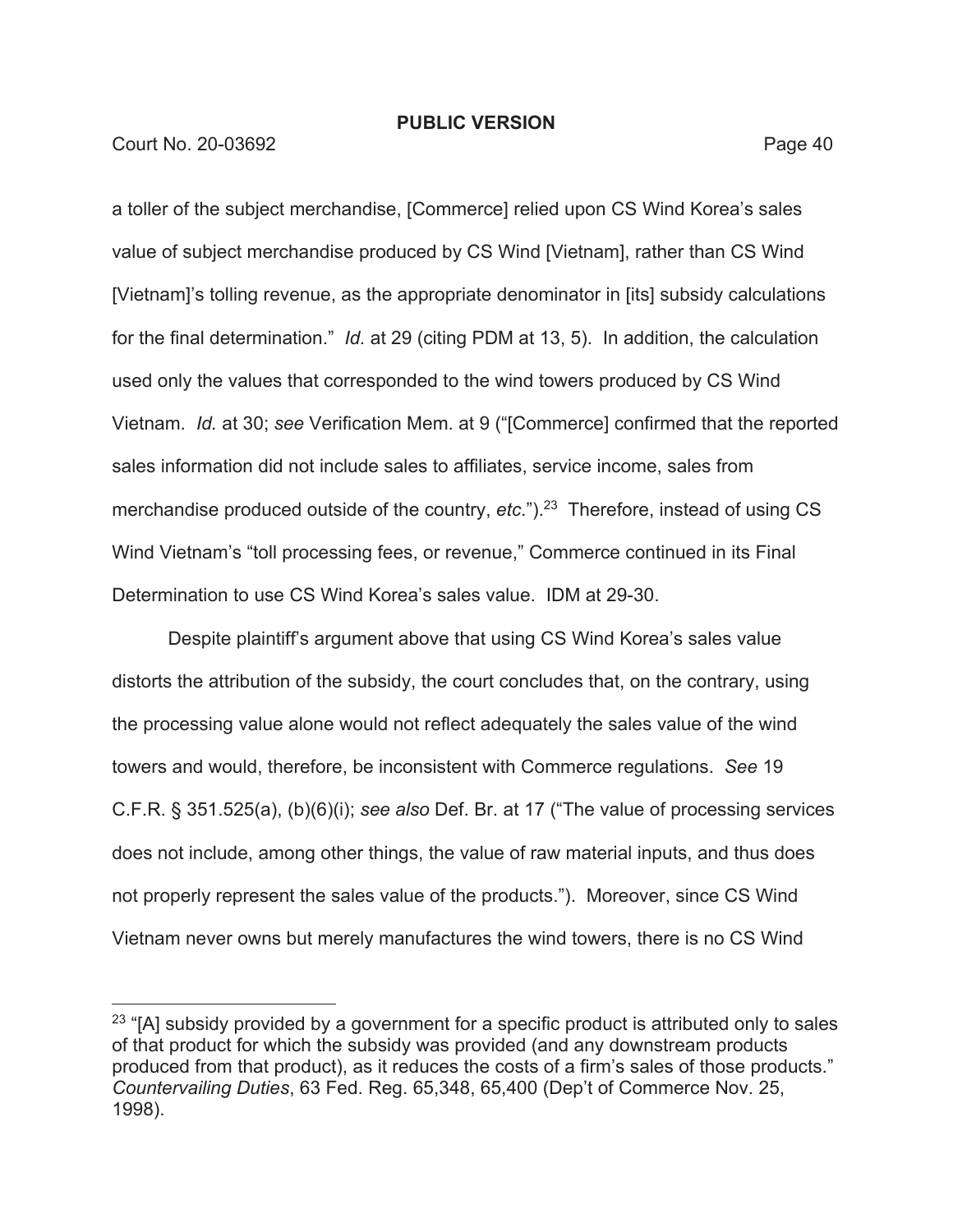**Court No. 20-03692** Page 41

Vietnam sales value to use. *See* Verification Mem. at 4; Oral Argument Tr. at 10:13-18

("[T]he sales value of those products is recorded in CS Wind Korea's books, not in CS

Wind Vietnam's books because CS Wind Vietnam is not being paid the sales value of

the product. They are simply being paid a processing fee for their services."). By using

the sales value of the wind towers in the denominator, Commerce acted consistently

with its regulations.

Further, Commerce reasoned that, because no trading company was involved,

no mark-up of the wind towers occurred, and so no EVA was warranted:

Consistent with the intent of Commerce's regulations and the normal subsidy calculation methodology, we determine it appropriate to use CS Wind Korea's FOB sales value of the subject merchandise that it [sic] was produced by CS Wind [Vietnam], as it is the parent company that sold the merchandise to the United States. The sales value used in the denominator of our subsidy calculations is limited to sales of subject merchandise produced by CS Wind [Vietnam] and sold by its parent company, CS Wind Korea, in the United States. That is, there was no mark-up by an affiliated company, for instance, that would require an entered value adjustment to the sales of merchandise under investigation.

IDM at 29-30 (discussing 19 C.F.R. § 351.525(a)). Commerce concluded: "CS Wind

Korea's sales value is consistent with the entered value of the subject merchandise

upon entry into the United States." *Id.* at 30. Therefore, Commerce explained

adequately the reason that an EVA — which is used to rectify situations in which the

entered value does not reflect the actual value of the goods, *see* PDM at 13 — was not

called for, and instead demonstrated a "rational connection" between the facts

pertaining to the sales value and toll processing fees and Commerce's decision to use

CS Wind Korea's sales value. *Bowman Transp. Inc.*, 419 U.S. 281, 285 (1974) (quoting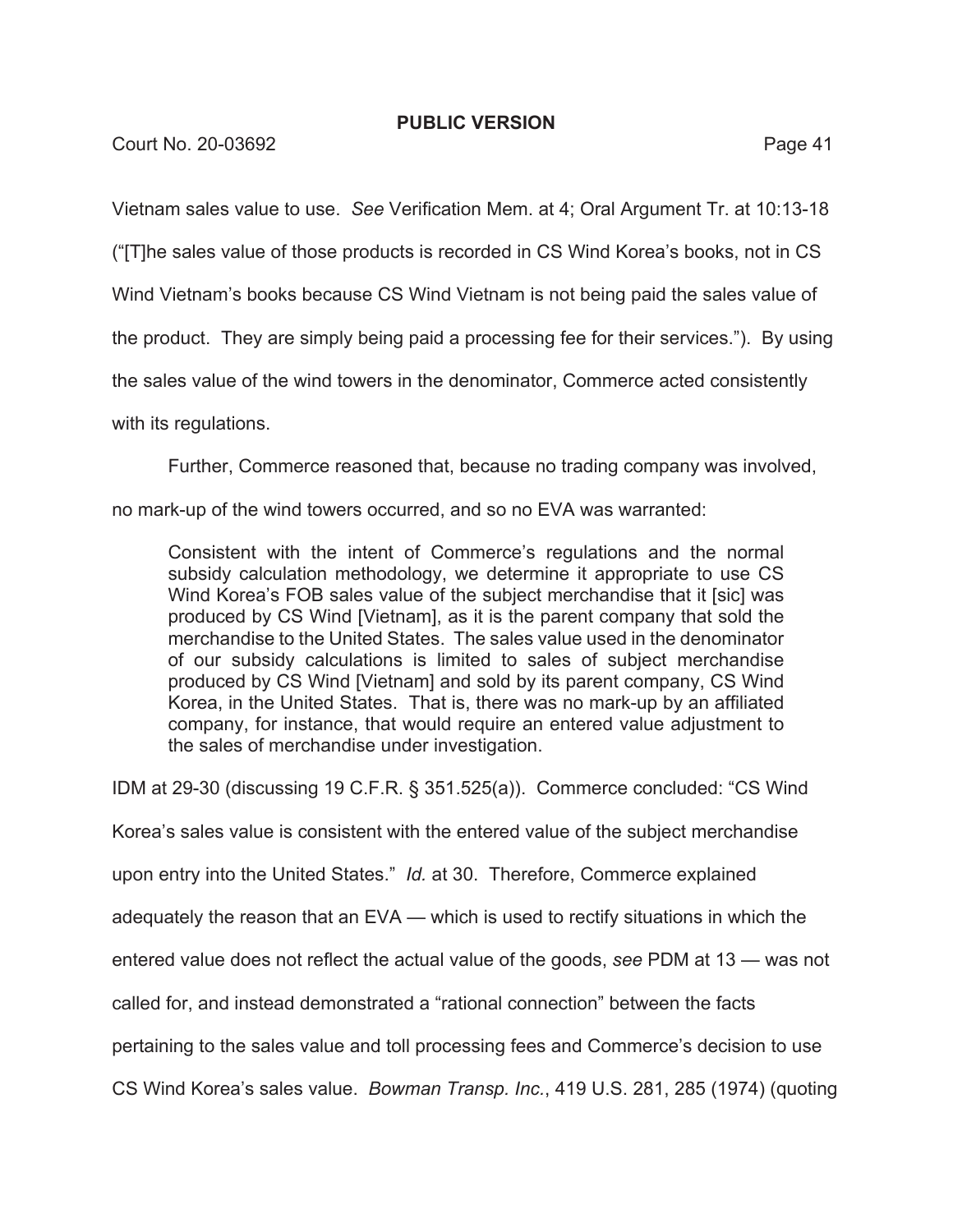*Burlington Truck Lines*, 371 U.S. at 168); *see* IDM at 29-30; *see also CS Wind Viet. Co. v. United States*, 832 F.3d 1367, 1376-1377 (Fed. Cir. 2016).

Finally, plaintiff asserts that Commerce should have applied the multinational firm provision, 19 C.F.R. § 351.525(b)(7), because CS Wind Vietnam is "part of the multinational CS Wind conglomerate." Pl. Reply Br. at 7; *see* Pl. Br. at 18-19. Commerce, in the IDM, described the reason that it determined that the multinational firm provision did not apply in this case: "As CS Wind [Vietnam] is a subsidiary, and not a multinational company, it does not have operations, such as production facilities, in any countries other than in Vietnam." IDM at 30.

The record supports Commerce's conclusion that CS Wind Vietnam — "the firm that received a subsidy" under 19 C.F.R.  $\S$  351.525(b)(7) — does not itself have production facilities outside of Vietnam. *See* IDM at 30; Oral Argument Tr. at 32:14- 33:2; *see* 19 C.F.R. § 351.525(b)(7).24 Moreover, Commerce confirmed previously in the administrative review that CS Wind Korea did not receive any subsidies. PDM at 5 (citing Suppl. Questionnaire Resp. at 7). Commerce considered "the relevant factors" as to which entity received the subsidy and committed no "clear error of judgment" in

 $24$  As defined in the regulations, the meaning of "firm is used to refer to the recipient of an alleged countervailable subsidy, including any . . . corporation." 19 C.F.R. § 351.102(b)(23).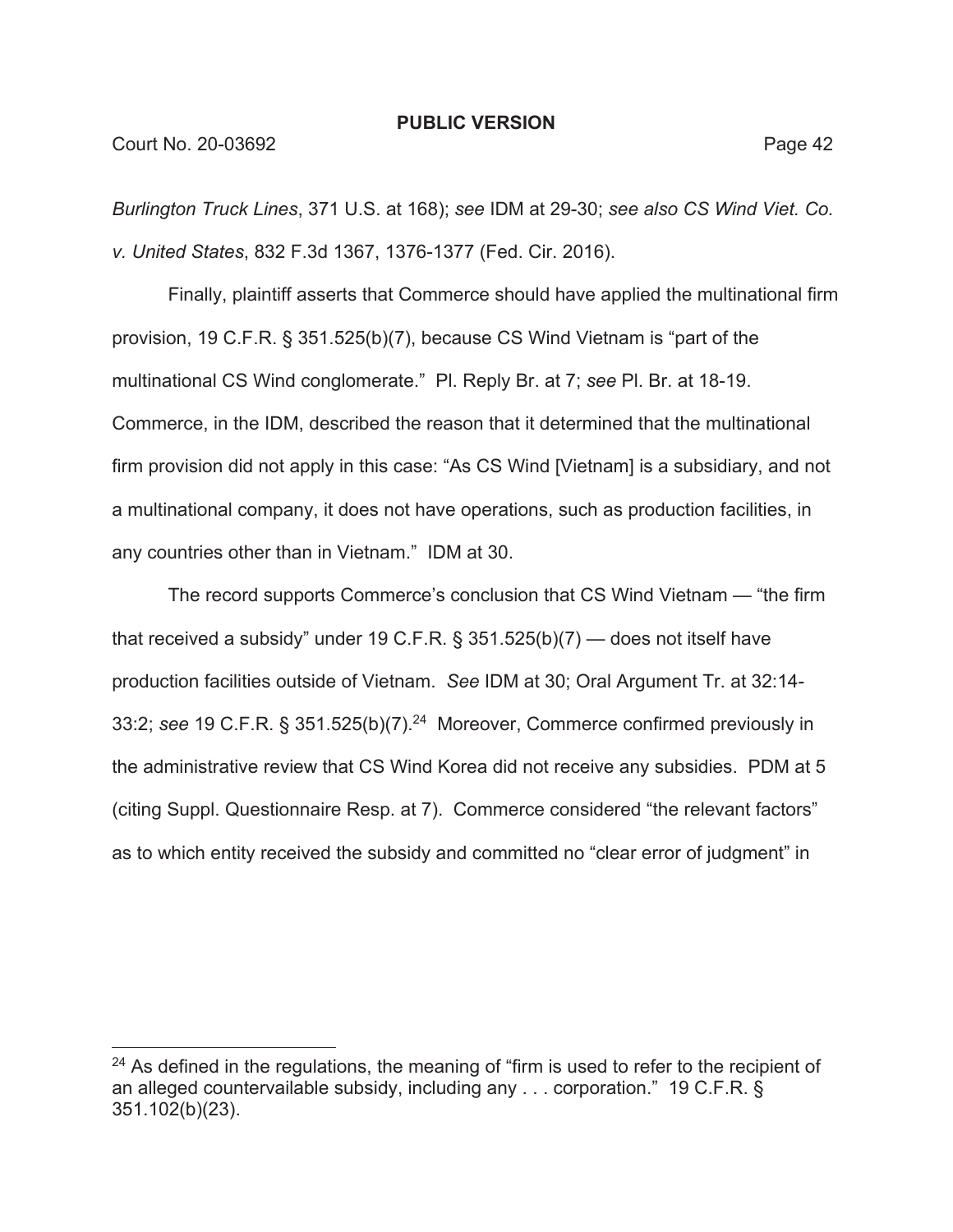determining the multinational firm provision to be inapplicable.25 *State Farm*, 463 U.S. at 30-31. Therefore, Commerce's Final Determination was reasonable.26

Commerce's application of its regulations, which is clearly explained in the IDM, is "reasonable and supported by the record as a whole" and comports with a plain reading of the text of the regulations in the absence of a separate tolling provision. *Shandong Huarong Gen. Corp.*, 25 CIT at 837, 159 F. Supp. 2d at 718 (citations omitted), *aff'd sub nom. Shandong Huarong Gen. Grp. Corp.*, 60 F. App'x 797; *see* IDM at 29-30.

 "To survive judicial scrutiny, however, 'an agency's construction need not be the *only* reasonable interpretation or even the *most* reasonable interpretation . . . . [A] court must defer to an agency's reasonable interpretation of a statute even if the court might have preferred another." *Shandong Huarong Gen. Corp.*, 25 CIT at 838, 159 F. Supp. 2d at 719 (citations omitted), *aff'd sub nom. Shandong Huarong Gen. Grp. Corp.*,

 $25$  The Government noted that when a subsidiary itself has facilities in multiple countries, the provision would apply. Oral Argument Tr. at 31:14-19. However, the parties were aware of no instances in which Commerce had determined previously that the subsidiary — which lacks its own multinational operations — of a foreign parent company is itself a multinational firm under 19 C.F.R. § 351.525(b)(7). Oral Argument Tr. at 31:14-19, 31:22-32:1.

 $26$  Even if the multinational firm provision were to apply to CS Wind Vietnam under the CS Wind Korea umbrella, Commerce still attributed appropriately the subsidy to the wind towers at issue under the plain language of the regulation, which directs Commerce to "attribute the subsidy to products produced by the firm within the country of the government that granted the subsidy." 19 C.F.R. § 351.525(b)(7); Def. Br. at 18- 19. In this case, as aligned with the regulation, Commerce attributed the subsidy to the wind towers produced by the firm within Vietnam to which the GOV granted the subsidy. *See* IDM at 30 (noting CS Wind Vietnam received subsidies).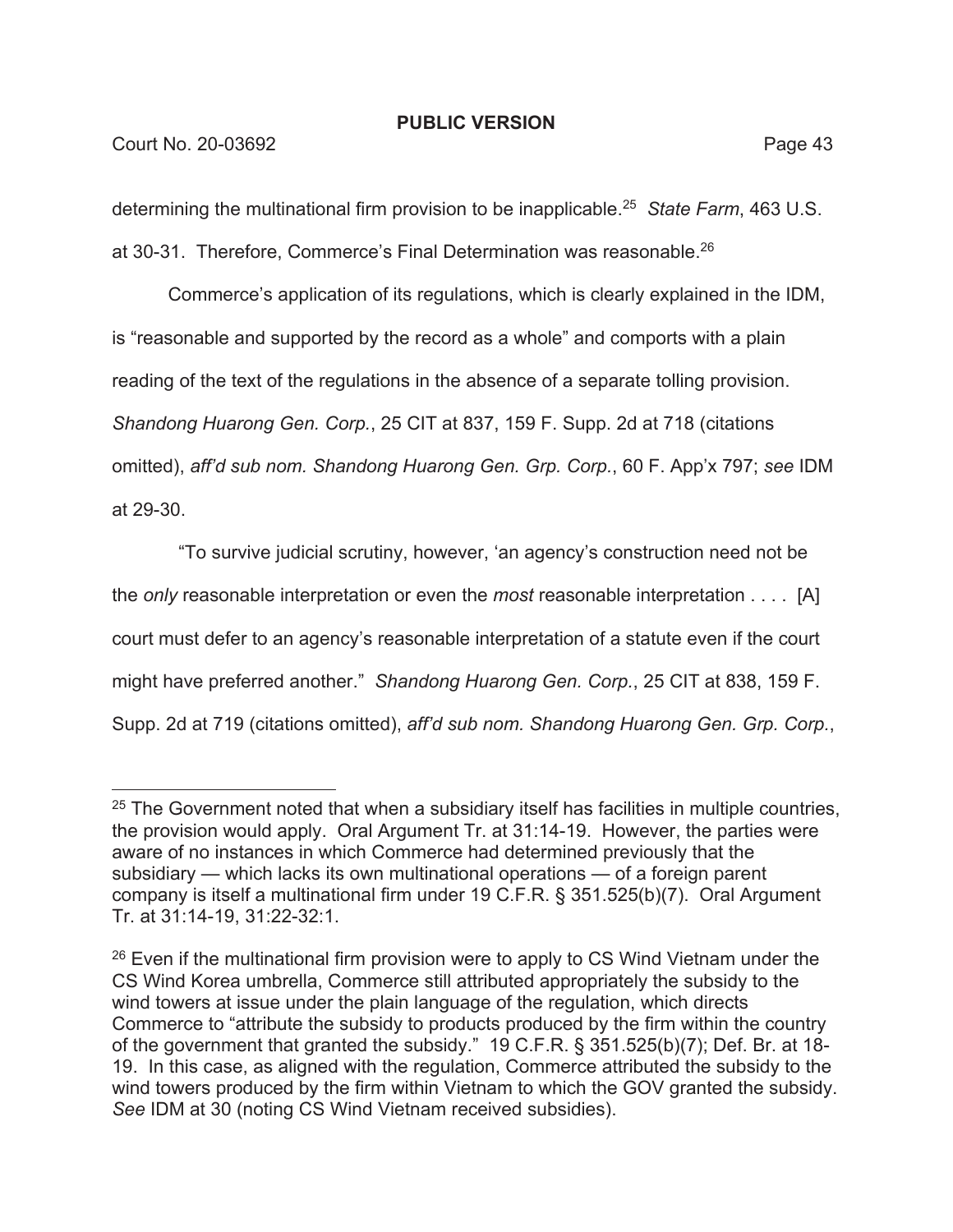60 F. App'x 797 (quoting *U.S. Steel Grp. v. United States*, 225 F.3d 1284, 1287 (Fed. Cir. 2000); *NSK Ltd. v. United States*, 115 F.3d 965, 973 (Fed. Cir. 1997); *Koyo Seiko Co. v. United States*, 36 F.3d 1565, 1570 (Fed. Cir. 1994)). Here, the use of CS Wind Korea's sales value in the denominator of Commerce's calculation is fully consistent with the regulations. Commerce explained that it used CS Wind Korea's sales value because CS Wind Korea effected the sales of the wind towers in the United States instead of merely acting as the "toller," as had CS Wind Vietnam. IDM at 29-30. In addition, Commerce explained the reason that it found the multinational firm provision to be inapplicable based on CS Wind Vietnam's domestic-only operations and status as the only subsidy recipient. *Id.* at 30. Accordingly, the court concludes that Commerce's Final Determination is consistent with its regulations.

#### **2. Whether Commerce acted consistently with its past practice**

Next, the court considers plaintiff's argument that Commerce acted inconsistently with its past practice. "Commerce's practice is to use the FOB sales value for the denominator in its subsidy calculations." PDM at 13 (citing 19 C.F.R. § 352.525(a)). The parties present six prior Commerce determinations in their arguments with respect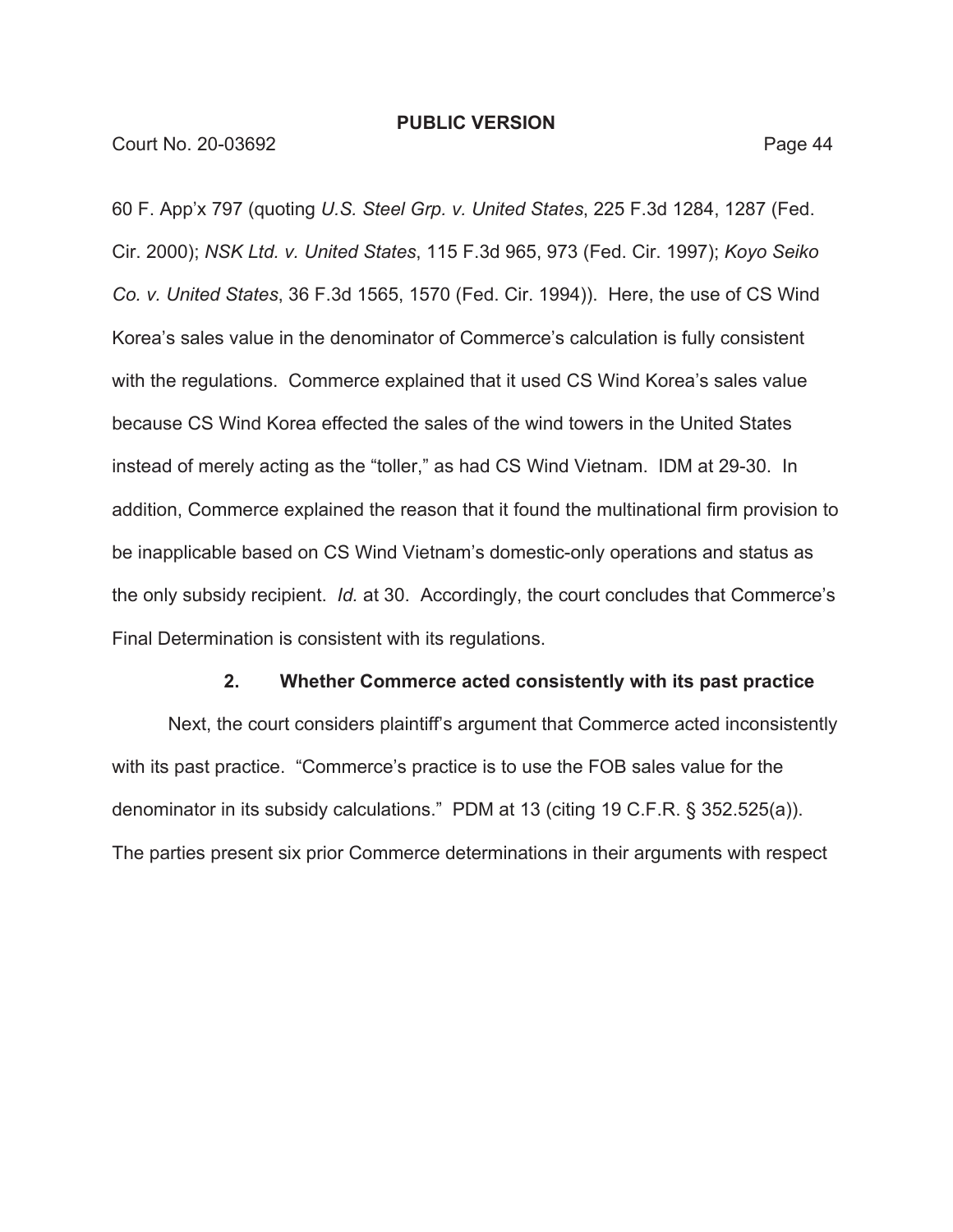**Court No. 20-03692** Page 45

to a prior practice.<sup>27</sup> The court examines each in turn and concludes that Commerce's

actions in this case are not inconsistent with its actions in those cases.<sup>28</sup>

In *Coated Paper*, Commerce attributed subsidies to the product using a sales

value from another country rather than the processing fee. *Coated Paper* IDM at cmt.

32. Plaintiff seeks to distinguish *Coated Paper* on the basis that the respondents' paper

producers set the price in the country that produced the subject goods, *id.*, whereas

<sup>27</sup> The six Commerce determinations are: (1) *Coated Paper*, 75 Fed. Reg. 59,212 (Dep't of Commerce Sept. 27, 2010) (final determ.) and accompanying IDM at cmt. 32; (2) *Pressure Pipe*, 74 Fed. Reg. 4,936 (Dep't of Commerce Jan. 28, 2009) (final affirm. countervailing duty deter.) and accompanying IDM at cmt. 3; (3) *Fabricated Structural Steel*, 85 Fed. Reg. 5,387 (Dep't of Commerce Jan. 30, 2020) (final neg. countervailing duty deter.) and accompanying IDM at cmt. 3; (4) *Tool Chests*, 82 Fed. Reg. 56,582 (Dep't of Commerce Nov. 29, 2017) (final affirm. countervailing duty deter.) and accompanying IDM at cmt. 14; (5) *Narrow Woven Ribbons with Woven Selvedge from the People's Republic of China*, 75 Fed. Reg. 41,801 (Dep't of Commerce July 19, 2010) (final affirm. countervailing duty deter.) and accompanying IDM at cmt. 4; and (6) *Turkey Rebar 2018*, 83 Fed. Reg. 63,472 (Dep't of Commerce Dec. 10, 2018) and accompanying PDM.

<sup>28</sup> With respect to the *Turkey Rebar 2017* and *Turkey Rebar 2018* cases ("*Turkey Rebar*  cases"), *see supra* notes 10 and 17, the court finds the comparison to the trading company scenario inapposite. The trading company provision, 19 C.F.R. § 351.525(c), is inapplicable to the facts in this case. Unlike in the *Turkey Rebar* cases, no trading company is involved in this case. *See* IDM at 30. In addition, in this case the tolling company *is* the respondent; therefore, the relationship between the tolling companies and the respondent in the *Turkey Rebar* cases does not resemble this scenario. There, the benefits received by the tolling companies and the respondent were added in the numerator. *See id.* at 10; *Turkey Rebar 2018* PDM. Here, there are no such benefits from tolling companies to CS Wind Vietnam to add. *See* IDM at 10. Moreover, as Commerce explained, the *Turkey Rebar* cases did not involve a foreign parentsubsidiary tolling relationship as in this case. *See id.*; *Turkey Rebar 2018* PDM. Given the factual differences between these cases, the court concludes that Commerce did not act inconsistently with the *Turkey Rebar* cases in respect of its selection of the denominator in this case.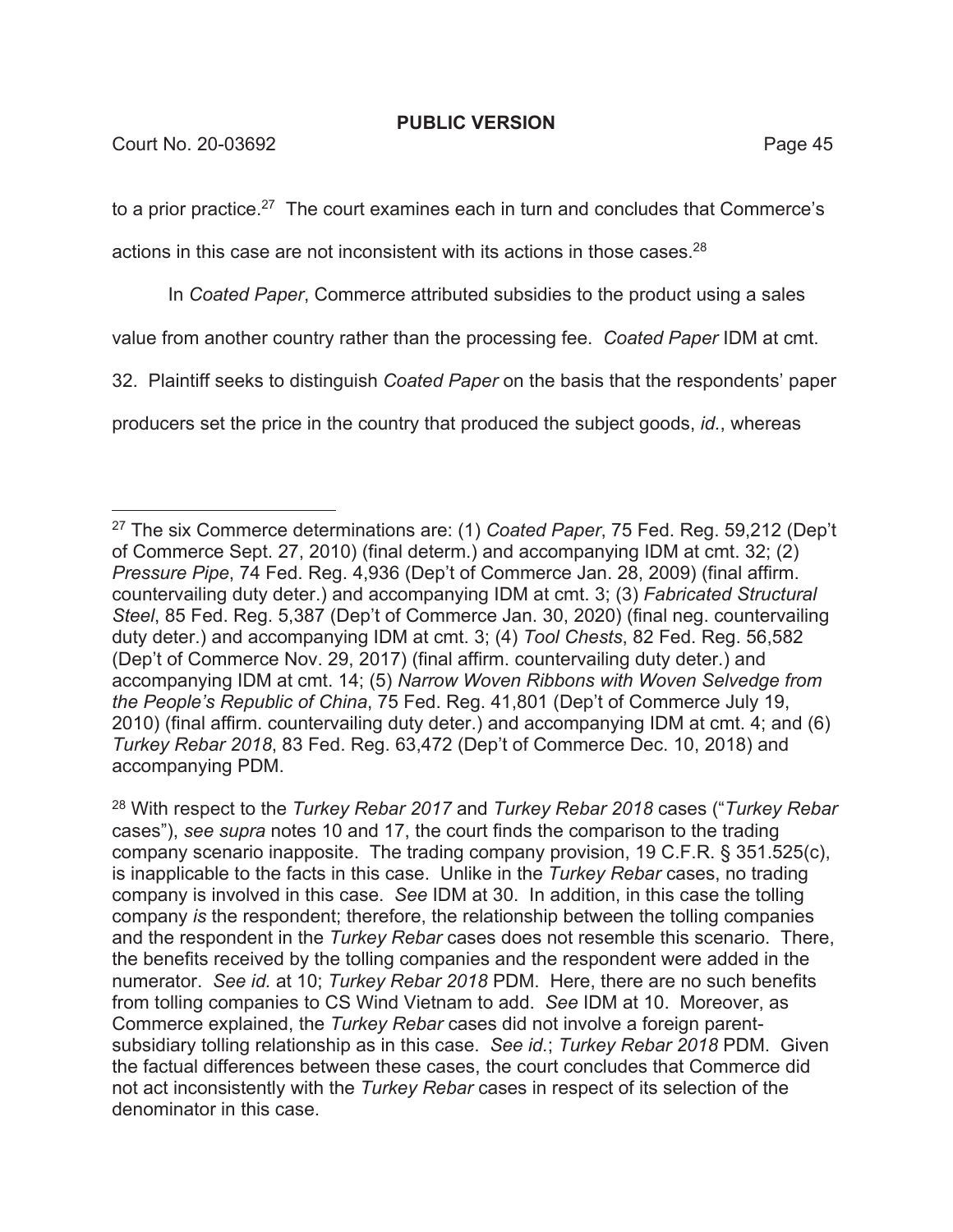Court No. 20-03692 **Page 46** 

here, CS Wind Korea set the price in Korea, Verification Mem. at 9 ("CS Wind Korea internally estimates the price of each project based on estimates for tolling, materials, profit, etc. on a per MT basis."). This distinction is not pertinent to a consideration of plaintiff's core argument that Commerce should have used the processing fees rather than the sales value as the denominator. Commerce's actions in this case are not inconsistent with its actions in *Coated Paper*.

In *Pressure Pipe*, Commerce relied on a respondent's sales value for the denominator without adding an affiliate's sales value. *Pressure Pipe* IDM at cmt. 3. The affiliate bought finished goods from the respondent and consigned materials to the respondent (and another affiliate of the respondent) for manufacturing before the affiliate eventually sold the goods. *Id.* at 9.29Unlike in the instant case, however, in *Pressure Pipe*, Commerce applied an EVA due to the affiliate's mark-up of the sales value. *See id.* at cmt. 3. By contrast, Commerce determined that CS Wind Korea did not charge a mark-up in this case and, therefore, Commerce did not grant an EVA. *See*  IDM at 30.

Plaintiff uses *Pressure Pipe* to argue that Commerce should not have used CS Wind Korea's sales value. However, *Pressure Pipe* differs in that Commerce's determination in that case discussed which sales values to use, not *whether* to use processing fees or a sales value, and applied an EVA that addressed the affiliate's

<sup>&</sup>lt;sup>29</sup> Commerce described the transaction for the materials as following "the 'processing trade' mode of consignment." *Pressure Pipe* IDM at cmt. 2.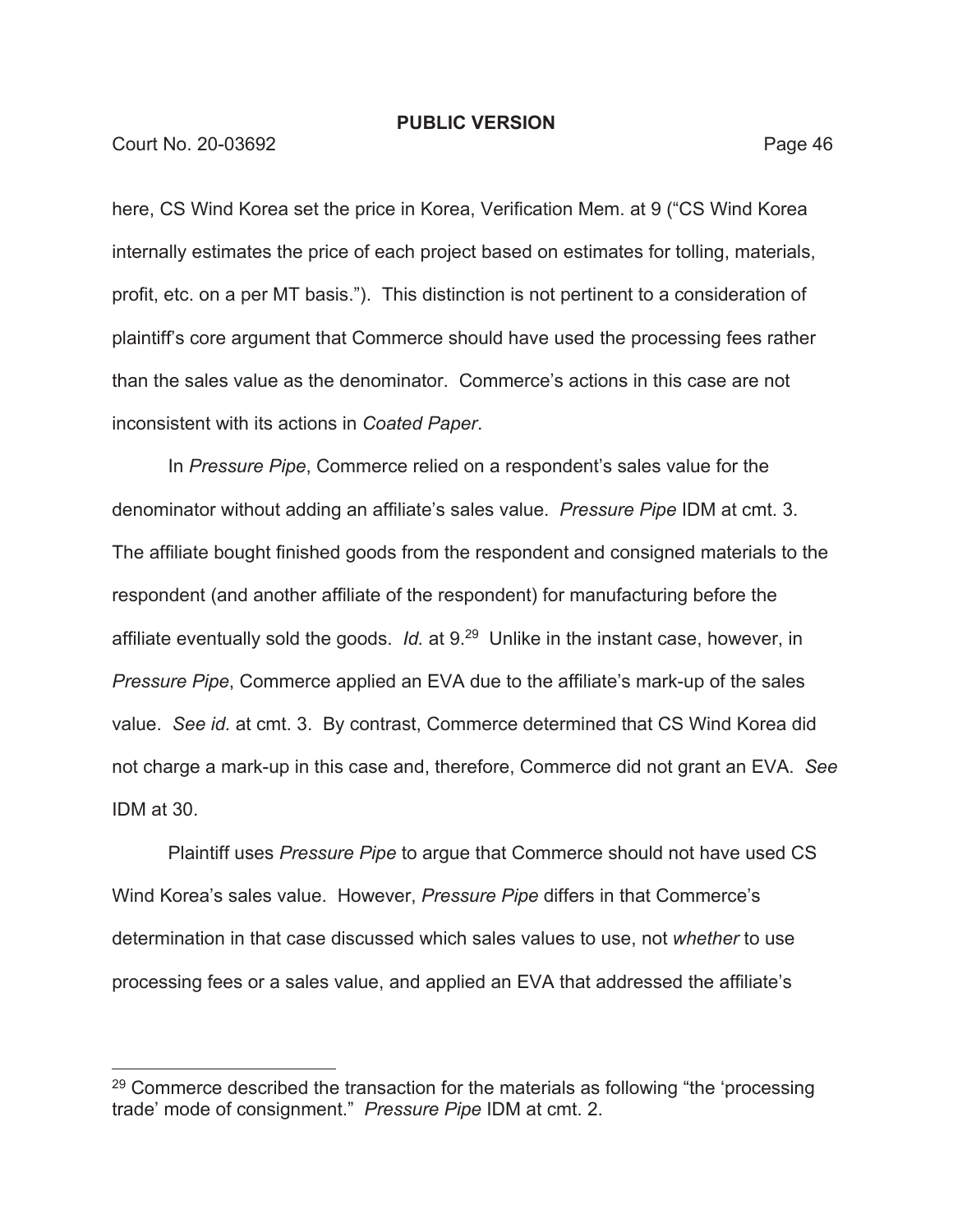Court No. 20-03692 **Page 47** 

sales value. *See* Def. Br. at 20-21; Oral Argument Tr. at 28:18-23. In this case, by contrast, Commerce considered the difference between using processing fees and a sales value and found an EVA to be unwarranted because CS Wind Korea's sales value matched the value upon entry into the United States. *See* IDM at 29-30. Commerce's actions in this case are not inconsistent with its actions in *Pressure Pipe*.

In *Tool Chests* and *Woven Ribbons from China*, plaintiff notes that Commerce likewise excluded the sales values of non-Chinese affiliates that exported the subject goods and relied for the sales value instead on the respondents' sales to the affiliates alone. Pl. Br. at 19-21. However, the entities in those cases did not use tolling arrangements. *See* Def. Br. at 20-21 (citing *Woven Ribbons from China* IDM at cmt. 4; *Tool Chests* IDM at cmt. 14). This difference is critical because the tolling arrangement in this case caused the transactions between the parent and the subsidiary to reflect only toll processing fees and not the actual sales value of the wind towers. *See* IDM at 29. Given this distinction, the court concludes that Commerce's actions in this case are not inconsistent with either *Tool Chests* or *Woven Ribbons from China*.

Further, plaintiff raises the *Fabricated Structural Steel* case to argue that postexportation revenue should not be included in the denominator. Pl. Br. at 21. However, Commerce proclaimed in that determination itself that *Fabricated Structural Steel* was an unconventional case. *Fabricated Structural Steel* IDM at cmt. 3 (noting the "unique facts presented in th[e] investigation"); *see also* Def. Br. at 21-22 (noting unusual "sales situation" involving activities in the United States). In particular, *Fabricated Structural*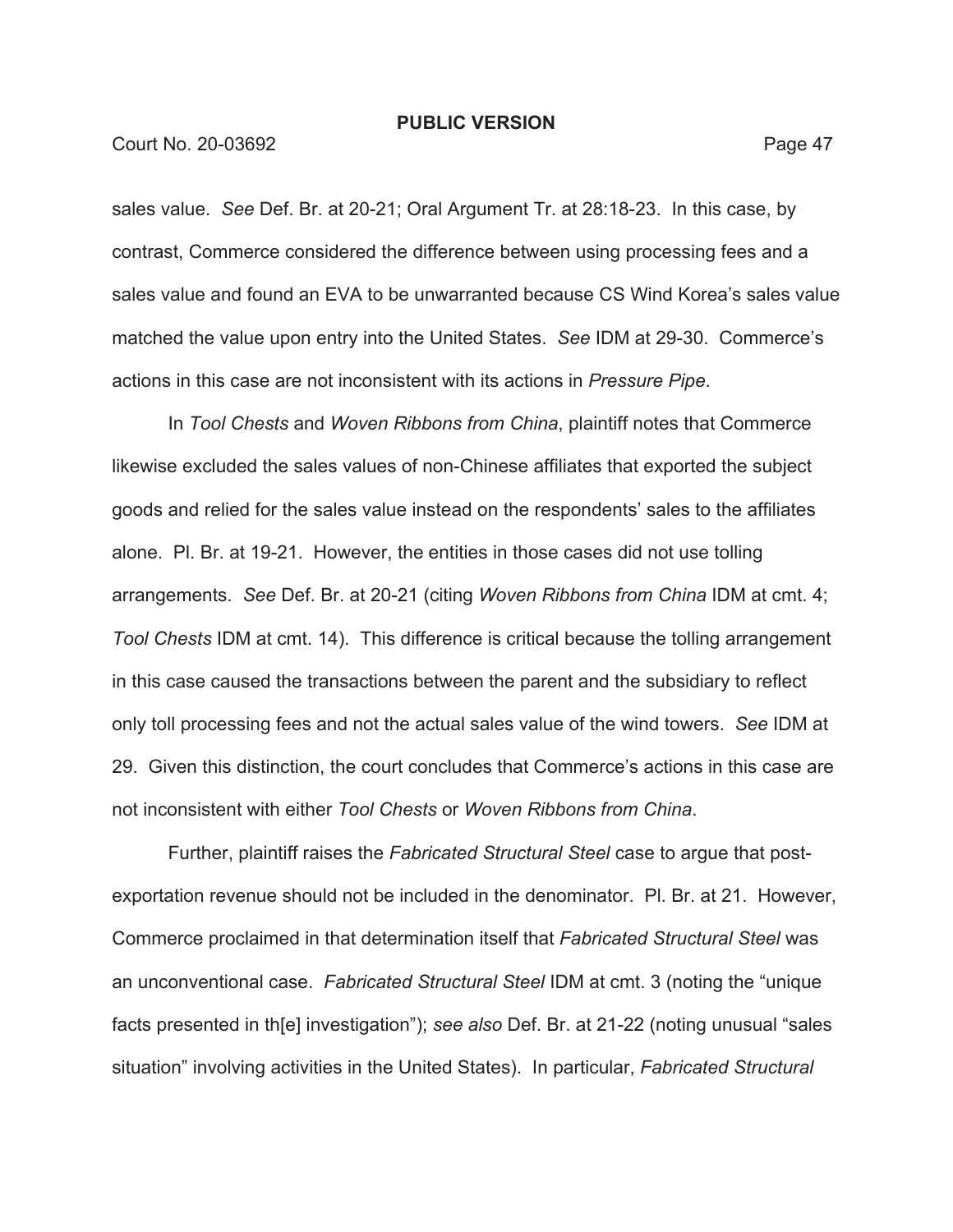*Steel* featured extensive U.S.-based production activities. *Fabricated Structural Steel*  IDM at cmt. 3. By contrast, the record in this case does not state that either CS Wind Vietnam or CS Wind Korea relied on U.S.-based activities to produce the wind towers. Def. Br. at 22. Accordingly, Commerce's actions in the instant case are not inconsistent with *Fabricated Structural Steel*.

Only two of the six determinations raised by the parties — *Coated Paper* and *Pressure Pipe* — have facts that resemble the instant case. *But cf. Guizhou Tyre Co. v. United States*, 45 CIT \_\_, \_\_, 523 F. Supp. 3d 1312, 1341-1342 (2021) (finding that Commerce had a past practice when plaintiff cited eight pertinent determinations and Commerce in the relevant IDM recognized that its practice existed and also "evolved"). Further, one of the two determinations, *Pressure Pipe*, addressed a slightly different question. Commerce still reached different conclusions in *Coated Paper* and *Pressure Pipe*, to the extent that those determinations are analogous. Therefore, the court concludes that Commerce did not "change[] its practice" such that an "adequate explanation" would be required. *SKF USA Inc.*, 630 F.3d at 1373. Accordingly, Commerce's actions in this case are not inconsistent with the determinations presented by the parties.

# **3. Whether Commerce adequately addressed petitioner's manipulation concerns**

The court turns finally to plaintiff's argument that Commerce did not respond adequately to plaintiff's concerns about manipulation. *See* Pl. Br. at 22-24; WTTC Case Br. at 25-31. In its IDM, Commerce explained the reason that it used CS Wind Korea's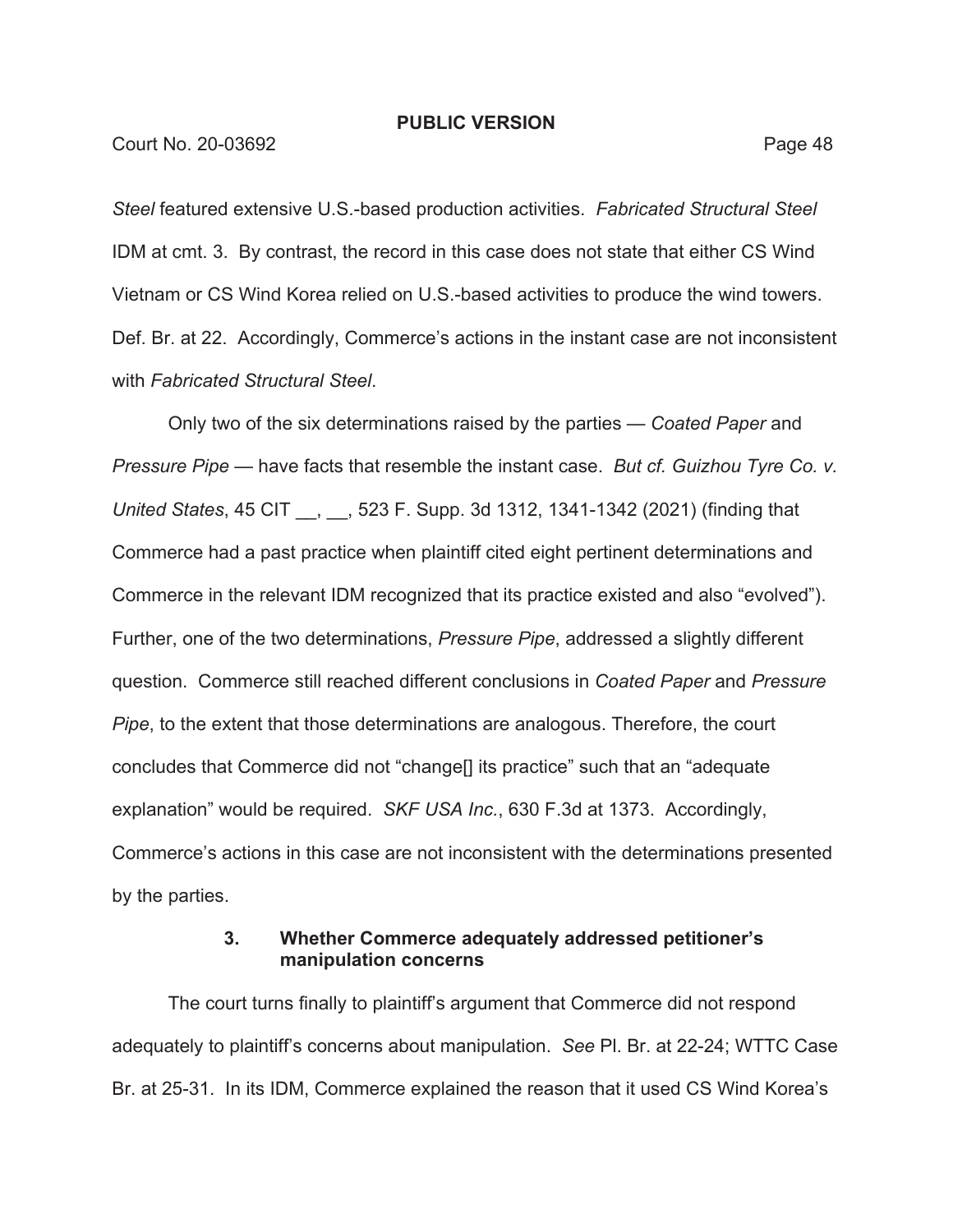Court No. 20-03692 **Page 49** 

sales value for the denominator in its subsidy calculation and the reason that the sales value was appropriate. IDM at 4, 29-30 (noting the denominator "is limited to sales of subject merchandise produced by CS Wind [Vietnam] and sold by . . . CS Wind Korea"). Commerce also included in its IDM plaintiff's comments that CS Wind Vietnam's activities "permit manipulation of the CVD duty rate"<sup>30</sup> and that CS Wind Vietnam should have but did not "explain why it modified its business practices such that it shifted a majority of its revenue and profits from Vietnam to Korea." *Id.* at 28. *But see* First Suppl. Questionnaire Resp. at 3 ("Since CS Wind Corporation handles all of the sales, including the negotiations with those sales, it decided to establish tolling agreements with CSWV so that it could better control costs.").

Commerce responded to the broader allegation that the denominator might have been inaccurate. *See* IDM at 29-30. Commerce explained the reason that its subsidy rate calculation effectively and appropriately accounted for the sales value of the subsidized wind towers from Vietnam, as stated above. *See id.* However, Commerce did not respond to the argument that CS Wind Vietnam manipulated the duty rate.

<sup>30</sup> Commerce summarized plaintiff's point:

CS Wind [Vietnam] has a well-established record of restructuring its subsidiaries for the purpose of avoiding AD/CVD duties and taxes. The record demonstrates that CS Wind [Vietnam] changed its purchasing and sales pattern to game the system in anticipation of the filing of this case. CS Wind also has a history of arbitrarily setting transfer prices. CW [sic] Wind [Vietnam]'s tolling arrangement and transfer pricing schemes permit manipulation of the CVD duty rate.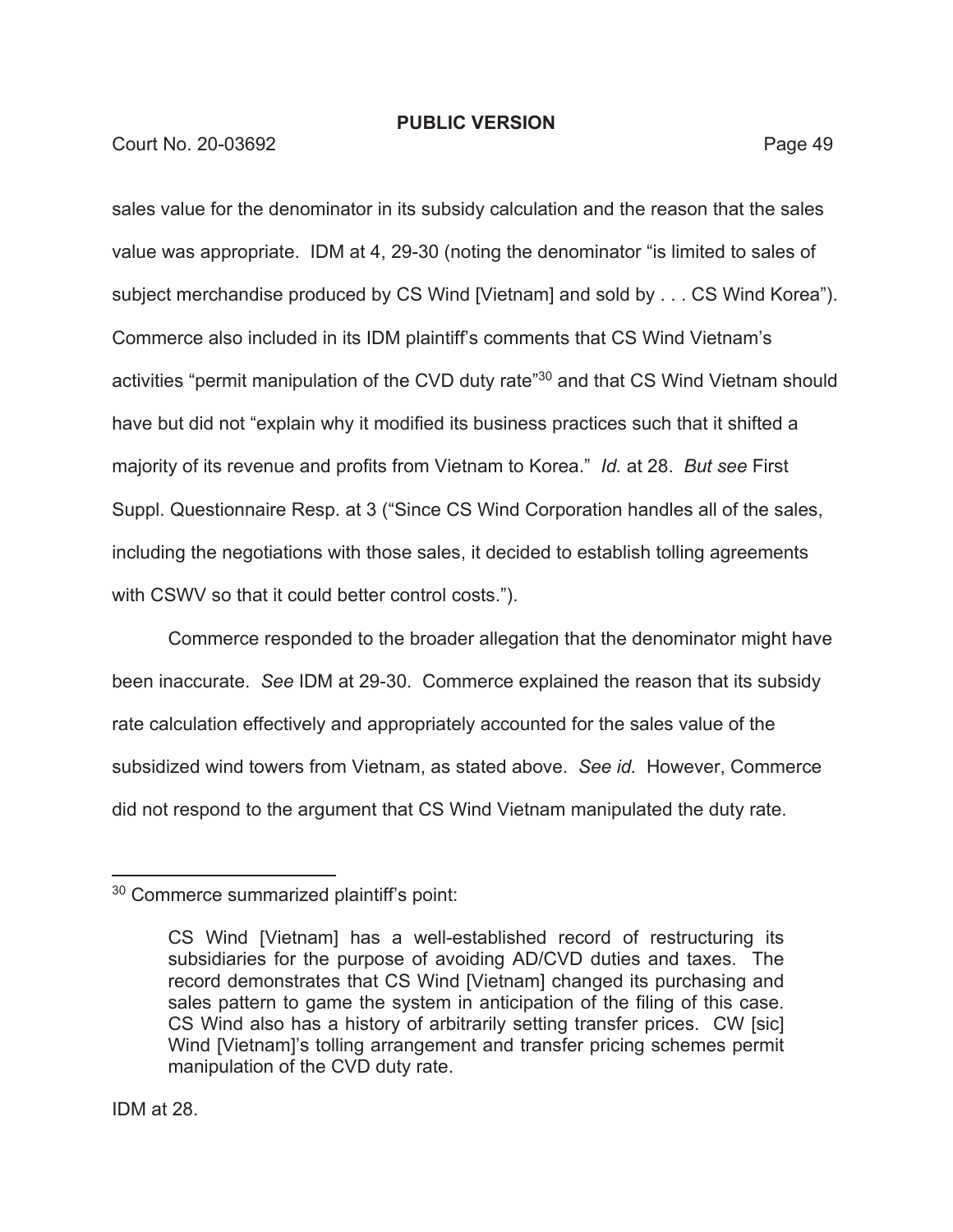Commerce merely acknowledged plaintiff's concerns about manipulation. *See* IDM at 28-30.

The court is required to sustain a determination that is "reasonable and supported by the record as a whole, even if there is some evidence that detracts from the agency's conclusion." *Shandong Huarong Gen. Corp.*, 25 CIT at 837, 159 F. Supp. 2d at 718 (citations omitted), *aff'd sub nom. Shandong Huarong Gen. Grp. Corp.*, 60 F. App'x 797. Further, the court need not invalidate a determination even if Commerce did not "explicitly address a party's non-dispositive argument," *NMB Sing. Ltd.*, 557 F.3d at 1323 (citing *Timken*, 421 F.3d at 1357), if Commerce nonetheless provided "an explanation of the basis for its determination that addresses relevant arguments," 19 U.S.C. § 1677 $f(i)(3)(A).^{31}$  However, in this case, Commerce did not address petitioner's (now plaintiff's) argument that using CS Wind Korea's sales value in the denominator could allow CS Wind Vietnam to manipulate the CVD rate.

In reviewing a material injury determination by the Commission, this Court has explained: "While the [Commission] need not address every argument and piece of evidence, it must address significant arguments and evidence which seriously undermines its reasoning and conclusions." *Altx, Inc.*, 25 CIT at 1117-18, 167 F. Supp. 2d at 1374, *aff'd*, 370 F.3d at 1116 (internal citation omitted); *see Husteel Co. v. United* 

 $31$  "We have previously held that § 1677f(i) does not require us to invalidate a decision of Commerce if Commerce failed to explicitly address a party's non-dispositive argument." *NMB Sing. Ltd. v. United States*, 557 F.3d 1316, 1323 (Fed. Cir. 2009) (citing *Timken U.S. Corp. v. United States*, 421 F.3d 1350, 1357 (Fed. Cir. 2005)).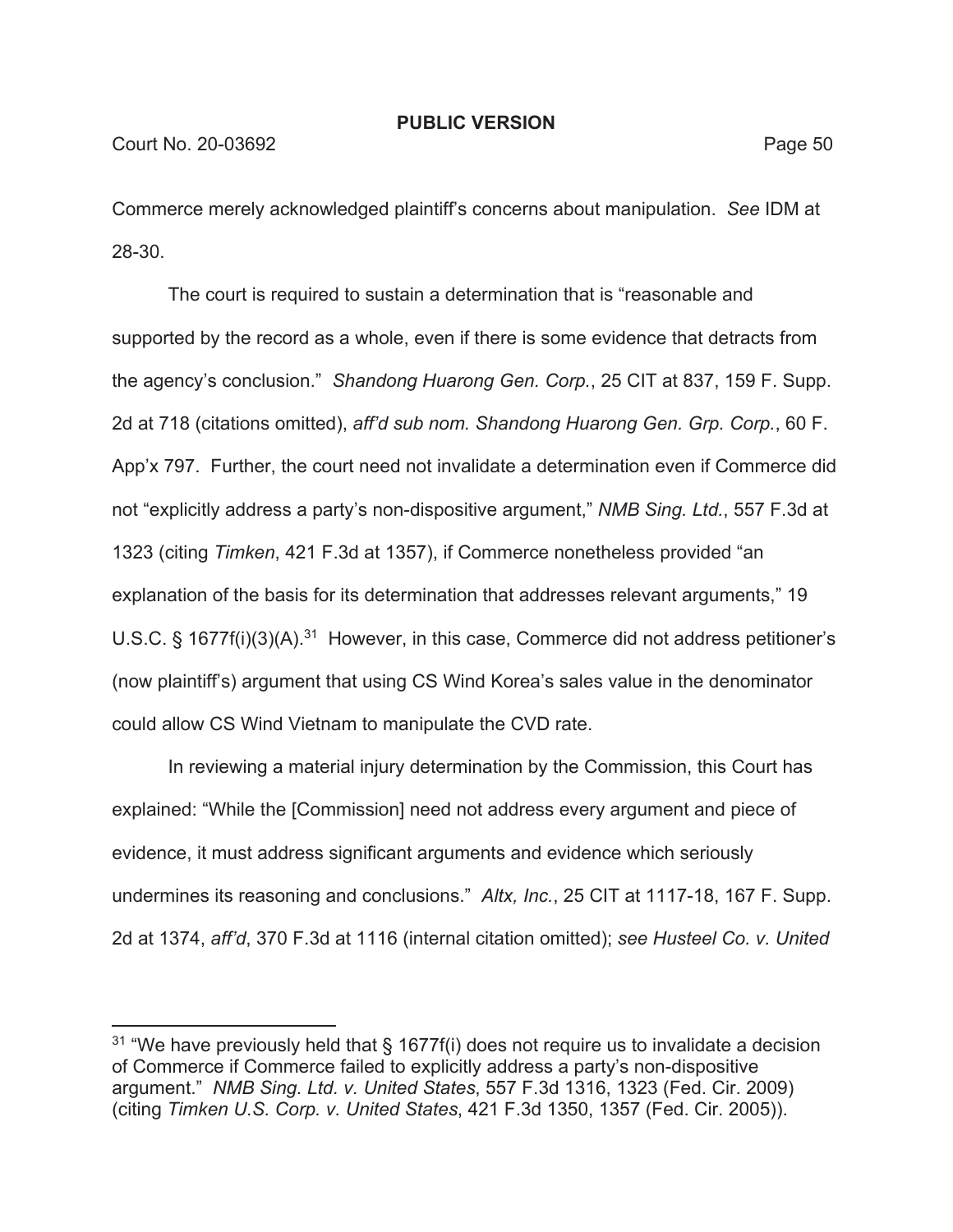*States*, 39 CIT \_\_, \_\_, 98 F. Supp. 3d 1315, 1359 (2015) (quoting *Altx, Inc.*, 25 CIT at 1117-18, 167 F Supp. 2d at 1374) (applying the standard in *Altx, Inc.* but concluding "Commerce did not err in failing to specifically address" an "argument and accompanying evidence [that] were not significant"); *see also Usinor v. United States*, 26 CIT 767, 784 (2002) (finding that the Commission needed to address evidence that was "not peripheral or ancillary" because it had "direct and material bearing" on the issue at hand and "call[ed] the accuracy and legitimacy of the Commission's findings and conclusions squarely into question"); *cf. CP Kelco US, Inc. v. United States*, 38 CIT 1511, 1528, 24 F. Supp. 3d 1337, 1352 (2014), *aff'd*, 623 F. App'x 1012 (Fed. Cir. 2015) (finding segment-specific evidence to be not "significant, undermining evidence" because the Commission was tasked with "look[ing] to the industry as a whole").

Here, Commerce explained the reason that it did not grant an EVA and the basis for its selection of the denominator. *See* IDM at 29-30. Commerce explained that it has typically assessed whether there is a mark-up and whether six additional factors have been shown in its EVA analysis. *See* PDM at 13; *supra* note 13; *see also* IDM at 30 (finding no mark-up). Potential manipulation is not one of those factors described by Commerce here. *See* PDM at 13. Even considering that there may be a shift in the way in which Commerce calculates an EVA, *see Canadian Solar Inc. v. United States*, 45 CIT \_\_, \_\_, 537 F. Supp. 3d 1380, 1394-99 (2021), Commerce found no mark-up here, *see* IDM at 30 ("[T]here was no mark-up by an affiliated company, for instance, that would require an entered value adjustment . . . ."). In addition, in this case,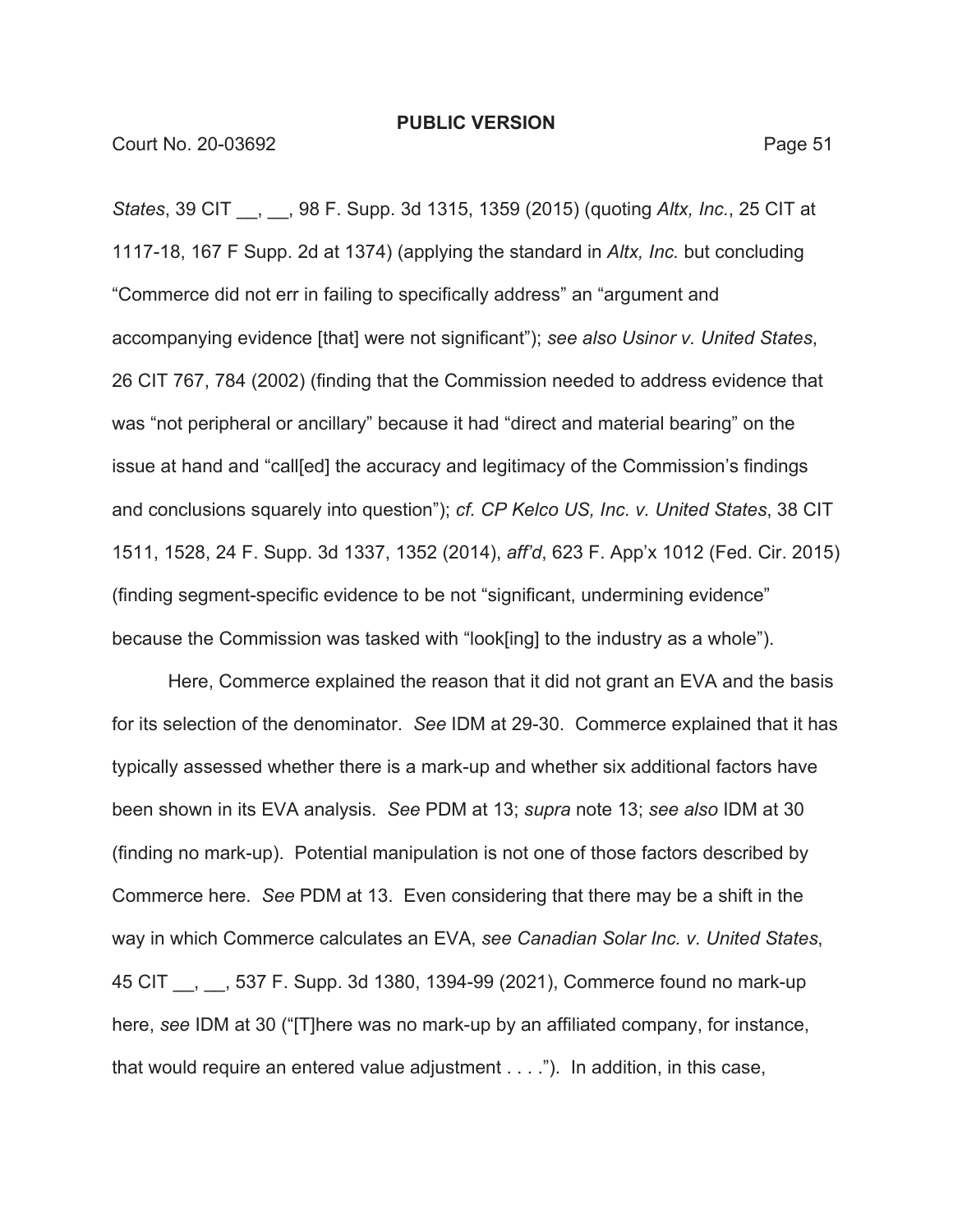### Court No. 20-03692 Page 52

Commerce summarized plaintiff's manipulation argument in the "*Petitioner's Comments*" subsection of Comment 6 of the IDM. *See* IDM at 28.

Nonetheless, plaintiff during the review presented four reasons that, it asserted, CS Wind Vietnam's tolling arrangement and business practices — and Commerce's consequent utilization of CS Wind Korea's sales value in the denominator of Commerce's subsidy calculation — permitted "the potential of subsidy margin manipulation" by CS Wind Vietnam.<sup>32</sup> Pl. Reply Br. at 15; see Pl. Br. at 22-24 (citing WTTC Case Br. at 25-31); WTTC Case Br. at 25-31. This set of arguments, which raised concerns about the potential impact of manipulation on Commerce's subsidy calculation, warranted a response by Commerce. *See* Statement of Administrative Action, accompanying H.R. Rep. No. 103–826(I), at 892, *reprinted in* 1994 U.S.C.C.A.N. 4040, 4216 ("[Commerce] must specifically reference in [its] determination[] factors and arguments that are material and relevant or must provide a discussion or explanation in the determination that renders evident the agency's treatment of a factor or argument."); *Altx, Inc.*, 25 CIT at 1117-18, 167 F. Supp. 2d at 1374, *aff'd*, 370 F.3d 1108; *SKF USA* 

<sup>32</sup> These four reasons are set forth *supra*, Section I.B.3 at pp. 33-34. They include CS Wind Vietnam and CS Wind Korea starting to use toll processing agreements in 2018, CS Wind Korea [[  $\qquad \qquad$  ]] and [[ ]], CS Wind Korea [[

 <sup>]],</sup> and CS Wind Vietnam's

rationale for using toll processing agreements. Pl. Br. at 22-23 (quoting Initial Questionnaire Resp. at Ex. 13.1; First Suppl. Questionnaire Resp. at 3; Verification Exs. at VE-4 at 59) (citing Suppl. Affiliation Resp. at Exs. SA-2 and SA-3; *CS Wind Viet. Co.*, 721 F. App'x 993) (emphasis omitted); *see* Pl. Reply Br. at 8, 13-15.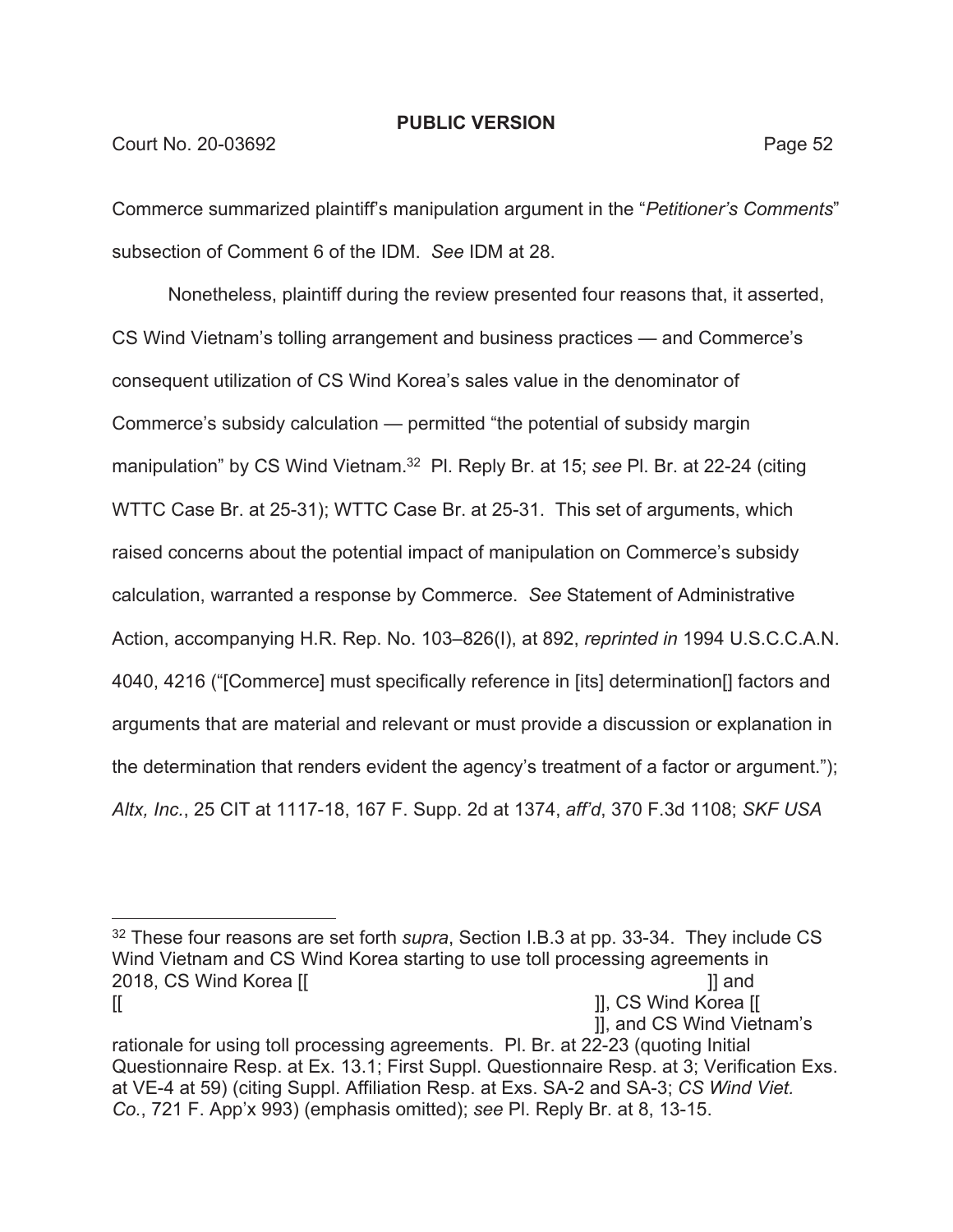*Inc.*, 630 F.3d at 1373-74 (quoting *Timken*, 421 F.3d at 1358); *Coated Paper* IDM at

cmt. 32; *supra* note 32.

Plaintiff cites Commerce's discussion of manipulation in *Coated Paper* as support

for plaintiff's contention that Commerce should have further addressed manipulation in

this case. Pl. Reply Br. at 9 n.2 (citing *Coated Paper* IDM at 106). In that case,

Commerce noted a petitioner's concern with respect to potential manipulation, but then

went on to explain why Commerce did not agree with the concern:

We acknowledge petitioner's concern about the Gold companies' ability to manipulate the CVD rate in the future by adjusting its sales price to GEHK or CU. *However, this is not a basis to deny the adjustment given that without an adjustment we would not collect the correct amount of duties.*  Instead, we agree that this may be an issue to examine in future reviews, and, if this investigation results in a CVD order, we will carefully monitor the continued basis for making this adjustment in those future proceedings in order to avoid any such manipulation.

*Coated Paper* IDM at cmt. 32 (emphasis supplied). Similarly, in this case, the court

does not conclude that WTTC's arguments to Commerce were necessarily persuasive;

rather, the court concludes that the evidence presented and arguments warranted a

response from Commerce to demonstrate that its CVD methodology was supported by

substantial evidence.

As support for its contention that margin manipulation could occur and should be

prevented, plaintiff also raises the Supreme Court's decision in the *Eurodif* case. Pl. Br.

at 23 (citing *Eurodif S.A.*, 555 U.S. at 307). The court does not find plaintiff's reliance

on *Eurodif* to be persuasive. In that case, the Court first noted the unique nature of the

product — uranium — and then affirmed that Commerce was reasonable to treat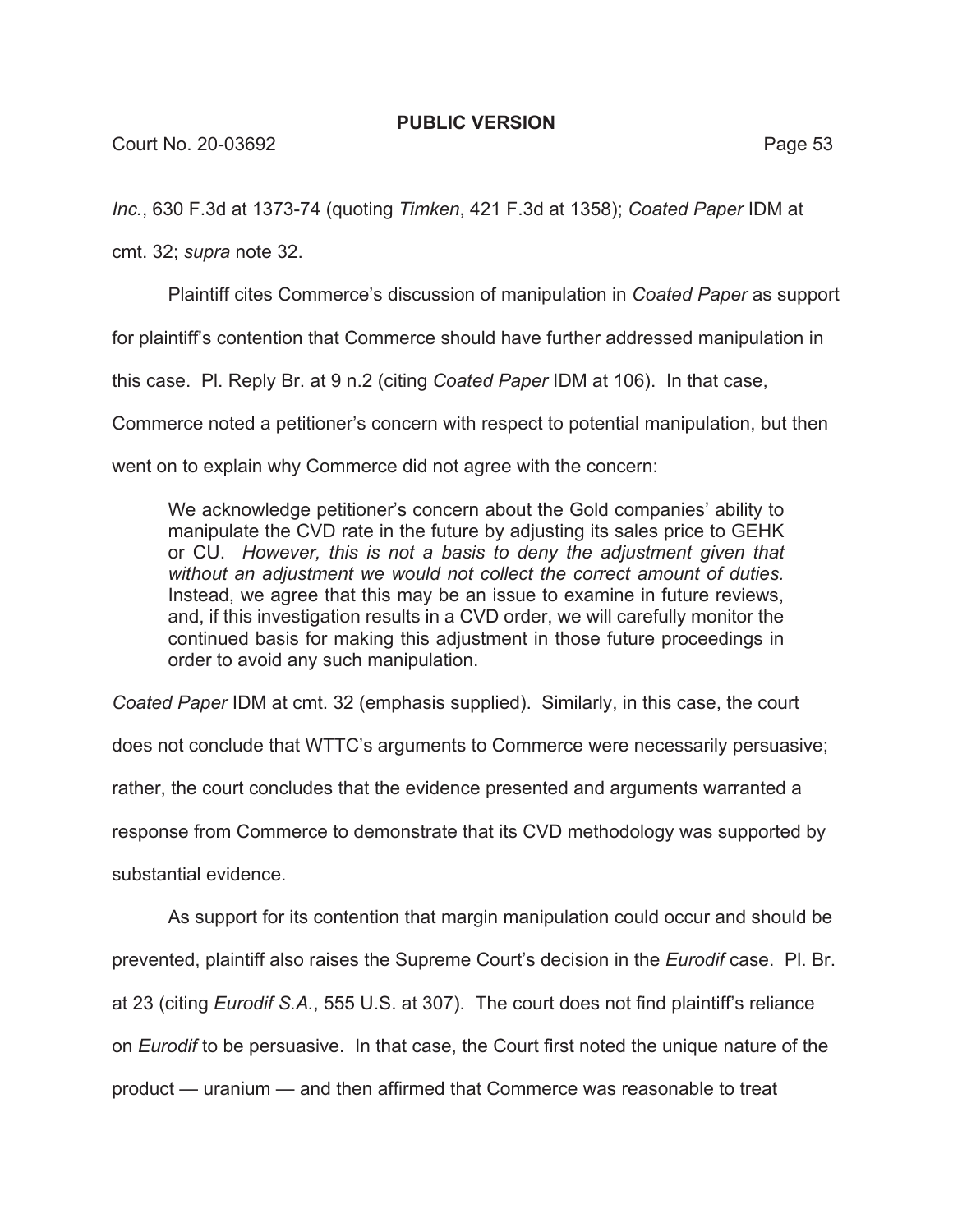#### Court No. 20-03692 Page 54

uranium enrichment contracts as contracts for the sale of goods rather than contracts for services. *Eurodif S.A.*, 555 U.S. at 319-22. To do otherwise, the Court added, would lead to the "absurd result" that "antidumping duties would primarily chastise the uncreative." *Id.* at 321-22.

In this case, there is no comparable "absurd result" that could lead to nonapplication of the CVD law. Nevertheless, Commerce — unlike the Supreme Court in its consideration in *Eurodif* of the unique circumstances raised by uranium processing problems that could arise from restructuring due to a company's use of processing services, *id.* at 319-22 *—* does not discuss the risk of CVD margin manipulation.

In sum, the court concludes that Commerce did not discuss or address the evidence that WTTC presented or address the relevant argument on manipulation. The court remands for Commerce to: (1) discuss and address the evidence that WTTC presented as related to manipulation; (2) address WTTC's manipulation argument as to the denominator used in the benefit calculation; and (3) explain whether Commerce considered manipulation in reaching its determination, or if it did not, why it did not.

# **II. Whether Commerce's acceptance of CS Wind Vietnam's steel plate documentation for the Import Duty Exemptions program is supported by substantial evidence**

The court remands Commerce's finding as to the origin of the steel plate in question for Commerce to address its treatment of evidence that the steel plate in question was not sourced from Vietnam as set forth *infra*, Section II.C. However, the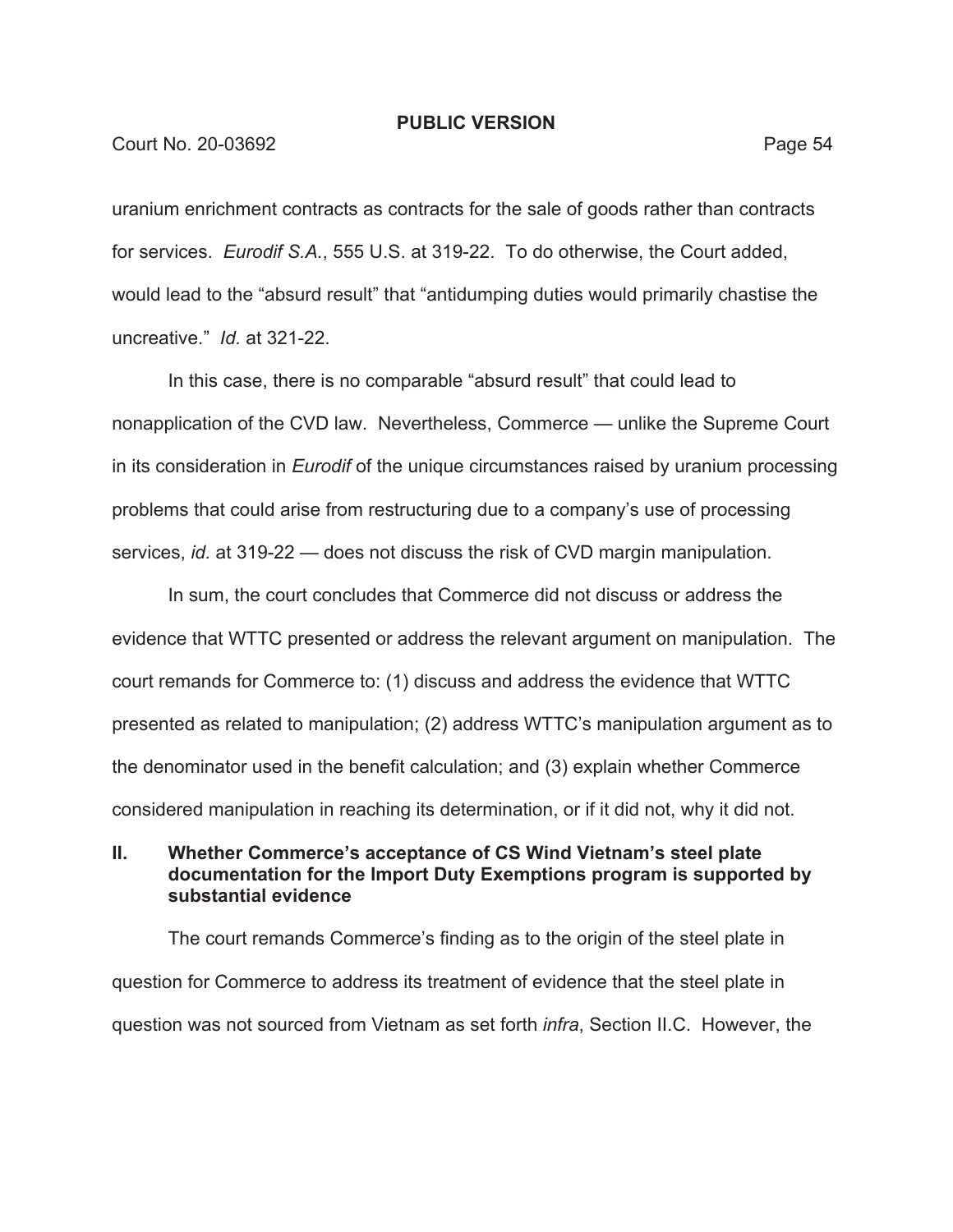court sustains Commerce's decision not to apply AFA for the Import Duty Exemptions program.33

# **A. Legal framework**

Commerce "shall . . . use the facts otherwise available in reaching the applicable determination" if the record lacks "necessary information" or if a party: (1) withholds requested information; (2) fails to provide timely information in the form and manner requested; (3) "significantly impedes a proceeding"; or (4) provides unverifiable information. 19 U.S.C. § 1677e(a). If Commerce finds that a party "failed to cooperate by not acting to the best of its ability to comply with a request for information," Commerce may use an adverse inference and need not make or employ any assumptions about information a party would have otherwise provided. *Id.* § 1677e(b); *see Nippon Steel Corp. v. United States*, 337 F.3d 1373, 1382 (Fed. Cir. 2003) ("Compliance with the 'best of its ability' standard is determined by assessing whether respondent has put forth its maximum effort to provide Commerce with full and complete answers to all inquiries in an investigation.").

# **B. Positions of the parties**

Plaintiff argues that "Commerce erred in concluding that CS Wind Vietnam properly reported the country of origin of a portion of its steel plate purchases as Vietnam and thus in not calculating a benefit received on those purchases under the

<sup>33</sup> *See supra* note 5 for background on the Import Duty Exemptions program.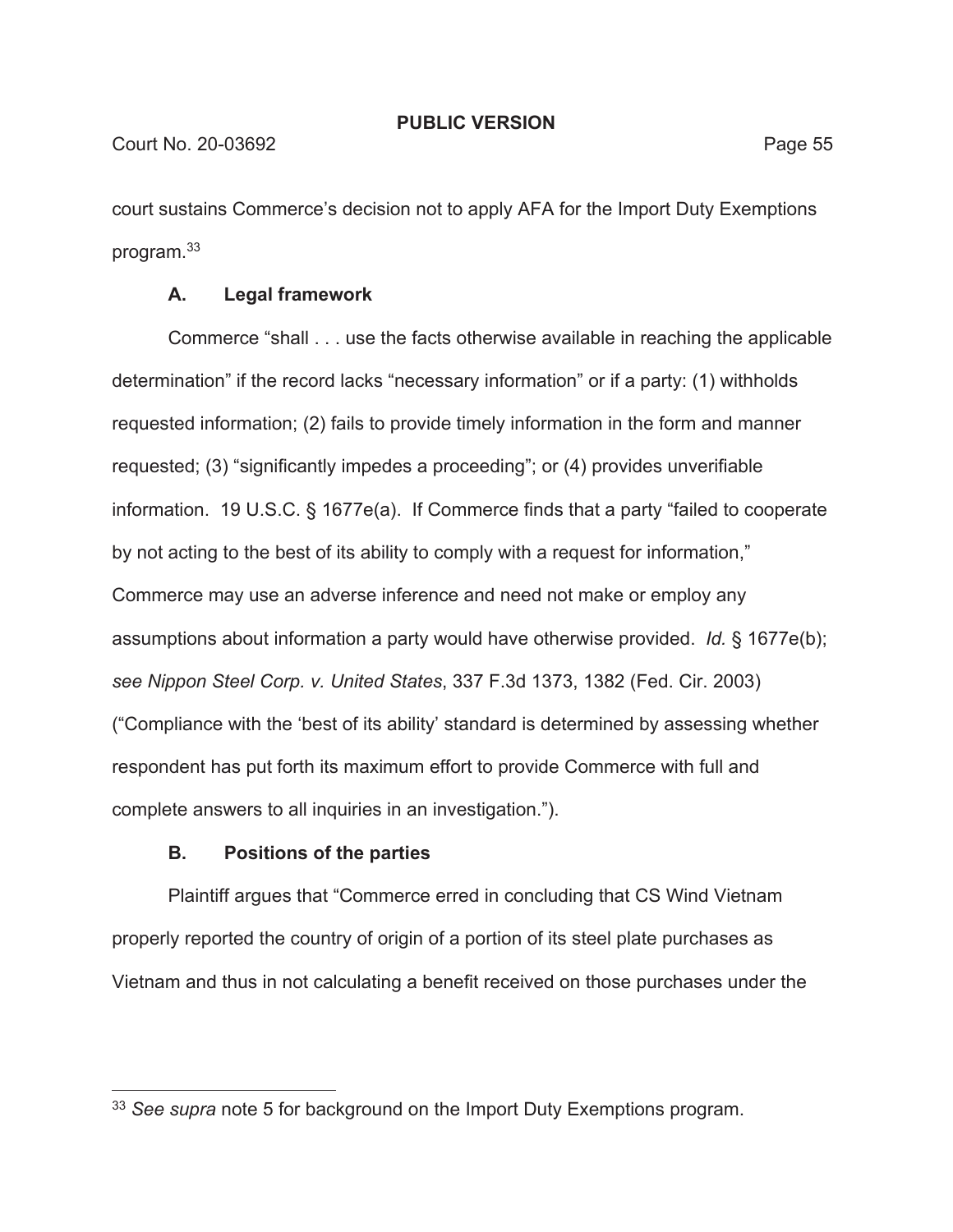### Court No. 20-03692 Page 56

Import Duty Exemptions program." Pl. Br. at 13 (citing IDM at cmt. 2). Plaintiff presents three supporting and related arguments.

First, plaintiff argues that Commerce "improperly disregarded evidence contrary to its conclusion" when it "apparently ignored the substantial record evidence that CS Wind Vietnam's steel plate was not in fact produced in Vietnam, but was imported." *Id.* Specifically, plaintiff insists that CS Wind Vietnam "effectively stated" that it imported the steel plate. Pl. Reply Br. at 3. As CS Wind Vietnam responded to Commerce during the underlying investigation, "CS Wind Corporation supplies all main materials — steel plate, flange, steel plate for door frame and internal mounting items — from outside of Vietnam for the production of the wind towers. Therefore, most of [sic] raw materials are exported to Vietnam by CS Wind Corporation." Initial Questionnaire Resp. at 21; *see* Pl. Br. at 13; Def. Br. at 13. Plaintiff also notes that CS Wind Vietnam reported the steel plate purchases within the exhibit that details import duty exemptions. Pl. Br. at 13-14 (citing Initial Questionnaire Resp. at Exs. C-334, C-4.2).

Moreover, plaintiff points to evidence that its supplier,  $[[ \quad ]]$ , lacked a steel production facility in Vietnam and that CS Wind Vietnam entered all of its plate inputs into the GOV's E-customs system, "further indicating that they were imported." *Id.* at 14

<sup>&</sup>lt;sup>34</sup> The court notes that there are two other spreadsheets on the record that are similar to Exhibit C-3. *See* Initial Questionnaire Resp. at Exs. C-3; First Suppl. Questionnaire Resp. at Ex. SQ2-20; Calculation Mem. at attch. II, tab "Raw Materials.Rev.ATT2.BPI." In each of these spreadsheets, it appears that many lines are relevant, but that defendant and the record occasionally though not consistently refer to specific lines. *See, e.g.*, *infra* pp. 62-63 and notes 41 & 45.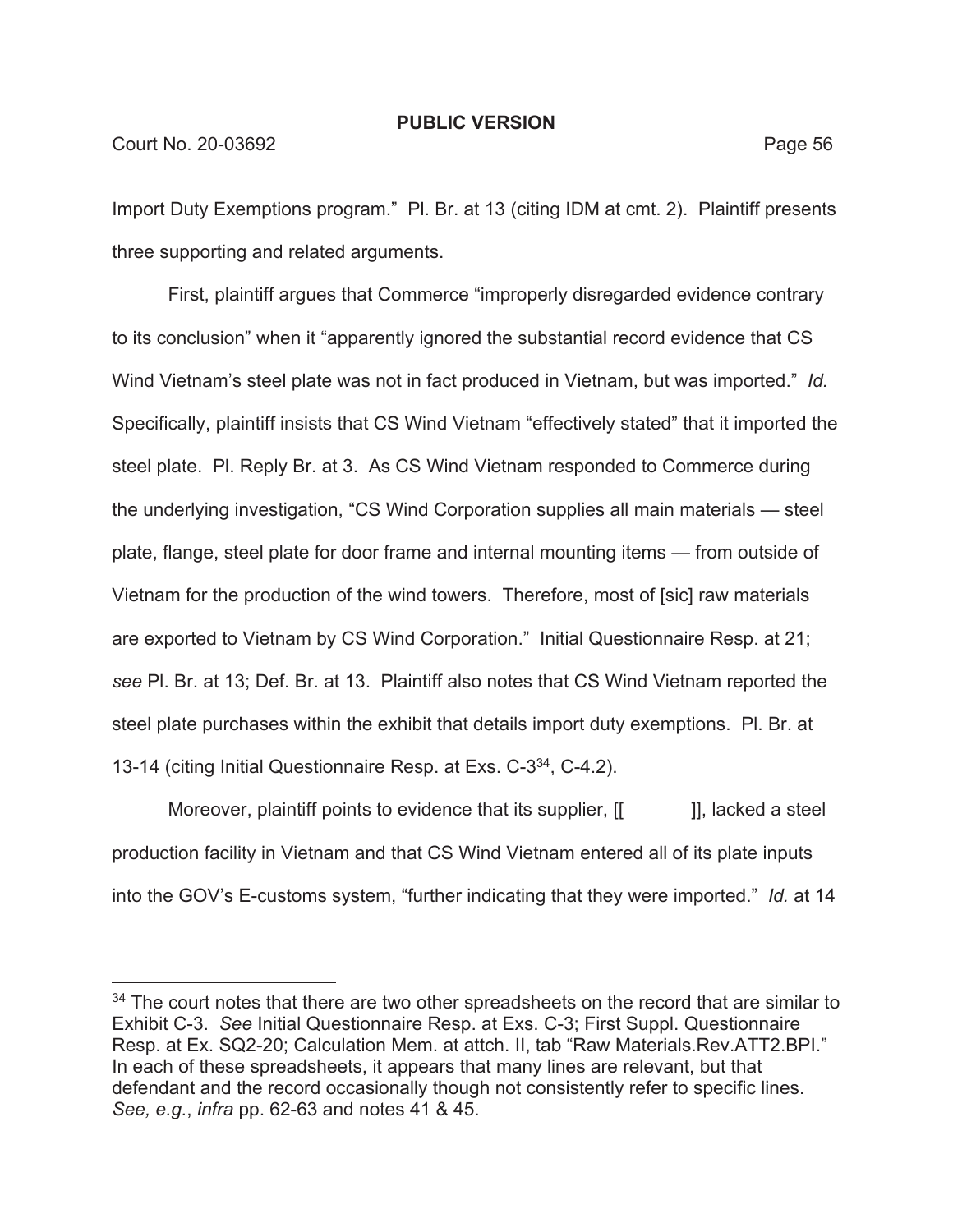(citing Comments on CS Wind Initial Questionnaire Resp. at 8-9 and Exs. 6, 7; Verification Mem. at 16). Plaintiff argues that CS Wind Vietnam did not dispute its evidence [[ ]] and chose not to provide mill test certificates to prove country of origin. *Id.* (quoting WTTC Case Br. at 17).

In addition, the parties disagree over the source documentation. Plaintiff explained at oral argument that the  $[[$  [[  $]$ ]] that CS Wind Vietnam provided stated: "[[ ]]" followed by both "[[

]]" and "[[

]]." Oral Argument Tr. at

85:25-86:14 (quoting First Suppl. Questionnaire Resp. at Ex. SQ2-18); *see also* First Suppl. Questionnaire Resp. at Ex. SQ2-18 (noting "[[

[I]").<sup>35</sup> Plaintiff concludes that "Commerce merely accepted CS Wind Vietnam's deficient and contradictory reporting," [[

]]. Pl. Br. at 14-15 (citing IDM at cmt. 2;

Verification Exs. at VE-15 at 68-75). At oral argument, however, the Government responded that  $[[$  and that  $[]$  and that  $[]$  and that  $[]$  and that  $[]$  and that  $[]$  and that  $[]$  and that  $[]$ the same source documentation listed the country of origin as "VN - VIETNAM." Oral Argument Tr. at 72:25-73:7 (citing First Suppl. Questionnaire Resp. at Ex. SQ2-18), 86:24-87:11.

<sup>&</sup>lt;sup>35</sup> The court notes that Exhibit SQ2-18 appears in the Confidential Joint Appendix at bar code 3907984-05 and in the Non-Confidential Joint Appendix at bar code 3908090-06.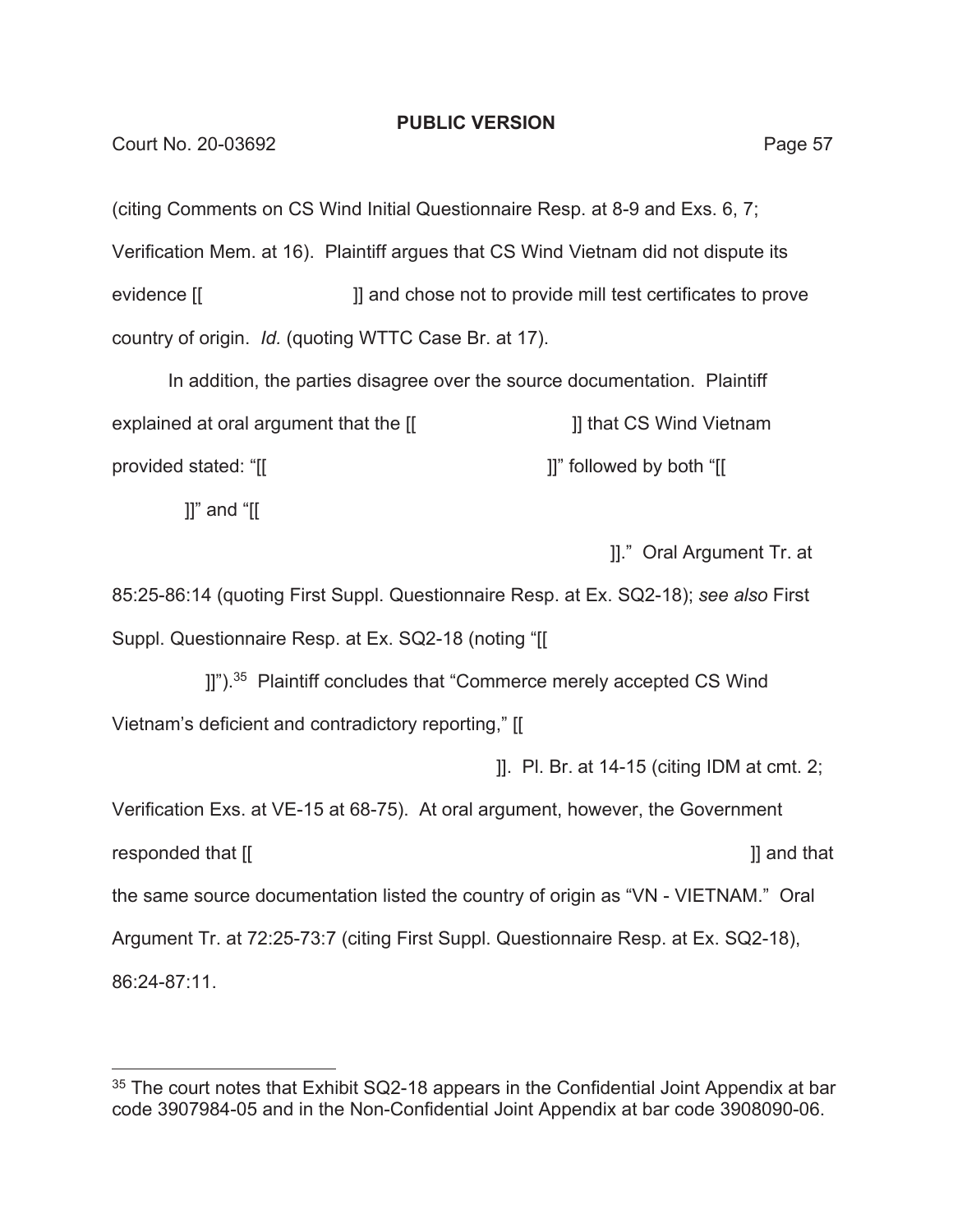Further, the Government asserts that CS Wind Vietnam's statement that "most of [its] raw materials are exported to Vietnam," Initial Questionnaire Resp. at 21; *see* Def. Br. at 13, is "consistent with how CS Wind reported its purchases of steel plate" from both within and beyond Vietnam. Def. Br. at 13-14 (citing First Suppl. Questionnaire Resp. at Ex. SQ2-20).

The second line of reasoning that plaintiff presents to buttress its argument that Commerce erred in its consideration of whether CS Wind Vietnam used the Import Duty Exemptions program for certain inputs is that Commerce did not "adequately address relevant arguments of the parties" by "failing to fully investigate" the origin of the steel plate inputs. Pl. Br. at 15 (citing 19 U.S.C. § 1677f(i)(3)(A); *Altx, Inc.*, 25 CIT at 1117- 18, 167 F. Supp. 2d at 1374, *aff'd*, 370 F.3d at 1116). Plaintiff asserts that country-oforigin information was "critically important" for Commerce to calculate a subsidy rate for the Import Duty Exemptions program, but that Commerce did not require CS Wind Vietnam to provide such information despite WTTC's requests. *Id.* at 16 (citing Comments on CS Wind Initial Questionnaire Resp. at 9; Letter from Wiley Rein LLP to Sec'y Commerce, re: *Utility Scale Wind Towers from Socialist Republic of Vietnam: Petitioner's Pre-Verification Comments* (Feb. 19, 2020) ("WTTC Pre-Verification Comments") at 13, CR 98, PR 181). Plaintiff also notes that CS Wind Vietnam raised a possibility on rebuttal that its supplier imported steel and then processed it into steel plate, changing its country of origin to Vietnam. *Id.* (citing CS Wind Rebuttal Br. at 17- 19). Plaintiff maintains that, as a result of this late statement and insufficient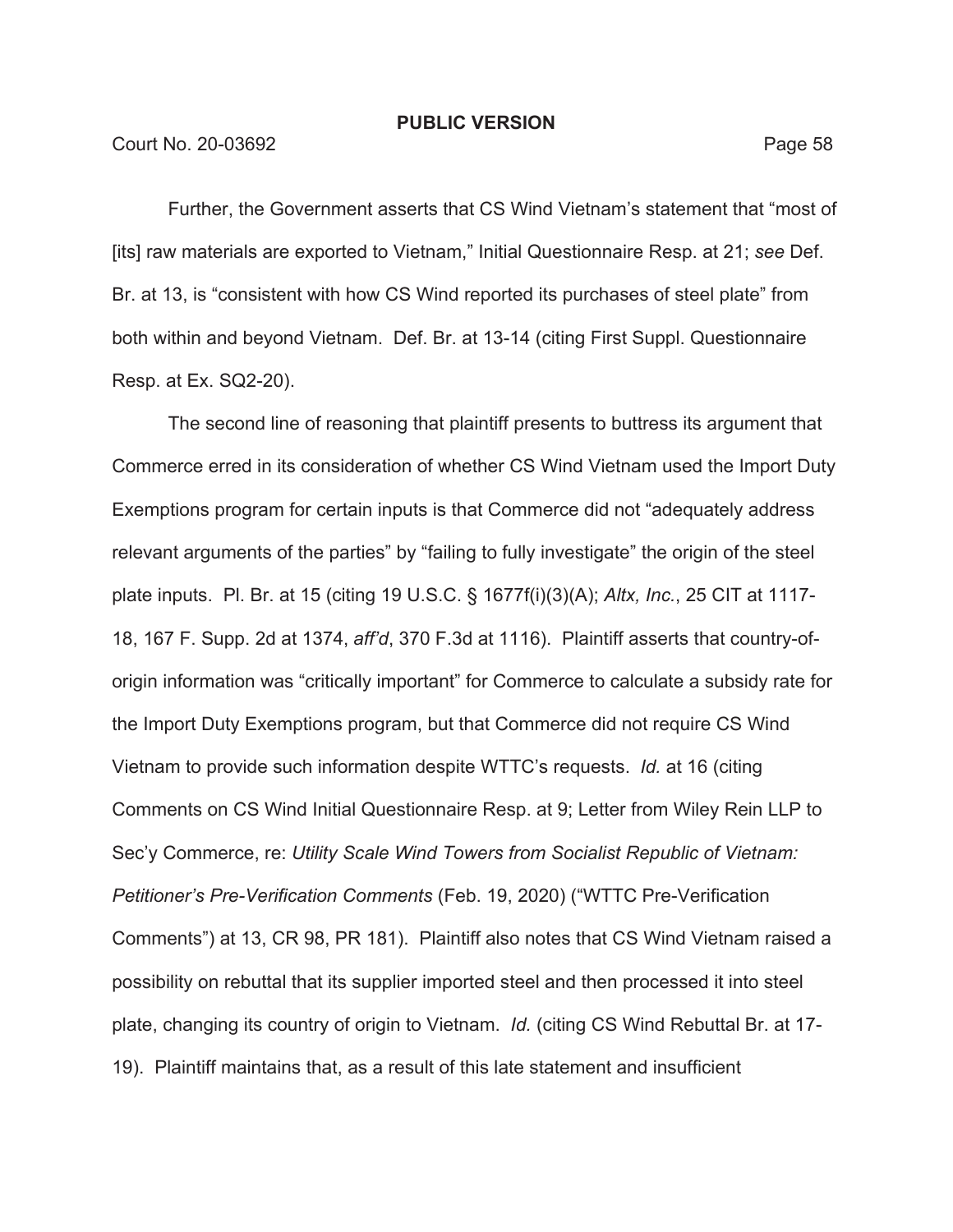#### Court No. 20-03692 Page 59

investigation by Commerce, "whether and to what extent CS Wind Vietnam's steel plate was merely further processed in Vietnam was never explored, and whether that further processing was in fact sufficient to transform the country of origin of the plate." *Id.* at 17; *see* Pl. Reply Br. at 3-4.

The Government asserts that Commerce considered WTTC's arguments, verified CS Wind Vietnam's transactions and "found no material discrepancies." Def. Br. at 12- 13 (citing IDM at 11-12, 15-17; Verification Mem. at 17; Verification Exs. at VE-15 at 68- 75). As to the country of origin, "CS Wind [Vietnam] reported all imports of raw materials during the POI, which included the imports of raw materials sourced from outside and from within Vietnam." IDM at 17 (citing Second Suppl. Questionnaire Resp. at Ex. SQ-2-20); *see also* Def. Br. at 11-12. The Government adds that Commerce reviewed CS Wind Vietnam's documentation and responses from company officials and concluded that "the supporting documentation, including invoices and packing lists, showed the origin of certain raw materials to be within Vietnam." IDM at 17 (citing Verification Exs. at VE-15 at 68-75); *see also* Def. Br. at 12.

Regardless, the Government notes that "Vietnam imposes a zero percent import duty on all MFN imports of steel plate," which CS Wind Vietnam explained through screenshots of its entry of the applicable HTS numbers into Vietnam's customs webpage. Def. Br. at 14-15 (citing Second Suppl. Questionnaire Resp. at 1-2 & Exs. 1- 3)). Therefore, the Government concludes that "there is no benefit for countervailing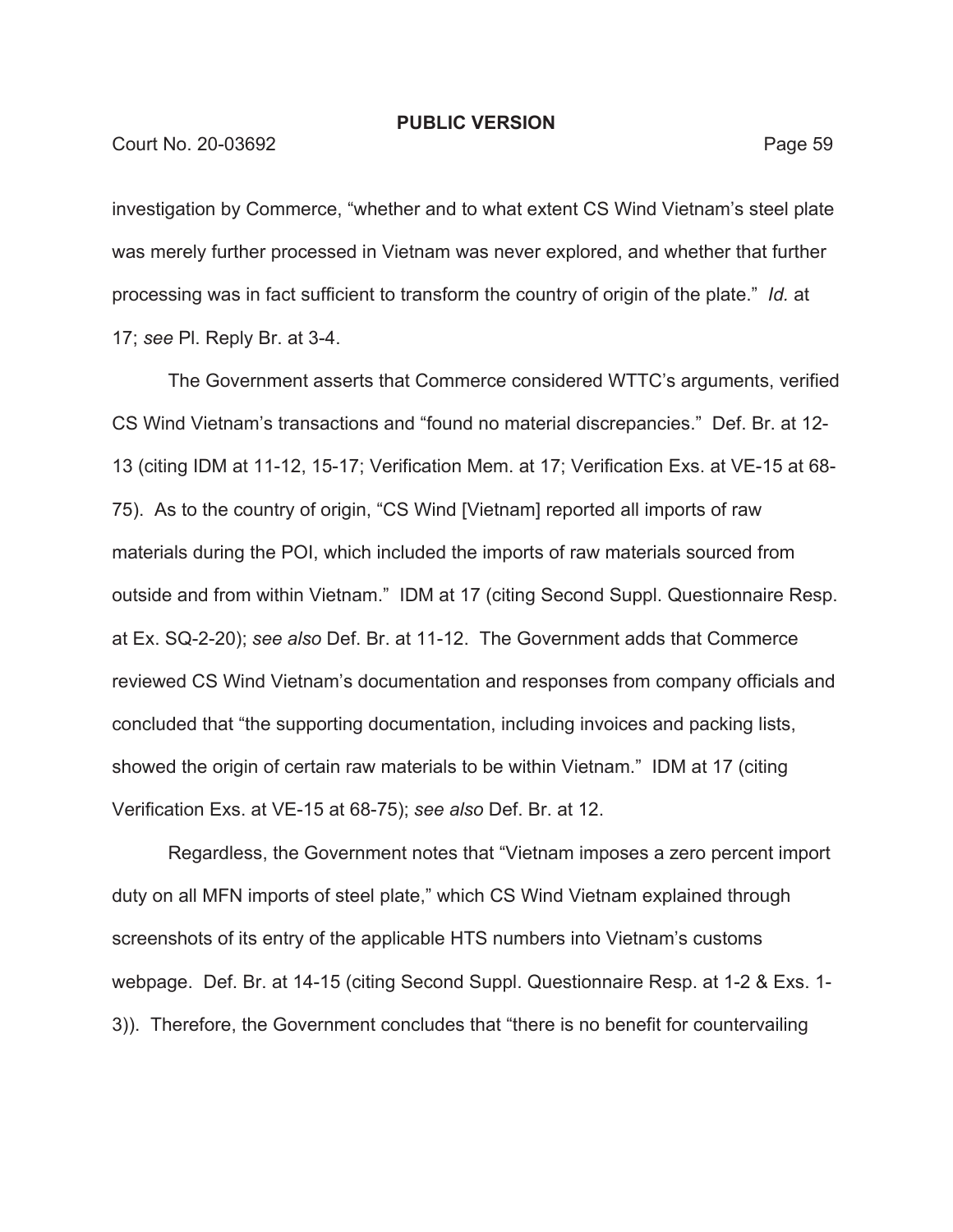#### Court No. 20-03692 Page 60

duty purposes." *Id.* at 15. The Government states that, given this conclusion, it is "unnecessary to resolve" the issue of the steel plate's country of origin. *Id.* at 15 n.6.

However, plaintiff insists that Commerce should have but failed to discuss this reasoning in its IDM. Pl. Reply Br. at 5 (quoting *State Farm*, 463 U.S. at 50). Plaintiff also reiterates that Commerce should have further ascertained the country of origin, and, by not doing so, "improperly disregarded evidence contrary to its ultimate conclusion." *Id.* at 2.

Plaintiff's third argument with respect to the Import Duty Exemptions program is that Commerce should have applied partial AFA because CS Wind Vietnam withheld information, impeded significantly the CVD proceeding and provided unverifiable information. Pl. Br. at 15 n.3 (citing WTTC Case Br. at 14-21) (asserting that CS Wind Vietnam submitted "unclear and contradictory reporting" as to the country of origin of the steel plate); Oral Argument Tr. at 55:10-14 (citing 19 U.S.C. § 1677e(a)(2)(A), (a)(2)(C)- (D)); *see* Pl. Reply Br. at 2. Further, plaintiff states that "CS Wind failed to identify the ultimate supplier and country of origin of its steel plate, and thus that the record did not contain information to determine whether import duties should have been required on those purchases." Pl. Br. at 6 (citing Letter from Wiley Rein LLP to Sec'y Commerce, re: *Utility Scale Wind Towers from the Socialist Republic of Vietnam: Petitioner's Pre-Preliminary Comments* (Nov. 20, 2019) at 18, CR 87, PR 138).

The Government defends Commerce's decision not to apply AFA by making two points. First, the Government disputes plaintiff's argument that CS Wind Vietnam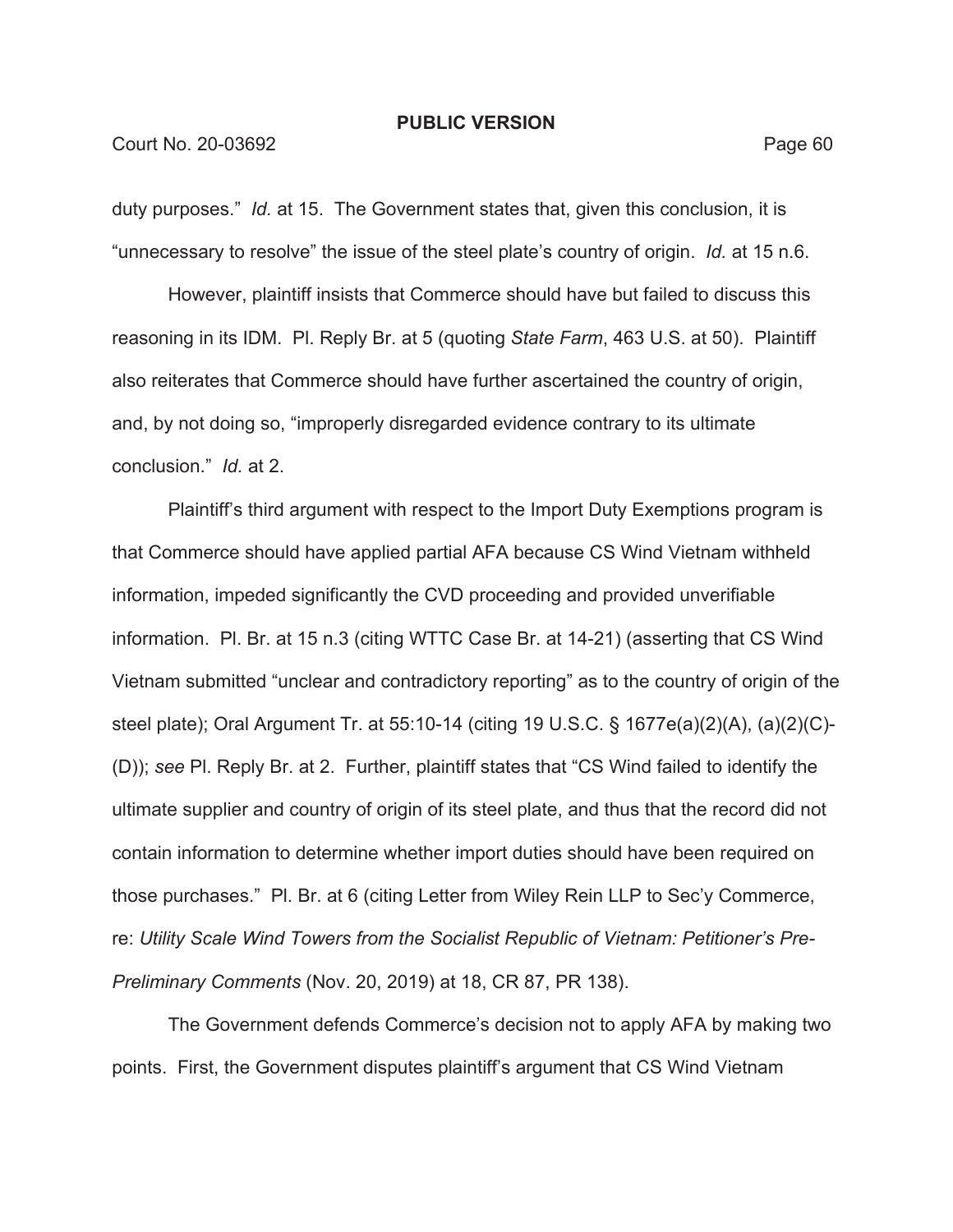Court No. 20-03692 **Page 61** 

provided insufficient information, countering that CS Wind Vietnam "fully cooperated," "provided detailed questionnaire responses," and "provided all necessary information for determining the import duty exemption program's benefit." Def. Br. at 11. In its IDM, Commerce responded to WTTC's point by finding that AFA was not warranted because "CS Wind [Vietnam] merely over-reported raw material inputs in its questionnaire response." IDM at 17. The Government notes that "applying AFA would be improper" based on such over-reporting. Def. Br. at 12.

The Government makes a second point, explaining that "the record evidence demonstrates that the MFN import duty rate for steel plate in Vietnam is zero percent." *Id.* at 6; *see* IDM at 17 n.66 (citing Second Suppl. Questionnaire Resp. at Ex. SQ2- 20).36 The Government adds that "regardless of whether the steel plate was produced in Vietnam or imported," CS Wind Vietnam did not receive ultimately any benefit for the steel plate through the Import Duty Exemptions program. Def. Br. at 6; *see also* Oral Argument Tr. at 68:9.

Plaintiff's second and third arguments with respect to the Import Duty Exemptions program relate to WTTC's request during the investigation that Commerce instruct CS Wind Vietnam to "explain who are the ultimate suppliers of the [raw material

 $36$  The court notes that Exhibit SQ2-20 is part of CS Wind Vietnam's first supplemental questionnaire response, not its second supplemental questionnaire response as noted incorrectly by Commerce. *See* First Suppl. Questionnaire Resp. at Ex. SQ2-20; IDM at 17 n.66 (citing Second Suppl. Questionnaire Resp. at Ex. SQ2-20).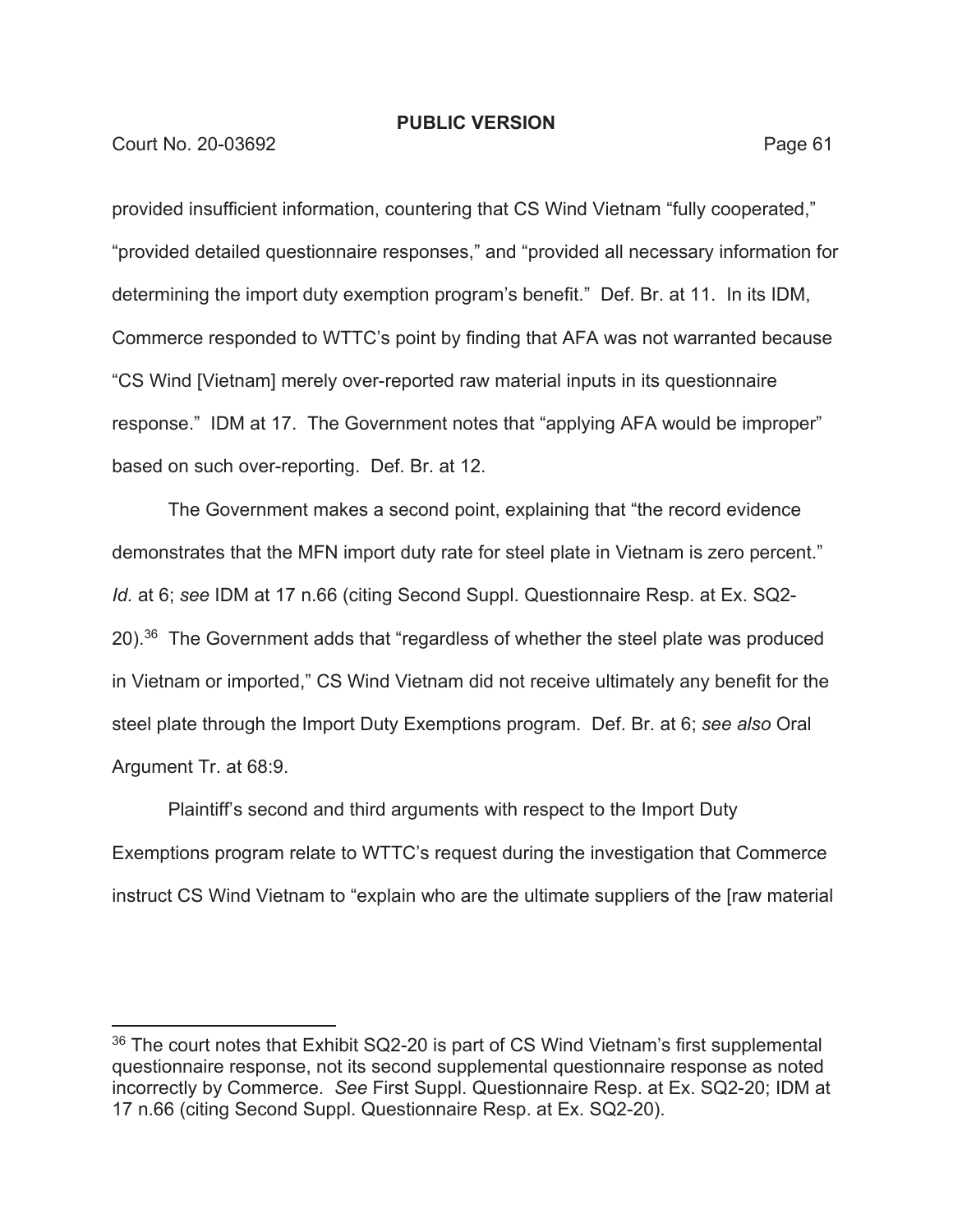Court No. 20-03692 Page 62

inputs in question]."37 Comments on CS Wind Initial Questionnaire Resp. at 9; *see* Pl. Br. at 16. WTTC also requested that Commerce "evaluate the country of origin reported by CS Wind for its imported raw materials." WTTC Pre-Verification Comments at 13. Plaintiff insists that CS Wind Vietnam "did not provide the ultimate supplier of the material at issue," Oral Argument Tr. at 58:9-11, and that there is "no information on the record to make that determination [of the country of origin of the steel plate], so from there, we don't know what the country of origin is," *id.* at 64:11-16.

The Government points out, however, that CS Wind Vietnam provided spreadsheets with information about the suppliers of each raw material purchase for the wind towers and that these spreadsheets included the country of origin for the steel plate at issue, which is listed as Vietnam. Def. Br. at 14 (citing First Suppl. Questionnaire Resp. at Exs. SQ2-18 at 18-19 and SQ2-20 (comparing lines 3948-51, 4002, 4073, 4075, 4104, 4105, 4107-09, 4136-37, 4139-40, 4144-47, 5520, 9826, 10288, 10394 with line 12940); First Suppl. Questionnaire Resp. – Remaining Questions at 1 and Ex. SQ2-6a); *see* First Suppl. Questionnaire Resp. at Ex. SQ2-20; First Suppl. Questionnaire Resp. – Remaining Questions at Ex. SQ2-6a; *see also* Oral Argument Tr. at 56:1-25, 57:11-12. In addition, CS Wind Vietnam listed [[

]] as the supplier of its steel plate of Vietnamese origin and noted an

<sup>&</sup>lt;sup>37</sup> Plaintiff asserts that Commerce requested that CS Wind Vietnam identify its "ultimate suppliers" on page 2 of the first supplemental questionnaire response. Oral Argument Tr. at 57:15-20. Page 2 is not included in the Joint Appendix. *See* First Suppl. Questionnaire Resp.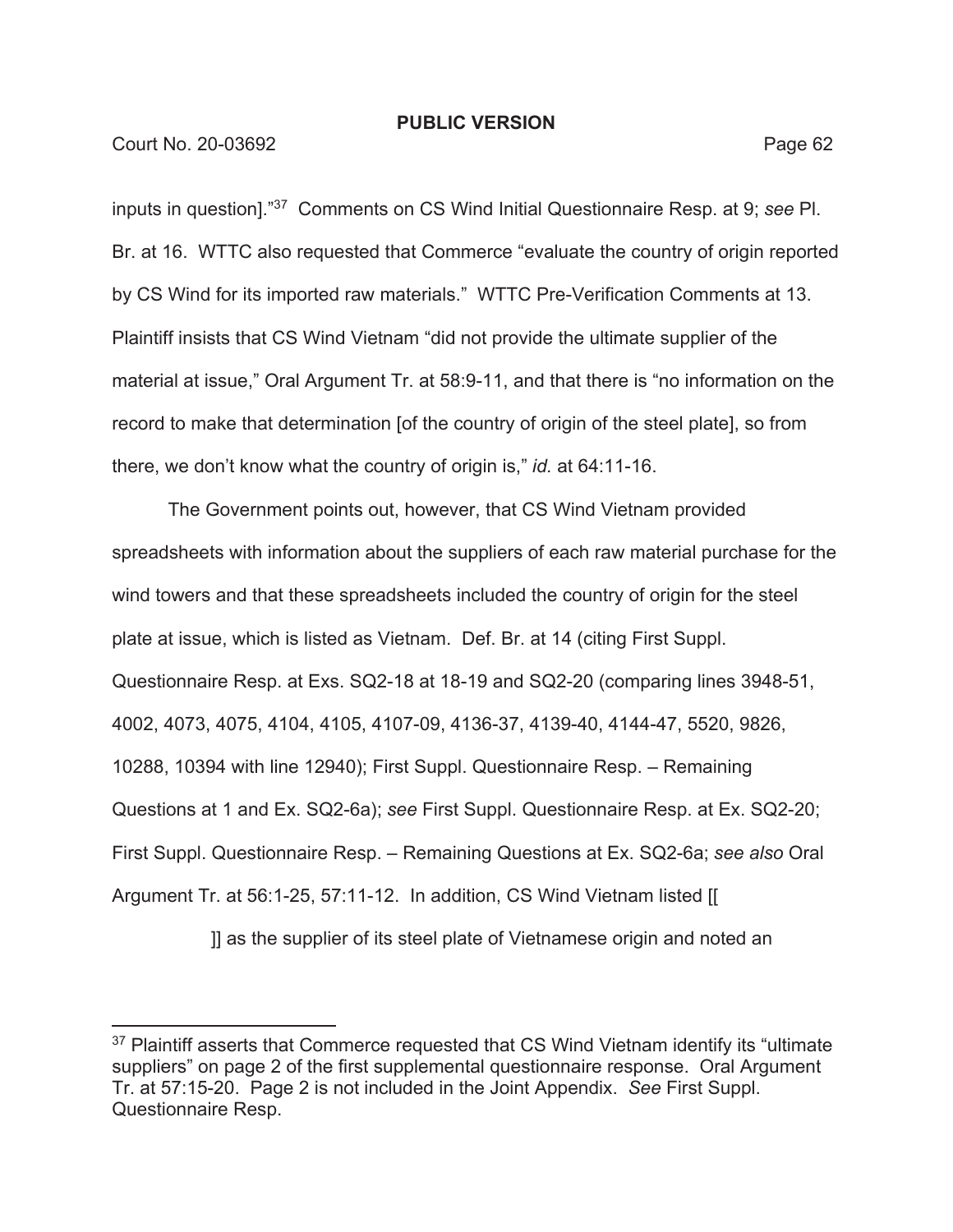MFN tariff rate. First Suppl. Questionnaire Resp. at Ex. SQ2-20; *see also* Calculation Mem. at attch. II, tab "Raw Materials.Rev.ATT2.BPI."38 CS Wind Vietnam provided also a "List of [sic] Supplier by material type," which included steel plate from "[[ ]]" with country "VN" purchased by [[

]]. First Suppl. Questionnaire Resp. – Remaining Questions at Ex.

SQ2-6a. The Government points further to the verification memorandum and a verification exhibit that showed a commercial invoice [[

]], in

addition to various other parts of the record supporting its contention about the country of origin of the steel plate. Oral Argument Tr. at 87:20-89:22 (citing Verification Exs. at VE-15 at 68-75; Verification Mem. at 16-17; First Suppl. Questionnaire Resp. at Ex. SQ2-18; First Suppl. Questionnaire Resp. – Remaining Questions at Ex. SQ2-6a; IDM at 17); Def. Br. at 14 (citing First Suppl. Questionnaire Resp. at Exs. SQ2-18 at 18-19 and SQ2-20 (comparing lines 3948-51, 4002, 4073, 4075, 4104, 4105, 4107-09, 4136- 37, 4139-40, 4144-47, 5520, 9826, 10288, 10394 with line 12940); First Suppl. Questionnaire Resp. – Remaining Questions at 1 and Ex. SQ2-6a; Verification Exs. at VE-15 at 68-75); First Suppl. Questionnaire Resp. at Ex. SQ2-18.

<sup>38</sup> This spreadsheet is entitled "VAT and Import Tariff Exemptions Template." *See* First Suppl. Questionnaire Resp. at Ex. SQ2-20.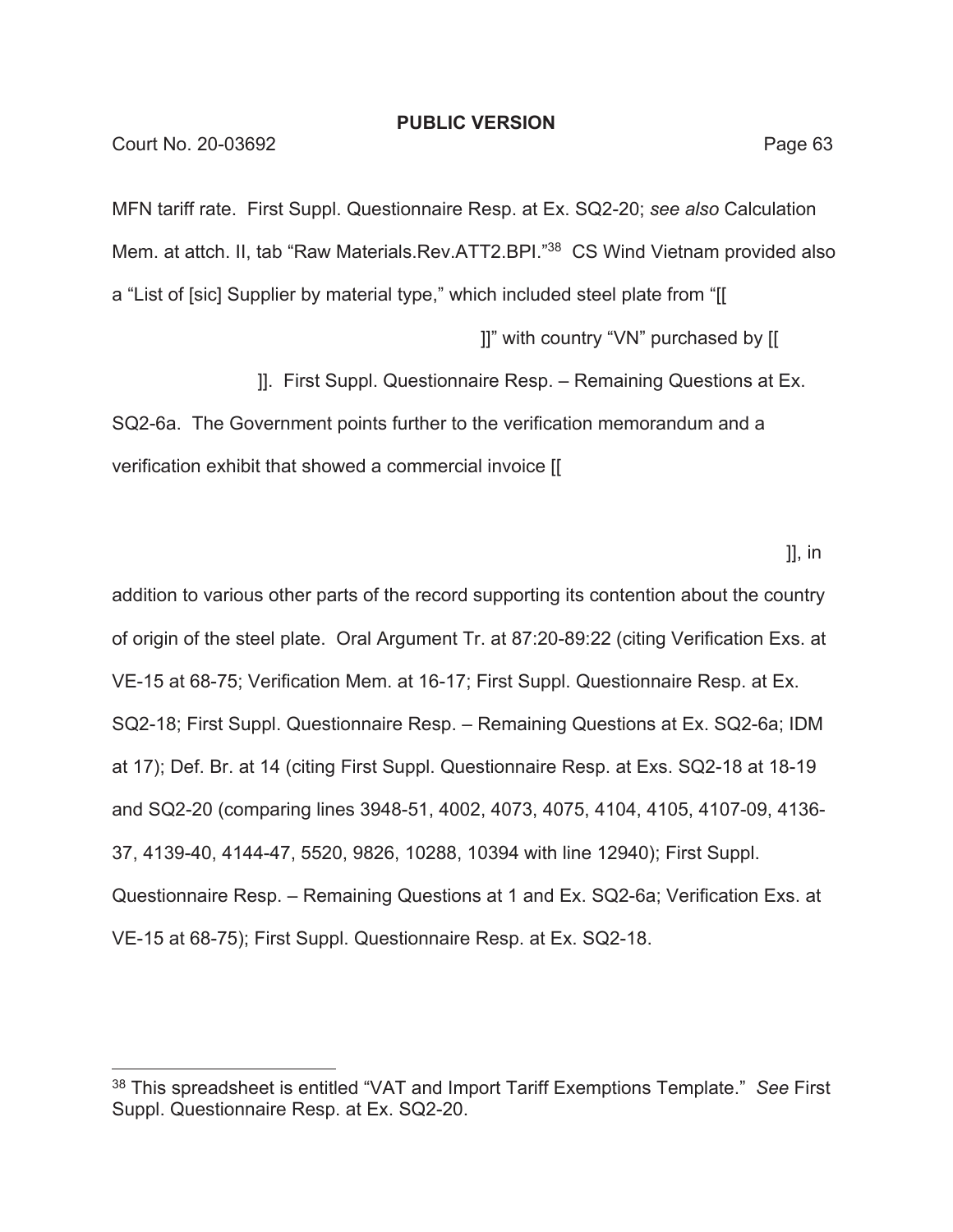Court No. 20-03692 **Page 64** 

Moreover, the Government details that CS Wind Vietnam's verification memorandum accounts satisfactorily for the reason that materials sourced from within and beyond Vietnam — amounting to "*overinclusive*" reporting — were reported to Ecustoms. Def. Br.at 11-12 (citing IDM at 17). Specifically, CS Wind Vietnam responded at verification that "if the supplier is from outside of Vietnam, but the raw materials are sourced from inside Vietnam, then these raw material inputs still need to be entered into the E-customs system even if they are ultimately not imported." Verification Mem. at 16 (citing Verification Exs. at VE-15 at 68-75); *see* IDM at 15. The verification exhibit shows an invoice and packing list both listing [[

11.<sup>39</sup> Verification Exs. at

VE-15 at 68-75. Commerce found "no discrepancy." IDM at 17; *see also* Verification Mem. at 17. Further, Commerce found that "CS Wind provided relevant and accurate documentation that identified the country of origin for these transactions." IDM at 17.

### **C. Analysis**

The court remands the Final Determination to Commerce for it to take the actions set forth in this section but sustains Commerce's decision not to apply AFA.

"[T]he possibility of drawing two inconsistent conclusions from the evidence does not prevent an administrative agency's finding from being supported by substantial evidence." *Altx, Inc.*, 370 F.3d at 1116 (quoting *Matsushita Elec. Indus. Co.*, 750 F.2d

<sup>&</sup>lt;sup>39</sup> The Government concedes that there is nothing in the record to determine whether the unaffiliated supplier itself imported the steel plate that it provided to CS Wind Vietnam. Oral Argument Tr. at 74:3-6, 77:16-17.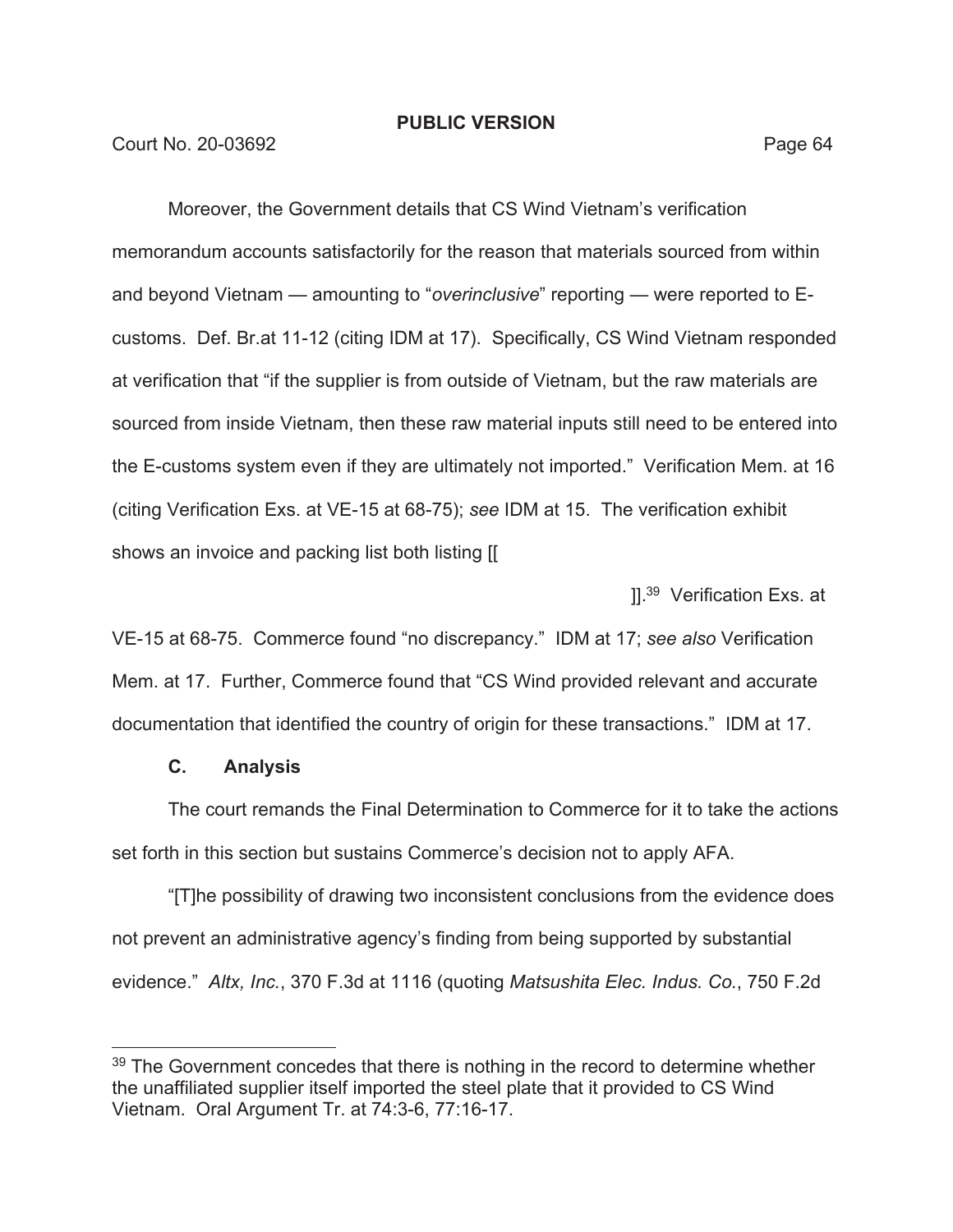Court No. 20-03692 Page 65

at 933) (internal quotation marks and citations omitted)). Yet, "[t]he substantiality of evidence must take into account whatever in the record fairly detracts from its weight." *Universal Camera Corp.*, 340 U.S. at 488; *see Nippon Steel Corp.*, 458 F.3d at 1351. It is possible that Commerce's conclusion that "the raw material [at issue] was sourced from a supplier within Vietnam" was reasonable. IDM at 17. However, the court does not have a basis in the record to reach this conclusion because Commerce did not: (1) substantiate its conclusion that CS Wind Vietnam did not import the steel plate in light of the evidence and arguments that detract from Commerce's conclusion that were presented by WTTC; (2) state the salience, if any, of the MFN rate to its determination that the raw material inputs in question came from Vietnam; and (3) explain why it has listed an MFN tariff rate in its calculations of the Import Duty Exemptions program for the line entries of the raw material inputs in question that also are listed as having a country of origin of Vietnam. *See* Calculation Mem. at attch. II, tab "Raw Materials.Rev.ATT2.BPI."

Plaintiff's first argument is that Commerce "improperly disregarded" relevant evidence pertaining to the country of origin of some of the steel plate. Pl. Br. at 13. Plaintiff's second argument is that Commerce did not "adequately address" plaintiff's arguments because it failed to investigate fully the ultimate country of origin of the steel plate inputs that CS Wind Vietnam purchased from a supplier in Vietnam. Pl. Br. at 15. These arguments are related. Accordingly, the court addresses them together.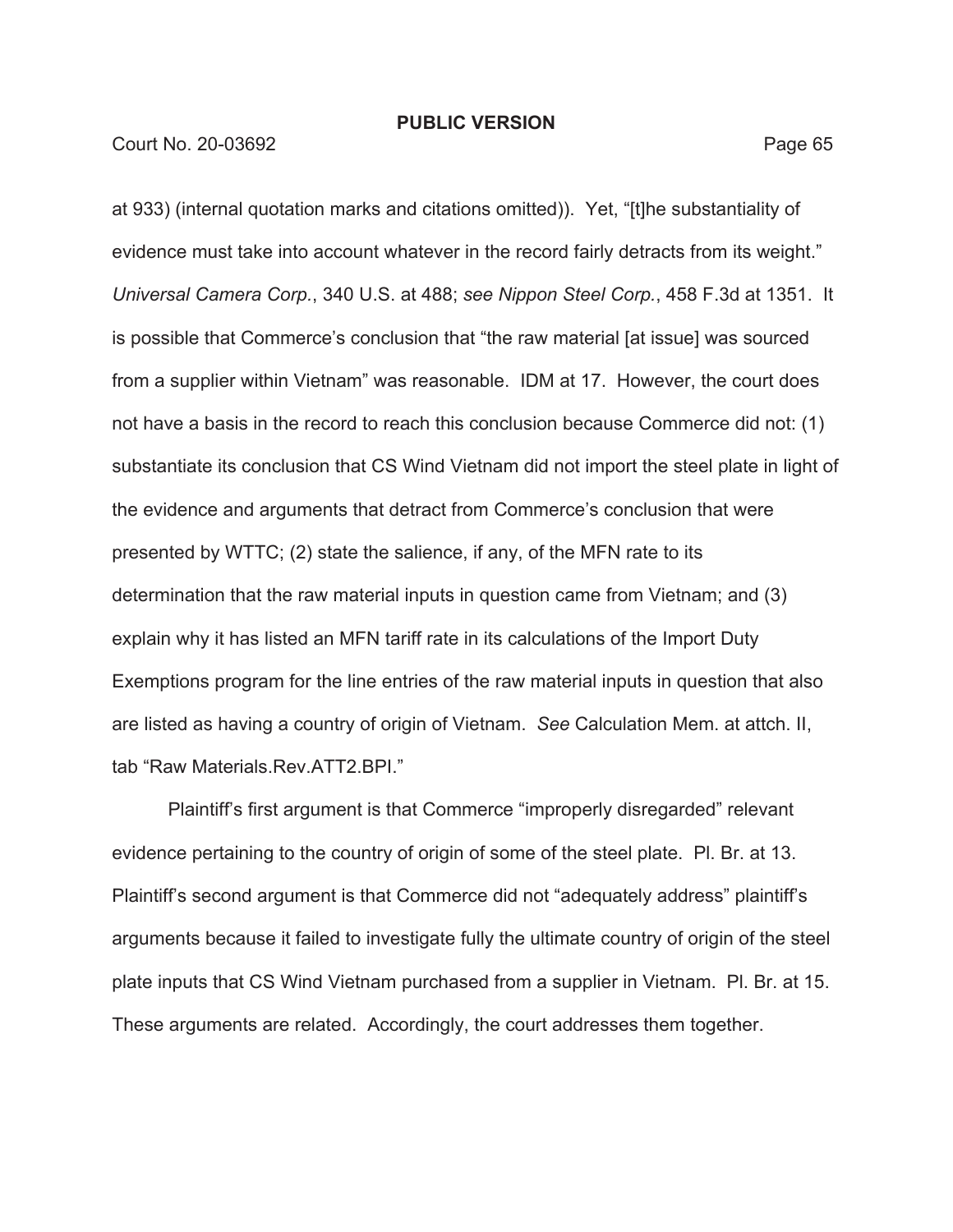Court No. 20-03692 Page 66

Commerce stated that it reviewed all purchases of the raw material inputs, the verbal explanation from CS Wind Vietnam officials and the supporting source documentation. IDM at 17; *see, e.g.*, discussion and record citations, *supra* note 6 and Section II.B at pp. 57-60, 62-64. Commerce explained that it sought, received and examined reporting on "*all* imports of raw materials during the POI, which included the imports of raw materials sourced from outside and from within Vietnam," and examined "sourced documentation pertaining to the inputs of raw materials sourced from within Vietnam." IDM at 17 (emphasis supplied).In addition, Commerce found that CS Wind Vietnam provided all requisite documentation for the inputs as to the supplier and country of origin. *Id.*

However, Commerce did not address its treatment of all of the evidence raised by plaintiff that detracts from Commerce's conclusion as to the import status of the steel plate.40 *See Universal Camera Corp.*, 340 U.S. at 488. Instead, Commerce addressed some but not all information pertaining to country of origin in the IDM, including information and related argumentation that appeared to be contrary to its conclusion

]]; and the evidence that [[

]]. Initial Questionnaire Resp. at 21; First Suppl.

<sup>40</sup> *See supra* Section II.B; Pl. Br. at 13-17. This evidence includes: CS Wind Vietnam's questionnaire statements that "all main materials," including steel plate, were provided by CS Wind Korea from outside of Vietnam and that CS Wind Vietnam imports steel plate; the conflicting language on the [[ ]] as to [[

Questionnaire Resp. at 9 and Ex. SQ2-18; Letter from Wiley Rein LLP to Sec'y Commerce, re: *Utility Scale Wind Towers from the Socialist Republic of Vietnam: Comments on CS Wind's Initial Questionnaire Response* (Oct. 23, 2019) at 8-9 and Exs. 6, 7.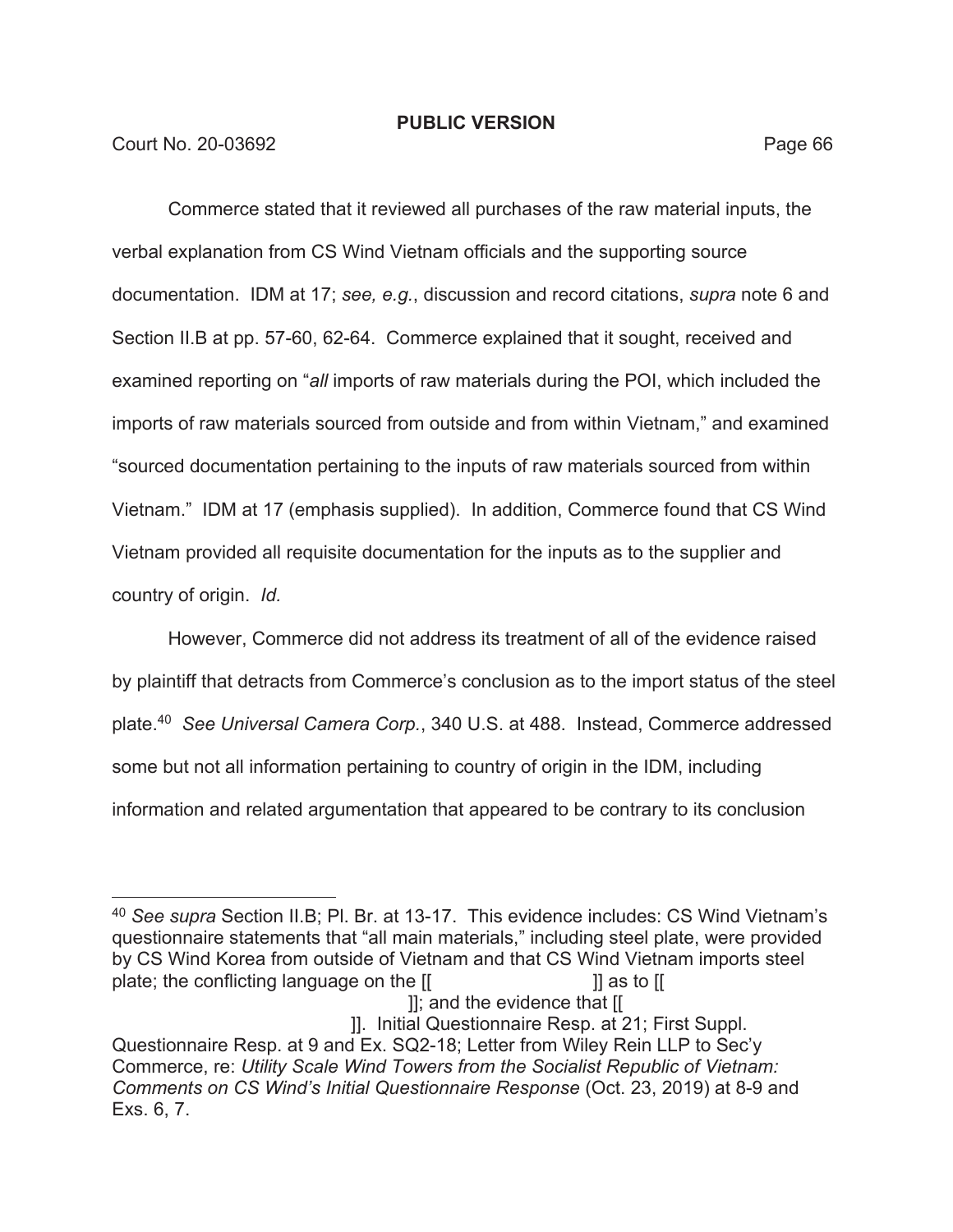that the steel plate was not imported. IDM at 17; *see also Nippon Steel Corp.*, 458 F.3d

at 1351 (internal quotations omitted).

The record references several times Vietnam as the country of origin of the

steel plate in question. *See* Initial Questionnaire Resp. at Exs. C-3 & C-4.2; First Suppl.

Questionnaire Resp. at Ex. SQ2-18; First Suppl. Questionnaire Resp. – Remaining

Questions at Ex. SQ2-6a; Verification Exs. at VE-15 at 68-75; First Suppl.

Questionnaire Resp. at Ex. SQ2-20; *see also* Verification Mem. at 16-17.41 Commerce

41 The Verification Memorandum states:

 ]]. We noted no discrepancies other than those reported in minor correction 3, above.

Verification Mem. at 17. [[  $\qquad \qquad$  ]]. Initial Questionnaire Resp. at Ex. C-3 at l. 11729. Further, the Verification Memorandum states:

According to Ms. Ahn, a member of the logistics team, company officials manually enter raw materials for re-export following processing in Vietnam's E-customs system on a project-by-project basis. *See, e.g.*, pages 6-10 of VE-15. We asked company officials to explain why Vietnam is listed as a country of origin for certain raw material purchases in Exhibit C-3 of its October 9, 2019 IQR. Officials explained that if the supplier is from outside of Vietnam, but the raw materials are sourced from inside Vietnam, then these raw material inputs still need to be entered into the E-customs system even if they are ultimately not imported. *See, e.g.*, pages 68-75 of VE-15.

Verification Mem. at 16. Commerce addressed this explanation in its IDM. *See* IDM at 17 ("In addition to the verbal explanation provided by company officials as to why those (footnote continued)

We traced selected line items reported in Exhibit C-3 of CS Wind's October 9, 2019 [Initial Questionnaire Response or] IQR to the company's accounts and source documents. Specifically, we requested that company officials prepare documentation for raw material purchases/imports on-site during verification. This included purchase numbers [[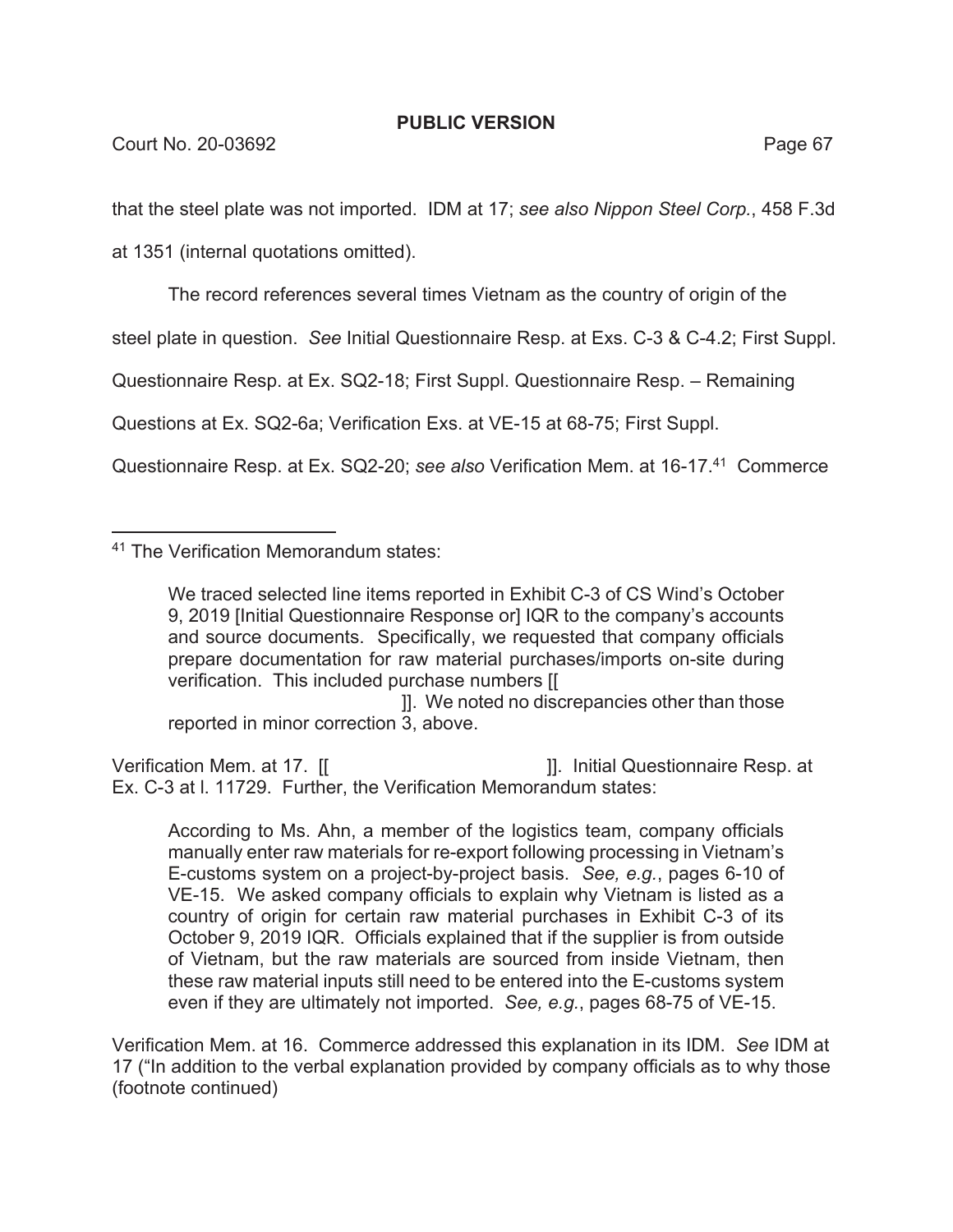Court No. 20-03692 Page 68

verified the questionnaire responses of CS Wind Vietnam that identified the country of origin of the raw material inputs in question as Vietnam. IDM at 17. Based on its verification, Commerce found that "the sales of these certain raw materials were made through CS Wind Korea, but only on paper; the raw material for those transactions was sourced from a supplier within Vietnam."42 *Id.*; *see also* First Suppl. Questionnaire Resp. at 3.

Plaintiff insists that there was "no information on the record" for Commerce to determine the country of origin of the steel plate.Oral Argument Tr. at 64:11-16. That conclusion is not correct. As the court has noted, CS Wind Vietnam provided spreadsheets that listed the country of origin for the steel plate at issue as Vietnam. *See* First Suppl. Questionnaire Resp. at Ex. SQ2-20; First Suppl. Questionnaire Resp. – Remaining Questions at Ex. SQ2-6a; *see also* Oral Argument Tr. at 56:1-25, 57:11-12. Moreover, [[

]]. Verification Exs. at VE-15 at 68-75; *see also* Initial

Questionnaire Resp. at Ex. C-4.2 Verification Mem. at 17; First Suppl. Questionnaire

purchases were included in the spreadsheet, we examined source documentation supporting those purchases that were made from within Vietnam." (citing Verification Exs. at VE-15 at 68-75)).

 $42$  The IDM states: "Contrary to the petitioner's assertions, the supporting documentation, including invoices and packing lists, showed the origin of certain raw materials to be within Vietnam. . . . Thus, for these transactions at issue, we find that CS Wind provided relevant and accurate documentation that identified the country of origin for these transactions." IDM at 17 (footnote omitted).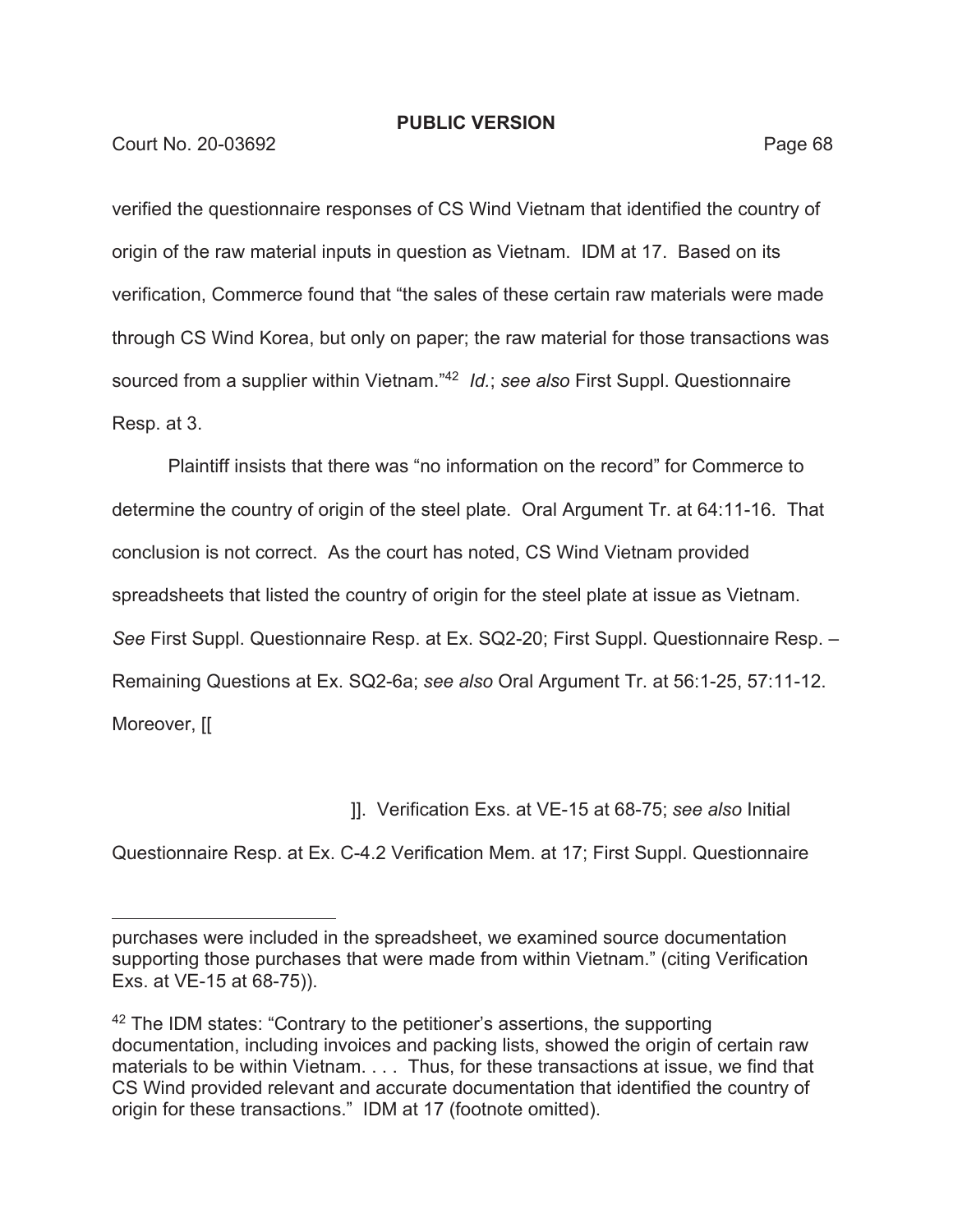Resp. at Ex. SQ2-18; *see* First Suppl. Questionnaire Resp. – Remaining Questions at Ex. SQ2-6a, discussed *supra*. In addition, it is uncontested that CS Wind Vietnam does receive some other  $[[ \qquad \qquad ]]$  from  $[[ \qquad \qquad ]]$ . *See* First Suppl. Questionnaire Resp. – Remaining Questions at Ex. SQ2-6a.43

Nonetheless, the document notations on the  $\left[\begin{matrix} 1 & 1 \end{matrix}\right]$  forms, which plaintiff raises, also refer to [[

 ]] at the same time that they list [[ ]] as the country of origin. First Suppl. Questionnaire Resp. at Ex. SQ2-18. Commerce does not reference explicitly this evidence or clarify its conclusion as to whether or how it considered this evidence in its IDM. *See supra* note 6; IDM at 16-19.44 In addition, Commerce does not address the evidence that is presented by WTTC that the seller,  $\begin{bmatrix} \cdot & \cdot & \cdot \\ \cdot & \cdot & \cdot \end{bmatrix}$ , could not have produced the steel plate in Vietnam, which calls into question the accuracy of Commerce's conclusion as to the country of origin of the steel plate that CS Wind Vietnam received. *See* Comments on CS Wind Initial Questionnaire Resp. at 8-9 and Exs. 6, 7.

<sup>43</sup> CS Wind Vietnam also noted that "some steel scrap is generated from *steel plates sourced from Vietnamese suppliers* (for internal components) and comingled." First Suppl. Questionnaire Resp. at 9 (emphasis supplied).

<sup>&</sup>lt;sup>44</sup> Commerce does not cite this exhibit, First Suppl. Questionnaire Resp. at Ex. SQ2-18, in the IDM and it is unclear to the court whether the document notations in Exhibit SQ2- 18 otherwise appear in the verification exhibit that is cited by Commerce, Verification Exs. at VE-15 at 68-75, [[ ]], *id.* at 69-70.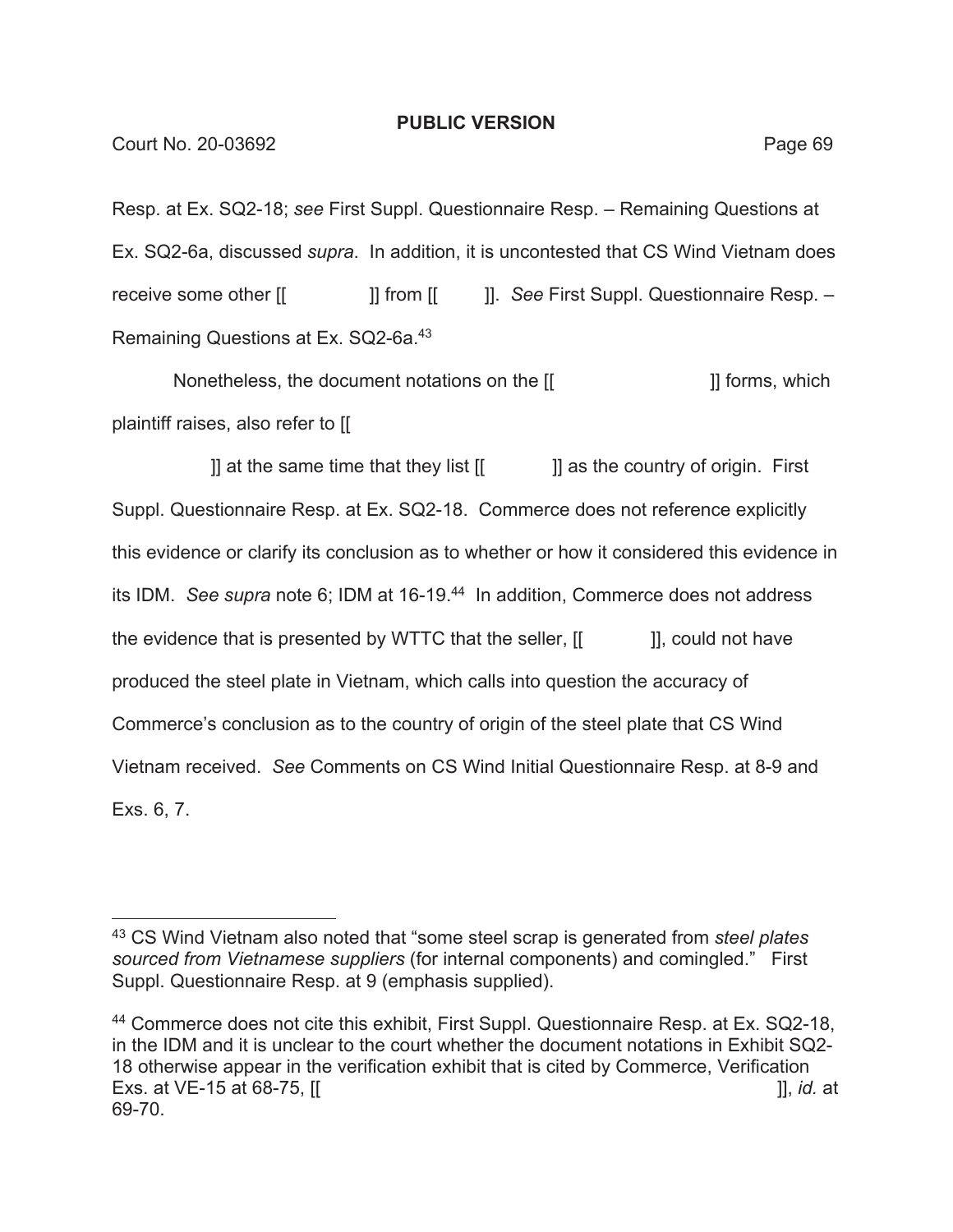Court No. 20-03692 **Page 70** 

Based on Commerce's decision, the court is unable to conclude that Commerce's finding as to the origin of the steel plate in question is supported by substantial evidence. It was reasonable for Commerce to accept CS Wind Vietnam's explanation of the reason that it submitted its domestic information in an import duty exemptions spreadsheet to E-customs, as Commerce noted in the IDM. *See supra*  note 41; Verification Mem. at 16; Initial Questionnaire Resp. at Exs. C-3, C-4.2.

Nevertheless, Commerce did not address other important evidence raised by WTTC. That evidence raised concerns about the potential impact of a different country of origin of the steel plate in question on Commerce's subsidy calculation and, therefore, could seriously undermine Commerce's reasoning and conclusions. *See supra* note 40; *Altx, Inc. v. United States*, 25 CIT at 1117-18, 167 F. Supp. 2d at 1374, *aff'd*, 370 F.3d at 1116 (internal citation omitted); *SKF USA Inc.*, 630 F.3d at 1374 (quoting *Timken*, 421 F.3d at 1358); Pl. Br. at 13. Commerce said that it found no discrepancy in the source documentation, IDM at 17; however, there is information in the record that suggests a discrepancy, *see supra* Section II.B and note 40. Therefore, Commerce needs to explain its conclusion considering the core arguments and evidence, including those raised by WTTC, as to the country of origin. *See Altx, Inc. v. United States*, 25 CIT at 1117-18, 167 F. Supp. 2d at 1374 (concluding the Commission "must address significant arguments and evidence which seriously undermines its reasoning and conclusions"), *aff'd*, 370 F.3d at 1116. The court does not conclude that the evidence was necessarily persuasive; rather, the court concludes that it is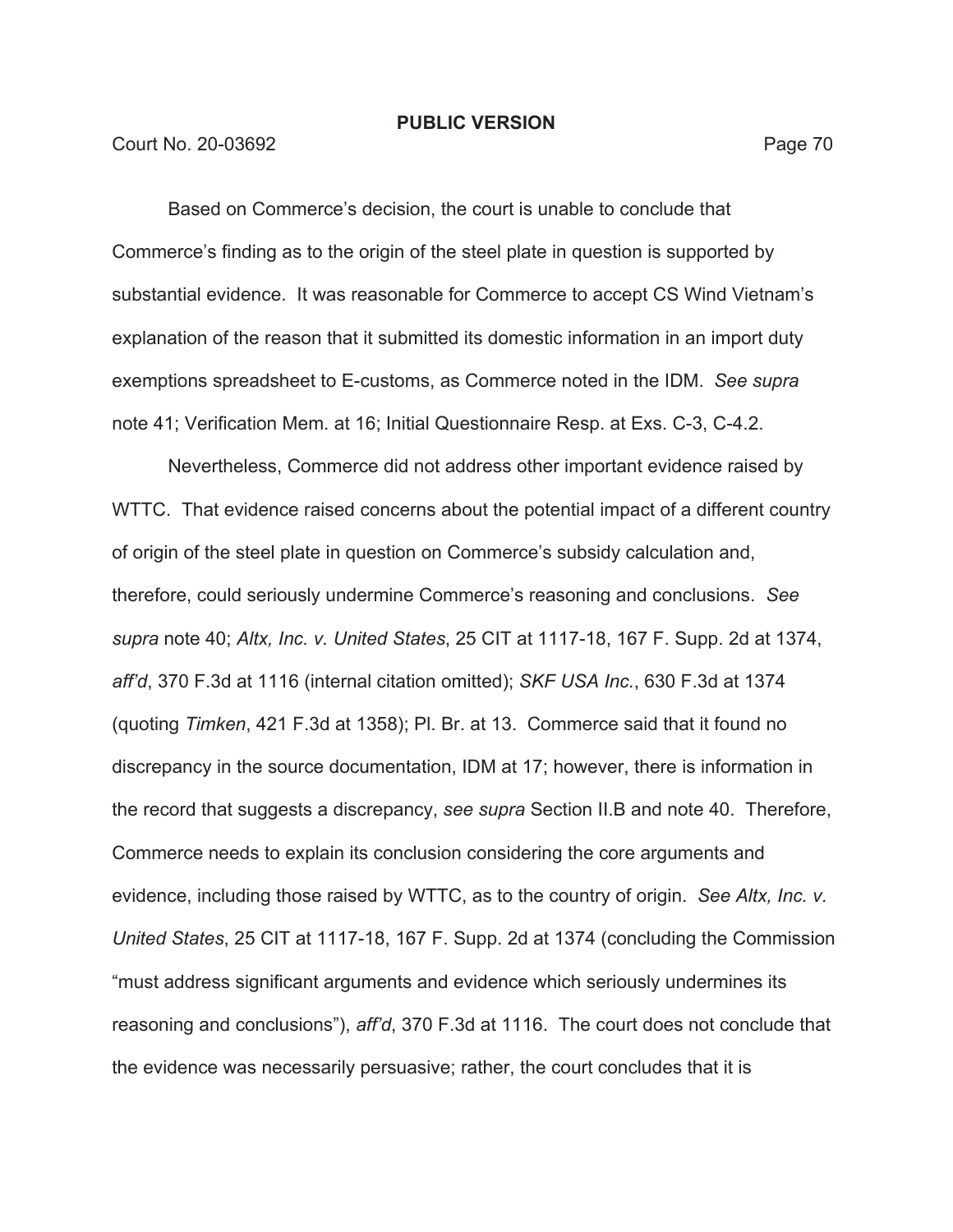necessary for Commerce to demonstrate that its conclusion on country of origin for these transactions was supported by substantial evidence considering the record as a whole.

In addition, plaintiff argues that Commerce did not explain the salience of the MFN zero percent rate to the determination. *See* Pl. Reply Br. at 5 (citing Def. Br. at 4- 5); *id.* (quoting *State Farm*, 463 U.S. at 50). Commerce recited CS Wind Vietnam's comment on rebuttal in the underlying investigation about the MFN rate. *See* IDM at 15 ("[E]ven if Commerce disagreed with the country of origin as being Vietnam, the record demonstrates a duty exemption rate of zero percent for this input under the Most Favored Nations (MFN) status."). However, the court agrees that Commerce did not explain the salience, if any, of the MFN zero percent rate to its determination. *See*  Calculation Mem. at attch. II, tab "Raw Materials.Rev.ATT2.BPI." In a footnote, Commerce cited an exhibit provided by CS Wind Vietnam containing information to support that there would have been a zero percent tariff rate on the steel plate in question even if it had been imported. *See* IDM at 17 n.66 (citing Second Suppl. Questionnaire Resp. at Ex. SQ2-20); *see* First Suppl. Questionnaire Resp. at Ex. SQ2-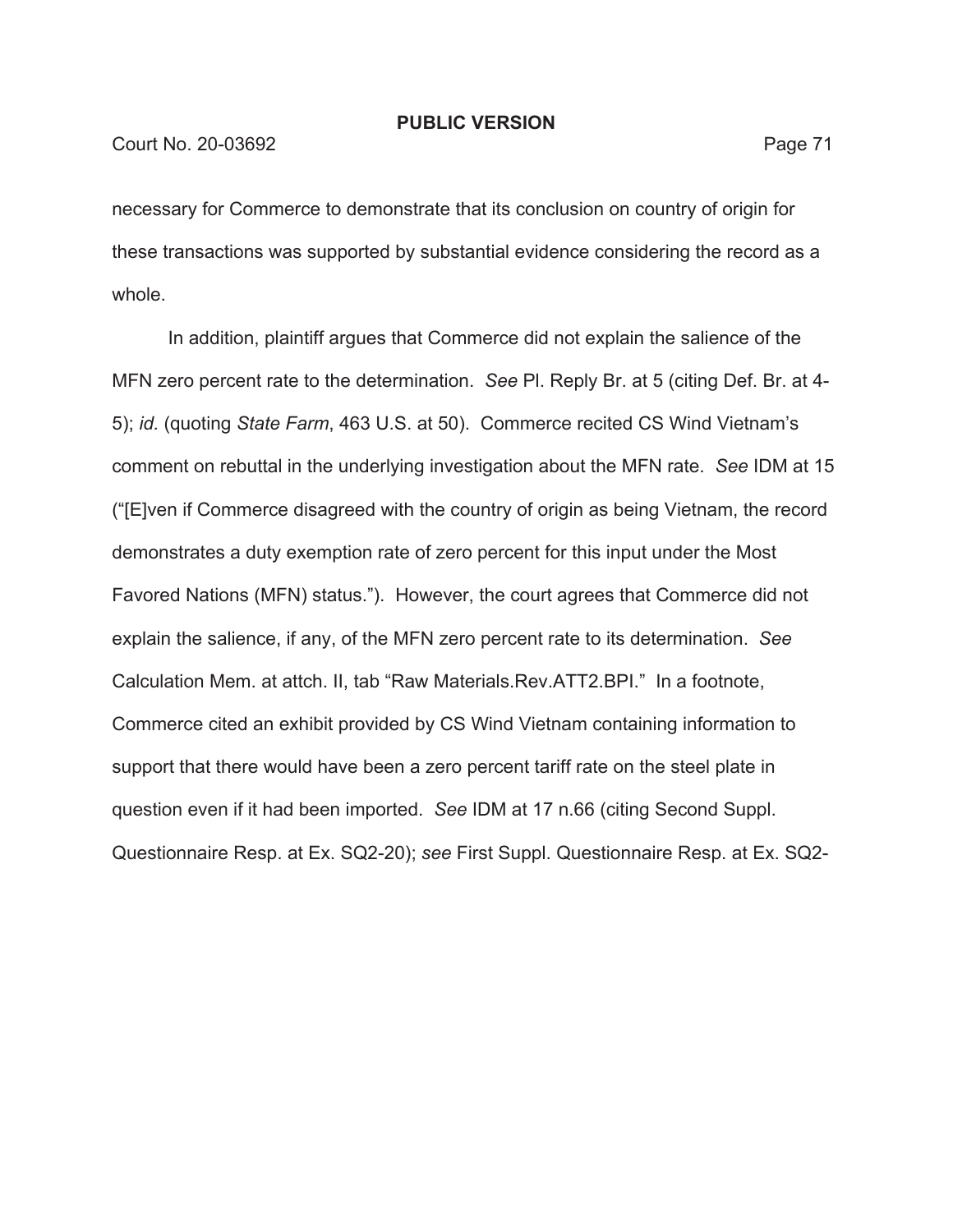**Court No. 20-03692** Page 72

20.4546 Commerce also stated that "documentation examined at verification demonstrated that CS Wind paid the appropriate amount of duties on its raw material purchases." IDM at 17 (citing Verification Mem. at 16-17; Verification Exs. at VE-15; Initial Questionnaire Resp. at Ex. C-3). Within the footnote for that sentence, Commerce included a citation to a spreadsheet that was provided by CS Wind Vietnam that is similar to Exhibit SQ2-20. *See* IDM at 17 n.71 (citing Initial Questionnaire Resp. at Ex. C-3).

However, Commerce did not actually discuss the salience of the MFN zero percent tariff rate that is listed for the relevant purchases in these spreadsheets or address contrary evidence regarding the import status of the steel plate in question. Without more, Commerce's explanation and footnote citations do not permit the court to reasonably discern the agency's path to its conclusion that the origin of the steel plate was Vietnam, *see* IDM at 17, or whether Commerce relied upon the apparent MFN tariff rate in reaching its decision, *State Farm*, 463 U.S. at 43 (quoting *Bowman Transp.* 

 $45$  As the Government raised at oral argument, Commerce noted also an import duty rate of zero percent as a part of its calculations. Oral Argument Tr. at 91:17-24 (citing Calculation Mem. at attch. II, tab "Raw Materials.Rev.ATT2.BPI," ll. 11729 & 12940); *see* Calculation Mem. at attch. II, tab "Raw Materials.Rev.ATT2.BPI"; *see also* Def. Br. at 5 (citing Calculation Mem. at attch. II, tab "Raw Materials.Rev.ATT2.BPI," ll. 11729 & 12940).

 $46$  The court is also not swayed by plaintiff's argument that there would have been a non-zero import rate for the subject inputs had they come from Japan, for instance. Oral Argument Tr. at 60:2-6 (citing Verification Exs. at VE-15). First, there is no evidence on the record that the steel plate in question came from Japan. In addition, the record shows [[

 <sup>]].</sup> Verification Exs. at VE-15 at 75.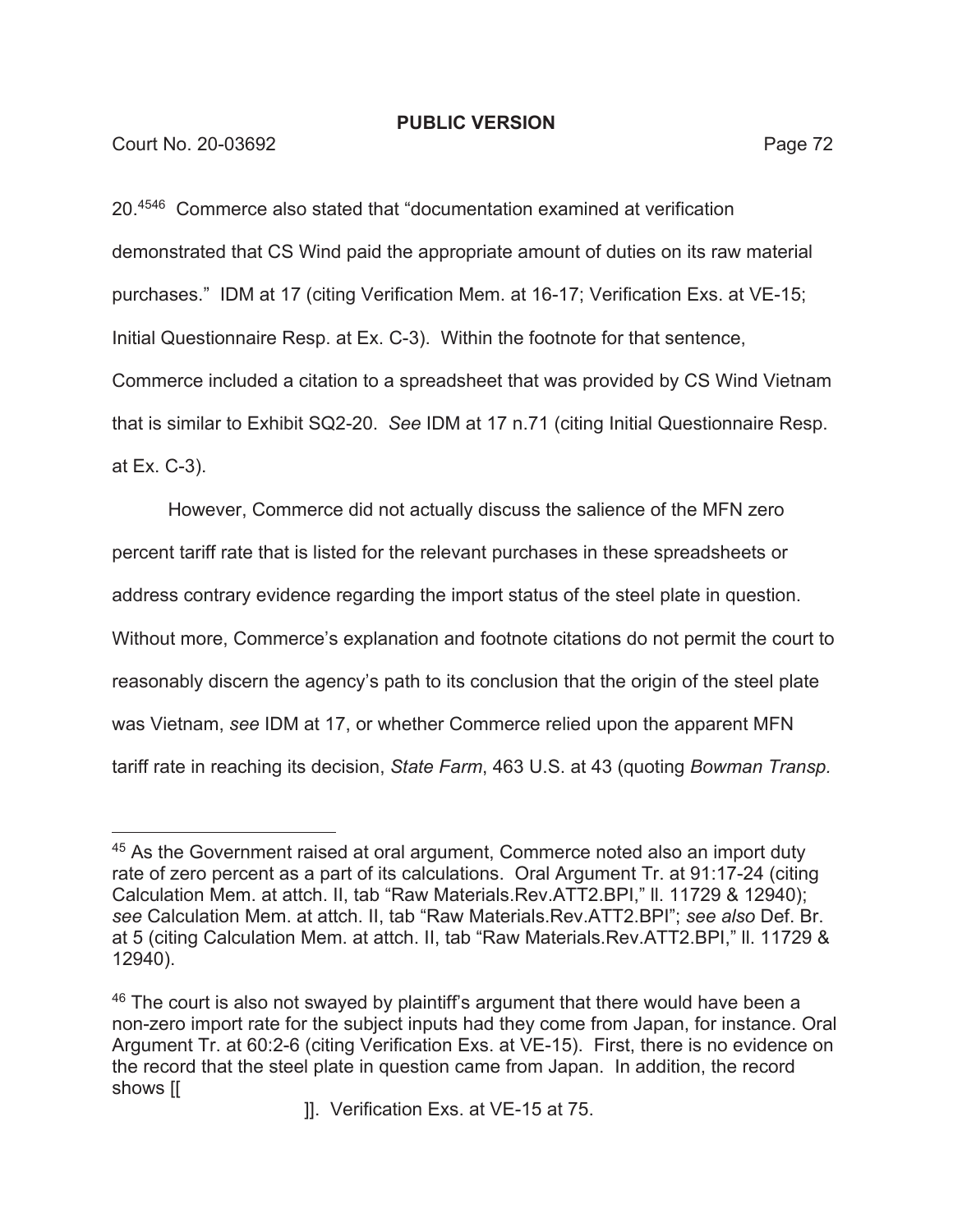*Inc.*, 419 U.S. at 286); *see* Calculation Mem. at attch. II, tab "Raw Materials.Rev.ATT2.BPI."

The court turns next to plaintiff's contention that Commerce should have applied AFA for the Import Duty Exemptions program. The court concludes that Commerce's decision not to apply AFA was supported by substantial evidence because CS Wind Vietnam did not withhold requested information, impede significantly the CVD proceeding or provide unverifiable information. *See* 19 U.S.C. § 1677e(a)(2)(A),  $(a)(2)(C)-(D)).$ 

As described above, CS Wind Vietnam satisfied Commerce's requests for information about where CS Wind Vietnam acquired its inputs. IDM at 17; *see* Oral Argument Tr. at 90:2-3 ([[ ]]). *See generally Certain Fabricated Structural Steel from Canada*, 85 Fed. Reg. 5,387 and accompanying IDM at cmt. 3 ("There is no requirement for the respondents to report subsidies received by unaffiliated parties."). As noted, CS Wind Vietnam did not withhold information, but rather "over-reported" information about its raw material inputs, including supplier and country of origin. IDM at 17; *see, e.g.*, Initial Questionnaire Resp. at Ex. C-3; First Suppl. Questionnaire Resp. – Remaining Questions at Ex. SQ2-6a.

In addition, CS Wind Vietnam did not impede the proceeding or verification. On the contrary, Commerce reviewed the information from CS Wind Vietnam, whose officials cooperated with Commerce on the question of country of origin. Verification Mem. at 16-17. In its IDM, Commerce concluded that "CS Wind provided relevant and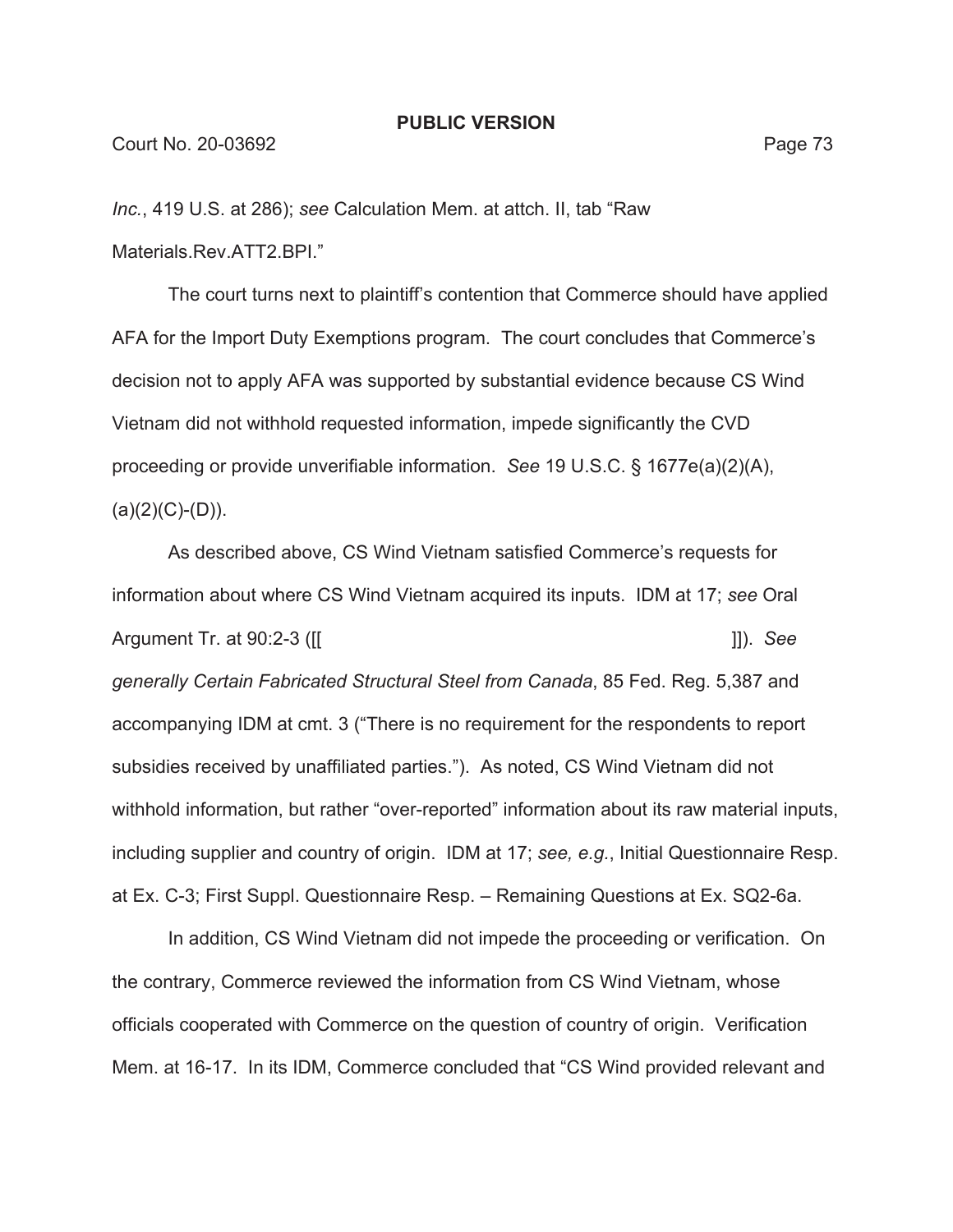Court No. 20-03692 **Page 74** 

accurate documentation that identified the country of origin" and "paid the appropriate amount of duties" and that "there is nothing missing from the record."47 IDM at 17 (citing Verification Mem. at 16-17; Verification Exs. at VE-15; Initial Questionnaire Resp. at Ex. C-3). The court concludes that Commerce's decision not to apply AFA is supported by substantial evidence and is consistent with law. *See* 19 U.S.C. § 1677e(a)(2)(A),  $(a)(2)(C)-(D)$ .

Accordingly, the court cannot conclude that "the record as a whole" supported Commerce's conclusion as to the supplier and country of origin due to Commerce's failure to: (1) substantiate its conclusion that CS Wind Vietnam did not import the steel plate in light of the evidence and arguments that detract from Commerce's conclusion that were presented by WTTC, discussed above; (2) state the salience, if any, of the MFN rate to its determination that the raw material inputs in question came from Vietnam; and (3) explain why it has listed an MFN tariff rate in its calculations of the Import Duty Exemptions program for the line entries of the raw material inputs in question that also are listed as having a country of origin of Vietnam. *Shandong Huarong Gen. Corp.*, 25 CIT at 837, 159 F. Supp. 2d at 718 (citations omitted), *aff'd sub nom. Shandong Huarong Gen. Grp. Corp.*, 60 F. App'x 797; *see* IDM at 17; Calculation Mem. at attch. II, tab "Raw Materials.Rev.ATT2.BPI." However, with respect to AFA,

 $47$  There is no information in the record to support the conclusion that the identity of a supplier to a supplier to CS Wind Vietnam is relevant to Commerce's investigation of the Import Duty Exemptions program. *See* Oral Argument Tr. at 61:6-62:23.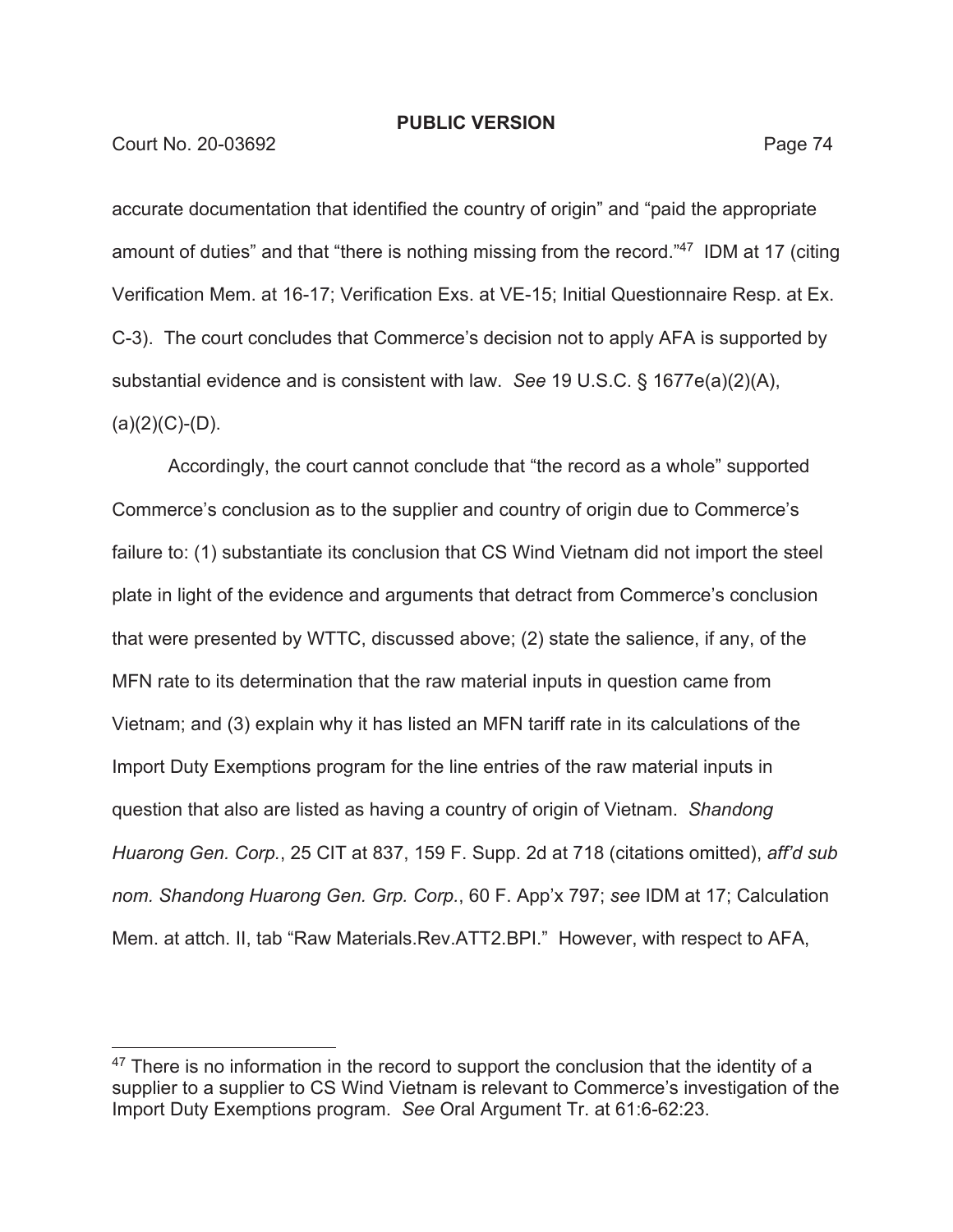#### Court No. 20-03692 Page 75

the court concludes that CS Wind Vietnam cooperated fully with Commerce and, accordingly, Commerce's decision on this basis to not apply AFA was reasonable.

For the reasons set forth above, the court remands for Commerce to: (1) substantiate its conclusion that CS Wind Vietnam did not import the steel plate in light of the evidence and arguments that detract from Commerce's conclusion that were presented by WTTC; (2) state the salience, if any, of the MFN rate to its determination that the raw material inputs in question came from Vietnam; and (3) explain why it has listed an MFN tariff rate in its calculations of the Import Duty Exemptions program for the line entries of the raw material inputs in question that also are listed as having a country of origin of Vietnam. *See* Calculation Mem. at attch. II, tab "Raw Materials.Rev.ATT2.BPI." In addressing these points, Commerce is to explain: (4)(a) if CS Wind Vietnam were the importer of record, would it be eligible to receive a benefit under the Import Duty Exemptions program; (4)(b) if CS Wind Korea were the importer of record and transferred the raw material inputs to CS Wind Vietnam, would either CS Wind Vietnam or CS Wind Korea be eligible to receive a benefit under that program; and (4)(c) if an unaffiliated third entity were the importer of record and sold the raw material inputs to CS Wind Korea for processing by CS Wind Vietnam, would CS Wind Vietnam be eligible to receive a benefit under that program.

As noted, the court sustains Commerce's decision not to apply AFA for the Import Duty Exemptions program.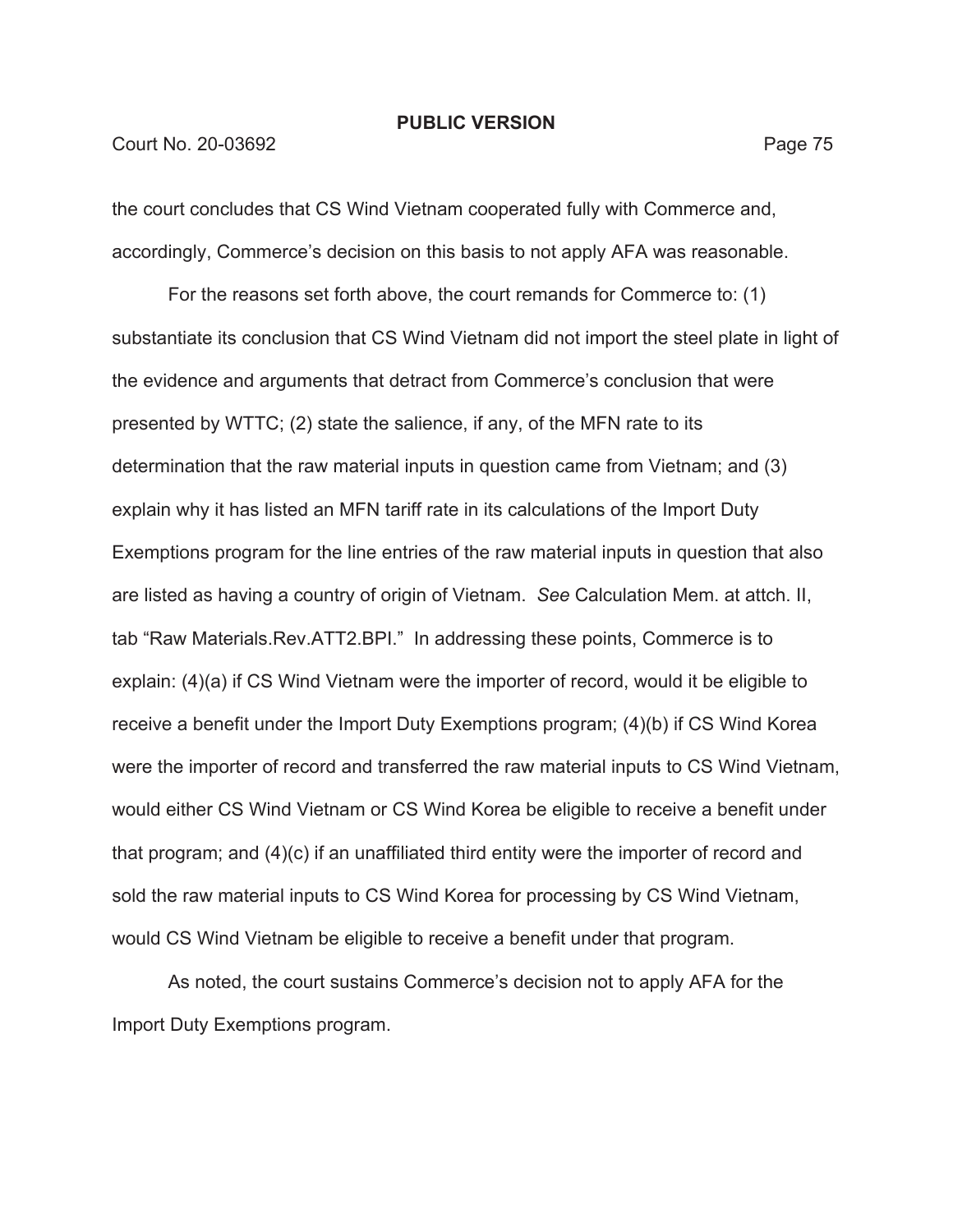### **CONCLUSION**

"Good fortune is guiding our affairs better than we could have desired, for there you see, friend Sancho Panza, thirty or more enormous giants with whom I intend to do battle and whose lives I intend to take, and with the spoils we shall begin to grow rich, for this is righteous warfare, and it is a great service to God to remove so evil a breed from the face of the earth."

"'What giants?' said Sancho Panza."

"'Those you see over there,' replied his master, 'with the long arms; sometimes they are almost two leagues long.'"

"'Look, your grace,' Sancho responded, 'those things that appear over there aren't giants but windmills, and what looks like their arms are the sails that are turned by the wind and make the grindstone move.'"

"'It seems clear to me,' replied Don Quixote, 'that thou art not well-versed in the matter of adventures: these are giants; and if thou art afraid, move aside and start to pray whilst I enter with them in fierce and unequal combat.'"48

\* \* \*

For the foregoing reasons, the court concludes that Commerce's choice of denominator for the benefit calculation is not inconsistent with its regulations or with the prior determinations presented by the parties. However, the court remands Commerce's Final Determination for Commerce to: (1) discuss and address the

<sup>48</sup> Miguel de Cervantes, *Don Quixote* 58 (Edith Grossman trans., Ecco 2003) (1605).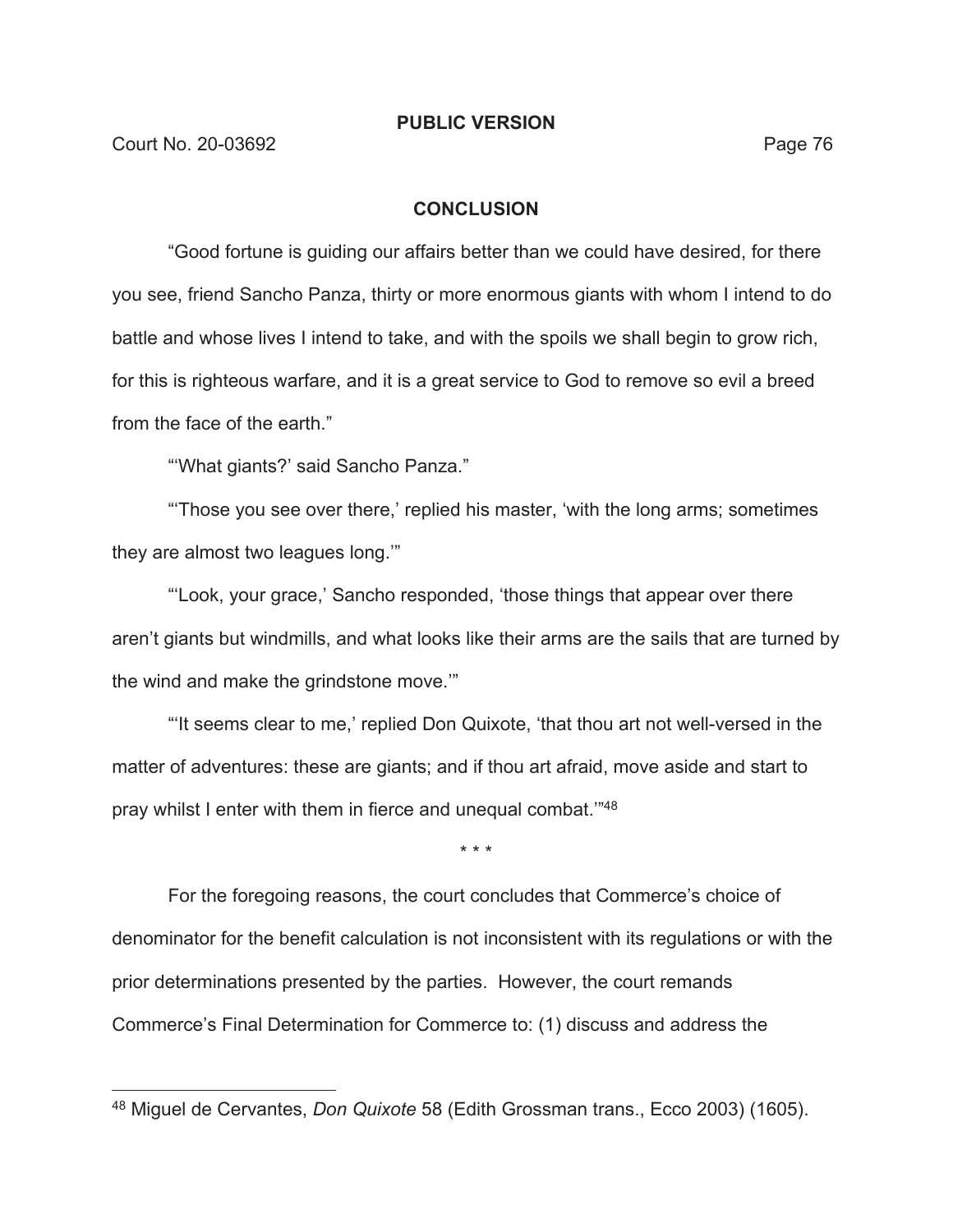#### Court No. 20-03692 Page 77

evidence that WTTC presented as related to manipulation; (2) address WTTC's manipulation argument as to the denominator used in the benefit calculation; and (3) explain whether Commerce considered manipulation in reaching its determination, or if it did not, why it did not.

In addition, the court remands Commerce's Final Determination for Commerce to: (4) substantiate its conclusion that CS Wind Vietnam did not import the steel plate in light of the evidence and arguments that detract from Commerce's conclusion that were presented by WTTC; (5) state the salience, if any, of the MFN rate to its determination that the raw material inputs in question came from Vietnam; and (6) explain why it has listed an MFN tariff rate in its calculations of the Import Duty Exemptions program for the line entries of the raw material inputs in question that also are listed as having a country of origin of Vietnam. *See* Calculation Mem. at attch. II, tab "Raw Materials.Rev.ATT2.BPI." In addressing these points, Commerce is to explain: (7)(a) if CS Wind Vietnam were the importer of record, would it be eligible to receive a benefit under the Import Duty Exemptions program; (7)(b) If CS Wind Korea were the importer of record and transferred the raw material inputs to CS Wind Vietnam, would either CS Wind Vietnam or CS Wind Korea be eligible to receive a benefit under that program; and (7)(c) if an unaffiliated third entity were the importer of record and sold the raw material inputs to CS Wind Korea for processing by CS Wind Vietnam, would CS Wind Vietnam be eligible to receive a benefit under that program. Commerce had the opportunity to provide clear explanations in its IDM so as to "explain the basis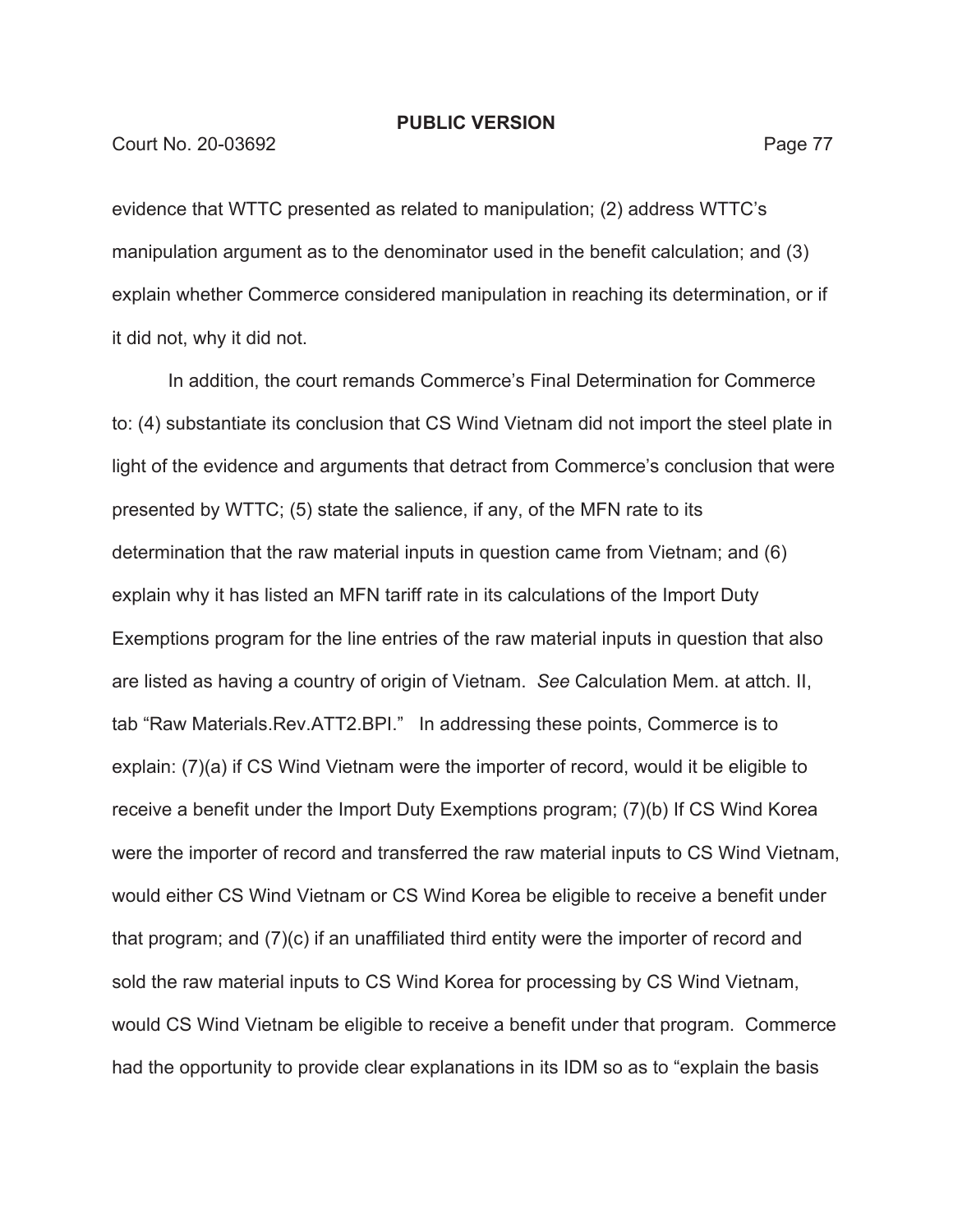for its decisions," but failed to do so. *NMB Sing. Ltd.*, 557 F.3d at 1319. In addition, the court sustains Commerce's decision not to apply AFA for the Import Duty Exemptions program. Accordingly, the court grants in part and denies in part plaintiff's motion for judgment on the agency record and sustains in part and remands in part Commerce's Final Determination.

Based on the foregoing reasons, it is hereby

**ORDERED** that plaintiff's motion is GRANTED in part and DENIED in part; it is further

**ORDERED** that Commerce's Final Determination is sustained in part and remanded in part; it is further

**ORDERED** that on remand Commerce: (1) discuss and address the evidence that WTTC presented as related to manipulation; (2) address WTTC's manipulation argument as to the denominator used in the benefit calculation; and (3) explain whether Commerce considered manipulation in reaching its determination, or if it did not, why it did not; it is further

**ORDERED** that on remand Commerce: (4) substantiate its conclusion that CS Wind Vietnam did not import the steel plate in light of the evidence and arguments that detract from Commerce's conclusion that were presented by WTTC; (5) state the salience, if any, of the MFN rate to its determination that the raw material inputs in question came from Vietnam; and (6) explain why it has listed an MFN tariff rate in its calculations of the Import Duty Exemptions program for the line entries of the raw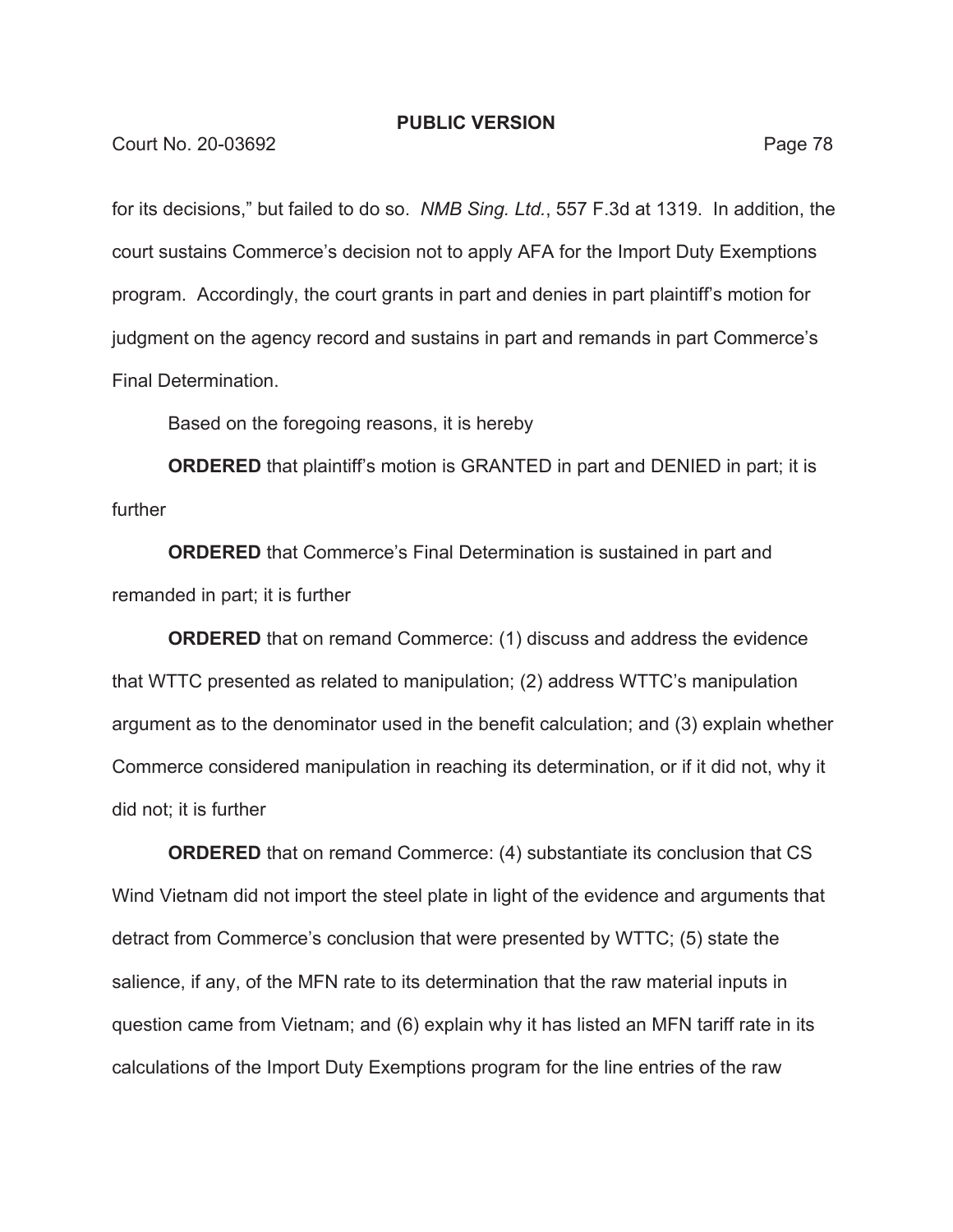Court No. 20-03692 Page 79

material inputs in question that also are listed as having a country of origin of Vietnam. In addressing these points, Commerce is to explain: (7)(a) if CS Wind Vietnam were the importer of record, would it be eligible to receive a benefit under the Import Duty Exemptions program; (7)(b) If CS Wind Korea were the importer of record and transferred the raw material inputs to CS Wind Vietnam, would either CS Wind Vietnam or CS Wind Korea be eligible to receive a benefit under that program; and (7)(c) if an unaffiliated third entity were the importer of record and sold the raw material inputs to CS Wind Korea for processing by CS Wind Vietnam, would CS Wind Vietnam be eligible to receive a benefit under that program; it is further

**ORDERED** that Commerce shall file its remand redetermination within 90 days following the date of this Opinion and Order; it is further

**ORDERED** that, within 14 days of the date of filing of Commerce's remand redetermination, Commerce must file an index and copies of any new administrative record documents; and it is further

**ORDERED** that, if applicable, the parties shall file a proposed scheduling order with page limits for comments on the remand results no later than seven days after Commerce files its remand redetermination with the court.

> Timothy M. Reif Timothy M. Reif, Judge

Dated: **March 24, 2022** New York, New York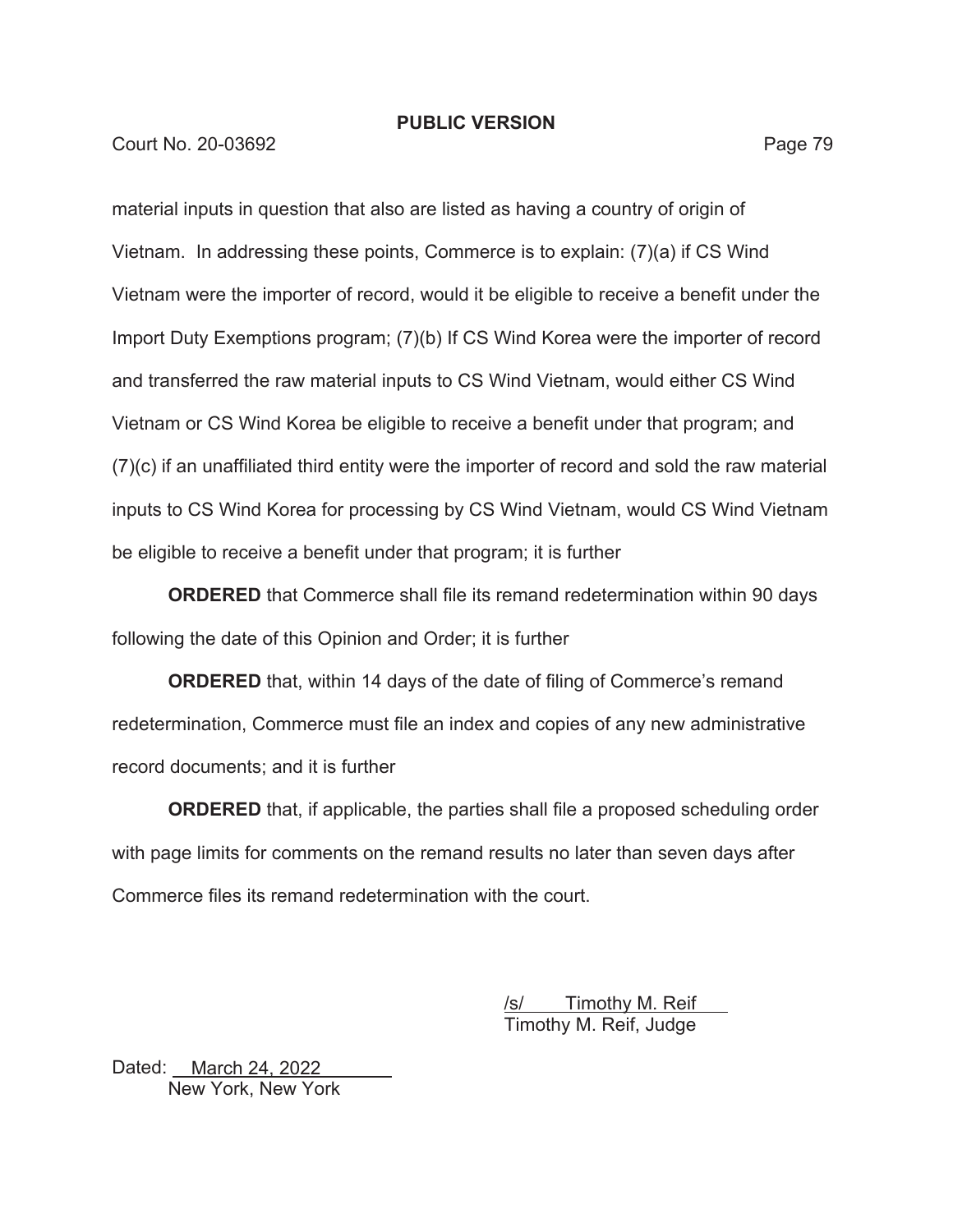# ERRATA

In *Wind Tower Trade Coalition v. United States*, Court No. 20-03692, Confidential Slip Op. 22-27, dated March 24, 2022

Page 33: On line 8 of the second paragraph, replace "[[started to use toll processing agreements in 2018]]" with "started to use toll processing agreements in 2018".

Page 34: On line 11, replace "[[VE-4 at 59]]" with "VE-4 at 59".

Page 52: On lines 2 and 3 of footnote 32, replace "[[starting to use toll processing agreements in 2018]]" with "starting to use toll processing agreements in 2018". On line 8 of footnote 32, replace "[[VE-4 at 59]]" with "VE-4 at 59".

Page 57: On lines 12 and 13 of the second paragraph, replace " and that the same source documentation listed the country of origin as "VN - VIETNAM"]]." with "]] and that the same source documentation listed the country of origin as "VN - VIETNAM.""

Page 62: On line 4 of the second paragraph, replace "[[Vietnam]]" with "Vietnam". On line 11 of the second paragraph, replace "[[Vietnamese]]" with "Vietnamese".

Page 63: On line 1, replace "[[MFN]]" with "MFN". On line 3, replace "from [[" with "from "[[". On line 4, replace "]] with" with "]]" with". On line 4, replace "[[VN]]" with ""VN"".

Page 65: On line 9 of the first paragraph, replace "[[MFN]]" with "MFN". On line 11 of the first paragraph, replace "[[MFN]]" with "MFN". On line 13 of the first paragraph, replace "[[Vietnam]]" with "Vietnam".

Page 67: On line 1 of the second paragraph, replace "[[Vietnam]]" with "Vietnam".

Page 68: On line 4 of the second paragraph, replace "[[Vietnam]]" with "Vietnam".

Page 71: On line 8 of the second paragraph, replace "[[MFN zero]]" with "MFN zero". On line 9 of the second paragraph, replace ""Raw Materials.Rev.ATT2.BPI" with ""Raw Materials.Rev.ATT2.BPI"". On line 11 of the second paragraph, replace "[[zero]]" with "zero".

Page 72: On line 1 of the second paragraph, replace "[[MFN zero]]" with "MFN zero". On line 6 of the second paragraph, replace "[[MFN]]" with "MFN". On lines 1 and 2 of footnote 45, replace "[[Commerce noted also an import duty rate of zero percent as a part of its calculations]]" with "Commerce noted also an import duty rate of zero percent as a part of its calculations".

Page 74: On line 6 of the second paragraph, replace "[[MFN]]" with "MFN". On line 7 of the second paragraph, replace "[[MFN]]" with "MFN". On line 9 of the second